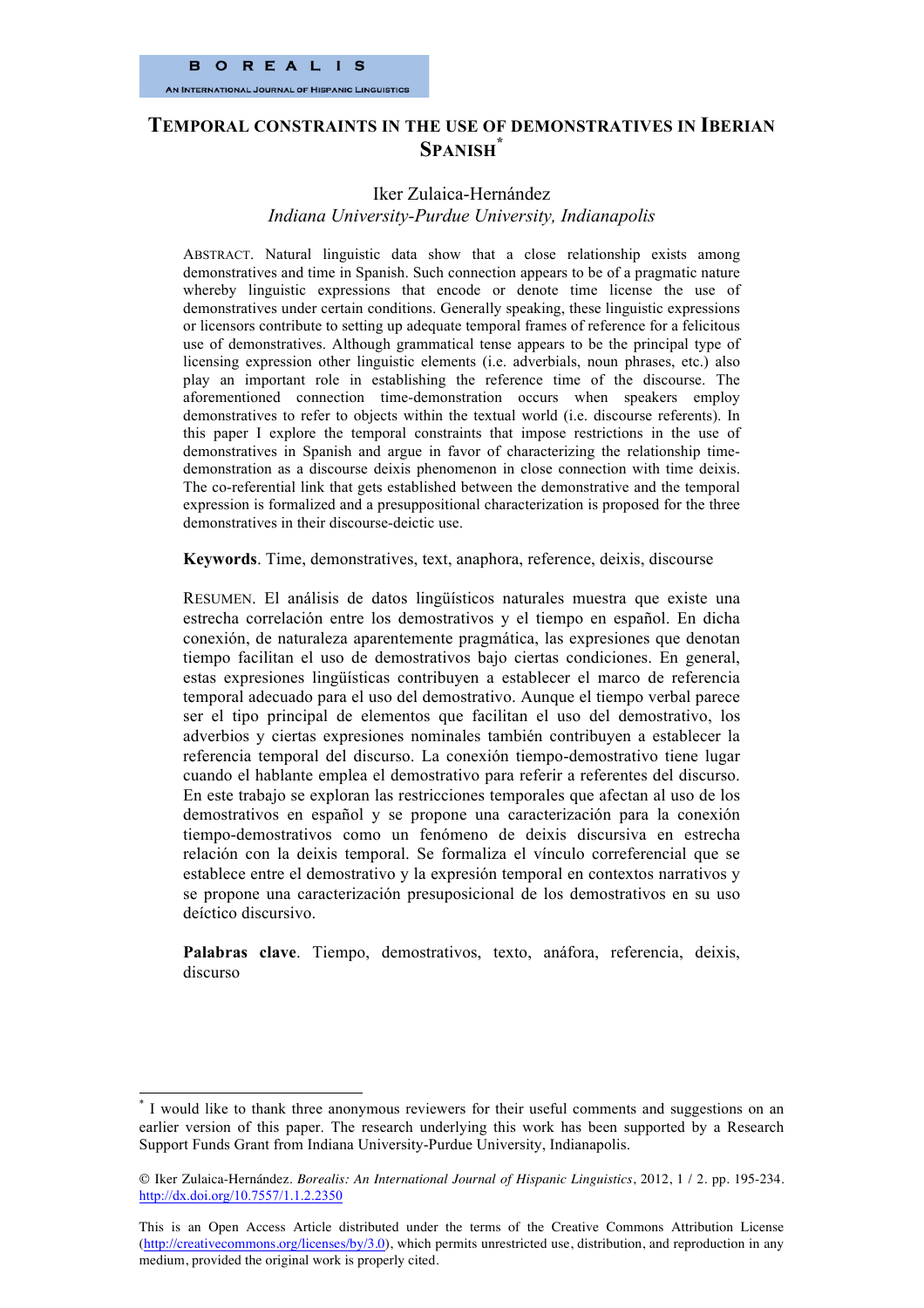# **1. Introduction**

In Iberian Spanish, I'll argue, a pragmatic connection occurs when the Spanish distal demonstrative determiner and pronoun *aquel* (pron. *that yonder*, det. *that NP yonder*) find expressions that encode a past time like grammatical tense markers, temporal adverbials that describe a position in the time line or, generally speaking, expressions encoding time in the nearby context of the demonstrative. These timeencoding expressions appear to become the necessary 'licensor' for a felicitous use of the demonstrative in discourse and serve to configure contexts so they may play the role of temporal frames of reference for a pragmatically felicitous use of the distal demonstrative.

Crucially, what all the aforementioned licensing expressions have in common is that they all semantically encode a past time thus confirming that the observed interaction may transcend grammatical tense and should be more precisely defined as a connection between a past time and the distal demonstrative anaphor.<sup>1</sup> The use of the other Spanish demonstratives, proximate *este* '*this*' and medial *ese* '*that*', are not constrained by this licensing condition so the presence of a past time encoding expression in the text is just a necessary condition for the use of the distal demonstrative. Consider the short dialogue in (1):

- (1) [An interview with an Opera singer]
	- Q: ¿Disfruta usted más en los ensayos que en las representaciones en público?

'Do you enjoy rehearsals more than performing in front of the audience?'

A: Me encantan los ensayos, es cierto. Amo *este*/*ese* trabajo.**(**#*aquel***)** 'I love rehearsals. It's true. I love that job.'

[Corpus del Español: Interview, ABC journal]

Notice that the distal demonstrative *aquel* '*that yonder*' can't be used felicitously in a discourse that is clearly referring to a situation or event that has current temporal relevance (i.e. the interviewee refers to her present job.) Now, if we change the temporal frame of this brief discourse by changing the tense of the verbs to obtain (2) the distal demonstrative is fine. Use of the medial demonstrative *ese* '*that*' is also felicitous showing that it is not constrained by such temporal parameter. Use of the proximate *este* '*this*' shows some variability regarding the speakers' judgment about its felicitous use.

(2) [An interview with an Opera singer] Q: ¿Disfrutaba usted más en los ensayos que en las representaciones en público?

<sup>&</sup>lt;sup>1</sup> The alleged correlation 'tense-demonstratives' does not appear to be restricted to Spanish. Kirsner *et al*. (1987) studied the effect than tense may have on the speaker's choice of demonstratives *deze* (this) and *die* (that) in Dutch. At the intrasentential level, they found that 59% of present tense verb forms cooccur with proximal *deze* and 67% of past tense forms co-occur with distal *die*. These figures are based on the scrutiny of 43-*deze* sentences and 42 *die*-sentences containing non-perfect verb forms. Nevertheless, as the authors of the study point out, when context is added, other factors such as referential distance or the degree of detail with which the referent has been described override the influence of tense on demonstrative choice. It is worth noting that for these authors the differences in meaning between Dutch demonstratives can be fundamentally explained on the basis of "the degree of attention which the addressee is instructed to give to the referent of the noun" (1987: 17). Their paper poses interesting questions regarding the possibility that other factors may influence the correlation tense-demonstration.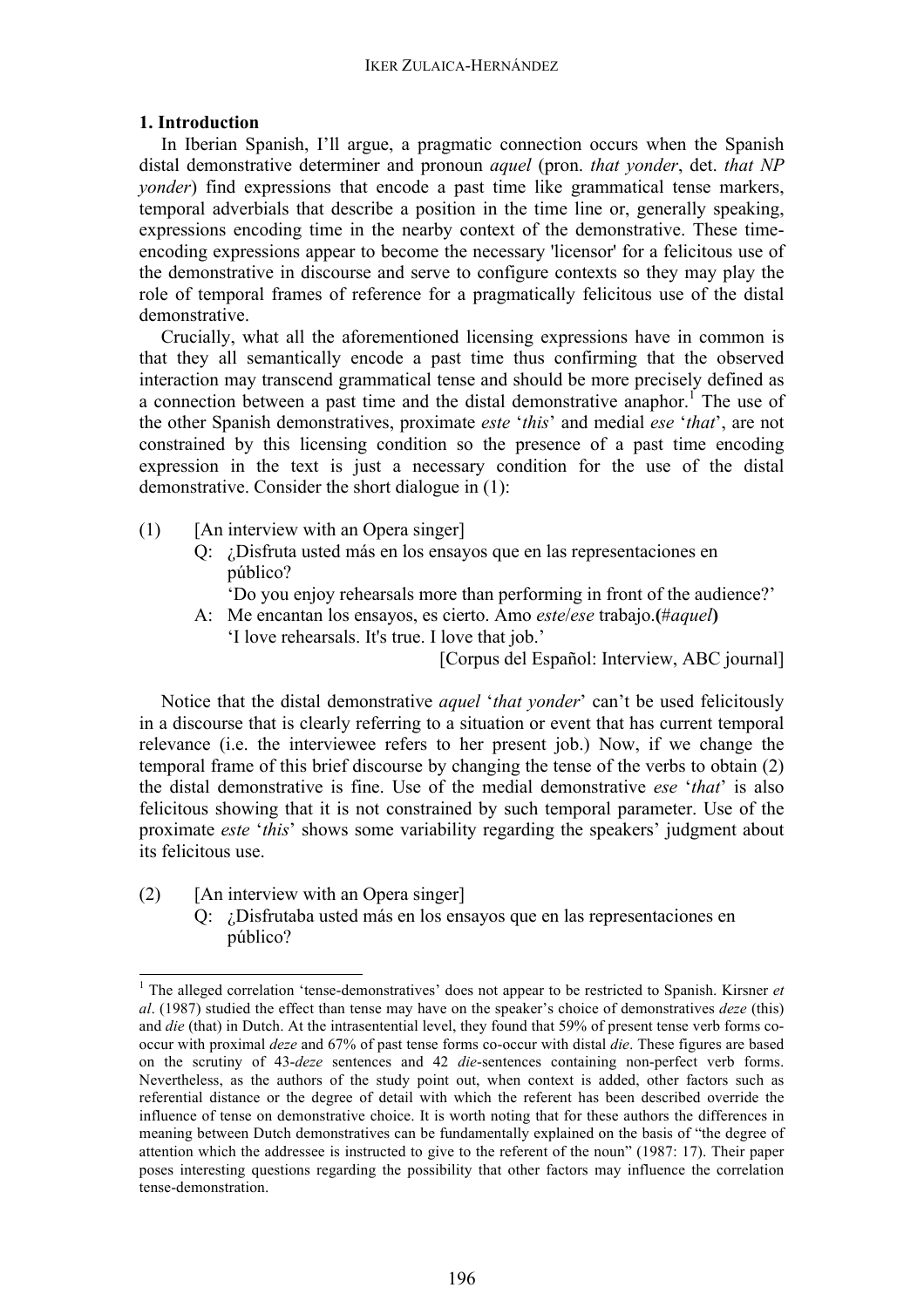'Did you use to enjoy rehearsals more than performing in front of the audience?'

A: Me encantaban los ensayos, es cierto. Amaba aquel**/**ese trabajo.(?este) 'I used to love rehearsals. It is true. I loved that job.'

Spatial deixis, where reference is made to an entity of the physical world, seems to override the connection time-demonstration, which apparently indicates that the phenomenon is textual in nature and that the referent of the demonstrative anaphor must be a discourse referent in the sense of Kartunnen (1976). Within the textual world, where distance in space is no longer a differentiating factor, the differences among demonstrative anaphors must rely on other parameters including, but not necessarily limited to, temporal information, topic time or temporal frames of reference. Pure textual deixis (i.e. the distance of the antecedent with respect to the anaphor in the text) does not appear to play a role either. It may be argued that the distal demonstrative *aquel* '*that N yonder*' is the preferred element to anaphorically point at some antecedent that has been mentioned earlier in the discourse whereas proximate *este* '*this N*' is preferred to point at the most recently mentioned antecedent. Examples (1)-(2) show that recency of mention cannot be a valid argument since the antecedent *the rehearsals* is located in the clause that immediately precedes the demonstrative anaphor in the two versions and the distal demonstrative is fine in  $(2)$  but not good in  $(1)$ .

The aim of this paper is to help unveil the properties behind the use of Spanish demonstratives when reference to time is involved and characterize the temporal constraints that impose restrictions on their use in discourse. The paper includes a formal characterization of reference to times based on *Temporal Discourse Models* (Mani & Pustejovsky 2004), henceforth TDMs, in narrative discourses and a semantic characterization of the Spanish demonstratives as anaphoric presupposition triggers. Also, the study relies on a corpus study that explores the apparent relationship demonstratives-tense with the aim to check whether natural linguistic data sustain said connection.<sup>2</sup> The corpus study that will be presented in this paper has limitations due to the nature of the corpus and the variety of factors that may be involved in the use of the distal demonstrative. I believe though that the analysis of data presented herein may contribute to shed some light on the use of demonstratives in discourse and provide a basis for subsequent studies on the same subject. Also, it is feasible that the alleged relationship tense-demonstratives can also be found in other languages of the Romance family with tripartite demonstrative systems (i.e. Modern Portuguese and Valencian Catalan) so the methodology and preliminary results of this piece of research can be of interest for general romance linguistics studies.

This paper is organized as follows. In  $\S$  2, I present the connection timedemonstration in Spanish and provide the necessary background on the Spanish demonstrative system. The general referring properties of demonstratives in discourse are analyzed and how demonstratives participate in time deixis processes. In § 3, I present a quantitative study on the close relationship between demonstratives and tense as well as the corresponding methodology and results of such study. In § 4, I provide an analysis of natural examples of the distal demonstrative in narrative discourse and show the range of expressions that contribute to licensing the use of the demonstrative. In § 5, I formalize the referential connection that arises between the

 $2$  The corpus consulted in this research is the Corpus de Referencia del Español Actual (CREA).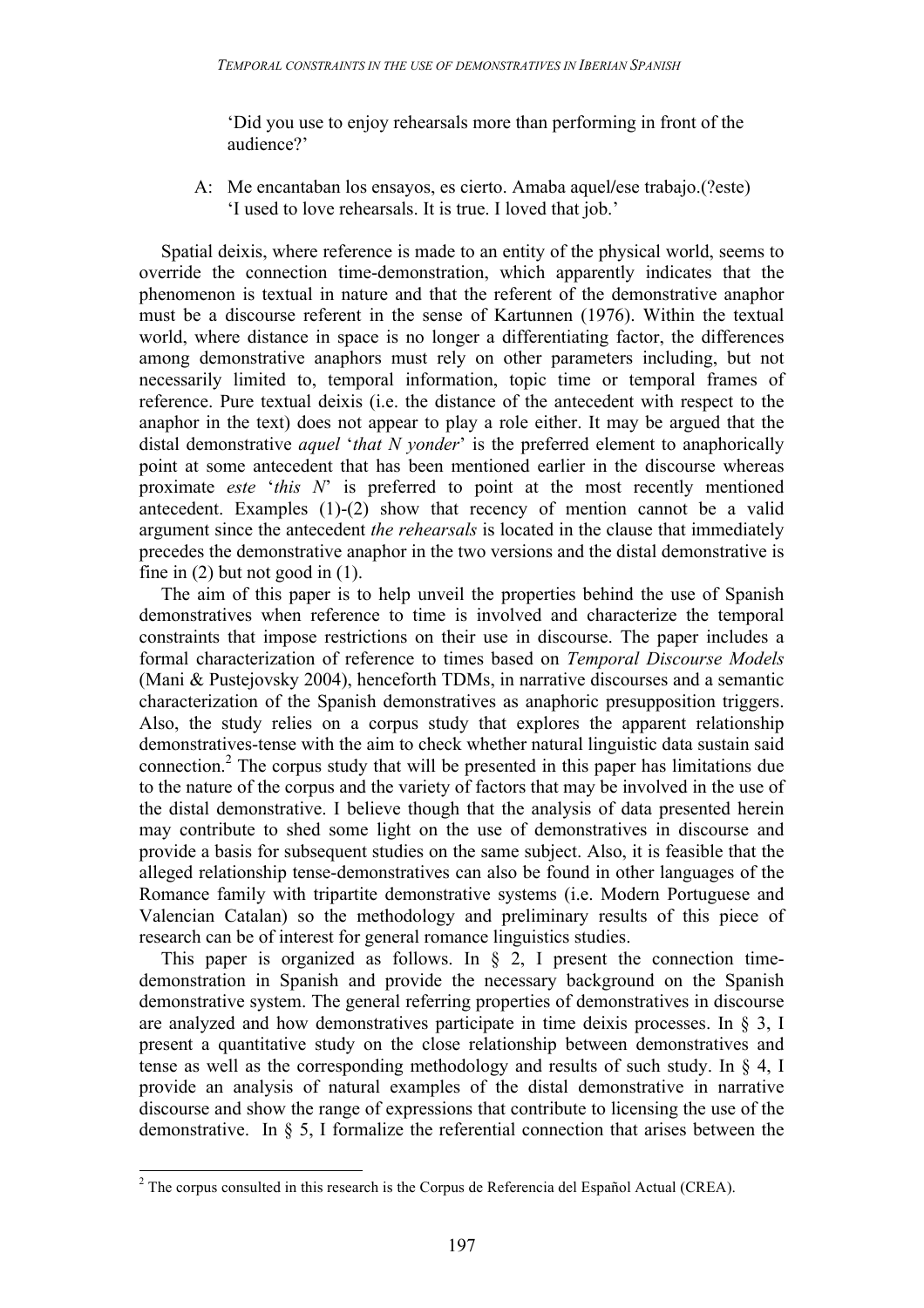demonstrative and past time denoting expressions within the framework of Temporal Discourse Models. Finally, in § 6, I provide a presuppositional characterization for Spanish demonstratives based on natural data from the corpus and argue in favor of considering these elements as anaphoric presupposition triggers.

# **2. Setting the background**

# *2.1 Spanish demonstratives, time and context*

Demonstrative expressions and natural language tenses have a deictic nature. Both linguistic elements need to be interpreted relative to other element(s) of the context of utterance. The content of demonstratives is usually characterized in terms of the higher or lesser degree of spatial proximity of the speaker with respect to the object pointed at in the utterance situation or the demonstratum. This constitutes perhaps the most typical use of demonstratives in which one the speaker accompanies her utterance of the demonstrative with an ostension such as a nod of her head, or a pointing with her index finger to demonstrate some specific (commonly discrete, three-dimensional) object to the addressee. <sup>3</sup> Thus, for example, the English binary system of demonstrative determiners *this-NP*/*that-NP* is intended to mark the differential proximity within the context of utterance of the object pointed at with respect to the speaker (the deictic center). But while some languages instantiate binary demonstrative systems others have tripartite systems. This is the case of Spanish, which instantiates a more complex system of three terms *este-NP*, *ese-NP* and *aquel-NP*. Traditionally, Spanish demonstratives have been characterized in terms of the different valuation of the features  $[+$  speaker]/ $[+$  addressee] and  $[+$  proximity]. The system is illustrated in Tables 1 and 2.

### **Table 1.** *Spanish demonstrative determiners and pronouns*

| <b>GENDER</b> | <b>NUMBER</b> | DETERMINERS AND PRONOUNS |      |
|---------------|---------------|--------------------------|------|
| Masculine     |               | Este/Ese/Aquel           | (NP) |
| Feminine      | Singular      | Esta/Esa/Aquella         | (NP) |
| Masculine     | Plural        | Estos/Esos/Aquellos (NP) |      |
| Feminine      |               | Estas/Esas/Aquellas (NP) |      |
| Neuter        | N/A           | Esto/Eso/Aquello         |      |

|  |  | Table 2. Spanish Demonstratives (Bello 1892) |  |  |
|--|--|----------------------------------------------|--|--|
|--|--|----------------------------------------------|--|--|

|       | <b>FEATURES</b>      | <b>DESCRIPTION</b>                           | <b>TRANSLATION</b> |
|-------|----------------------|----------------------------------------------|--------------------|
| Este  | $[+$ Proximate]      | Denotes proximity of the object with         | This N             |
|       | $[+ \text{Speaker}]$ | respect to the first person (the speaker)    |                    |
| Ese   | $[+$ Proximate]      | Denotes proximity of the object with respect | That N             |
|       | [+ Addressee]        | to the second person (the addressee)         |                    |
| Aquel | [- Proximate]        | Denotes that the demonstrated object         | That N yonder      |
|       |                      | is distant with respect to both speaker      |                    |
|       |                      | and addressee                                |                    |

The notion of time is linguistically expressed in different forms cross-linguistically (Klein 1994). Grammatical tense markers, time adverbials or lexical aspect are only a

<sup>&</sup>lt;sup>3</sup> By demonstrate, I'll mean to make a particular entity salient or cognitively active in the utterance situation in Gundel *et al*. (1993) terminology.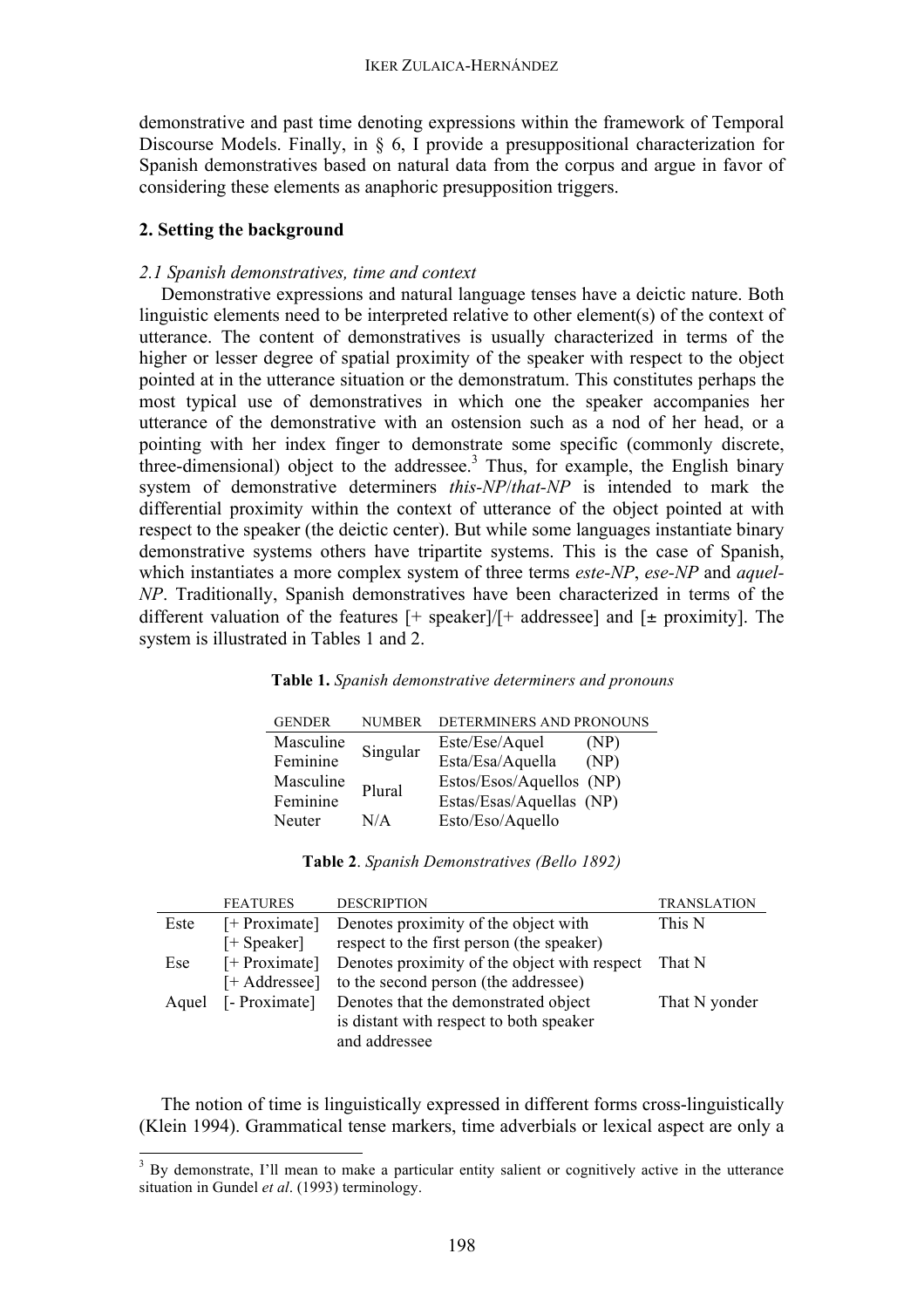few of the different linguistic mechanisms used to express time in natural language. At the discourse level, it is widely accepted that temporal structure greatly contributes to discourse construction in different ways. Thus, for example, the sequence of clauses in narrative speech tends to match the way in which the events actually occurred, which contributes to overall discourse coherence and cohesion. See the work by Asher & Lascarides (2003), Asher, Prévot & Vieu (2007) or Mani & Pustejovsky (2004) for different views on how to account for temporal relations and discourse coherence. On the other hand, temporal information is also crucial to interpret a variety of linguistic elements in the unfolding discourse. This is clearly the case of deictic elements, which rely on a contextual parameter for their interpretation (i.e. the words 'now' or 'tomorrow' cannot be interpreted without reference to some specific time.) In deixis proper, the parameter that is needed for interpretation is most commonly found in some extra-linguistic element of the physical context (i.e. the interlocutors, spatial coordinates, etc.) but other expressions, of an anaphoric nature, need a suitable time-denoting antecedent in the preceding text to be resolved. See, for example, the seminal work on temporal anaphora by Partee (1973, 1984), Webber's (1988) ideas on tense as discourse anaphor or the study on temporal locators by Alves (2006), *inter alia*. Whether deictic or anaphoric in nature what all these expressions have in common is their dependency on contextual information to be fully interpreted in the discourse.

# *2.2 The relationship tense-demonstratives*

The Spanish grammarian Fernández-Ramírez (1951) was the first to observe and describe the apparent relationship that arises between certain demonstrative expressions (i.e. demonstrative determiners and pronouns) and some specific tenses in Iberian Spanish written and spoken discourse. As Fernández-Ramírez noted, there appears to be a tendency whereby the proximal demonstrative combines better or more frequently with present tenses whereas the distal demonstrative strongly tends to combine with past tenses. The medial demonstrative appears to show a more balanced behavior and equally combines with present and past tenses. In summary, some specific combinations of demonstratives and tenses are strongly preferred while other combinations may seem unnatural to Spanish speakers.<sup>4</sup>

Native speaker intuitions seem to confirm the author's hypothesis and a careful analysis of corpus examples support it empirically. Our first observation of natural linguistic data indicates that the distal demonstrative *aquel* is a marked element in that it shows a strong preference to combine or co-appear with past tenses in the clause or discourse. On the other hand, the proximate and medial demonstratives *este* and *ese* seem to combine well with any kind of tense (i.e. present or past), although the proximate element tends to favor present tenses. Examples (3)-(6) illustrate the felicitous combinations of proximal and medial demonstrative NPs with present and past tenses. Example (7) shows a combination of the distal demonstrative with a past tense, which constitutes the most natural combination for the distal demonstrative in modern Iberian Spanish. The specific demonstrative-tense combinations are marked in italics.

<sup>&</sup>lt;sup>4</sup> The demonstratives can also be combined with future and conditional tenses in Spanish. For the purposes of this paper we are only interested in the connection - observed by Fernández-Ramírez (1951)- that arises among demonstratives and present and past tense. Whether or not other grammatical tenses (i.e. future or conditional) may condition the use of demonstratives is beyond the purposes of this paper.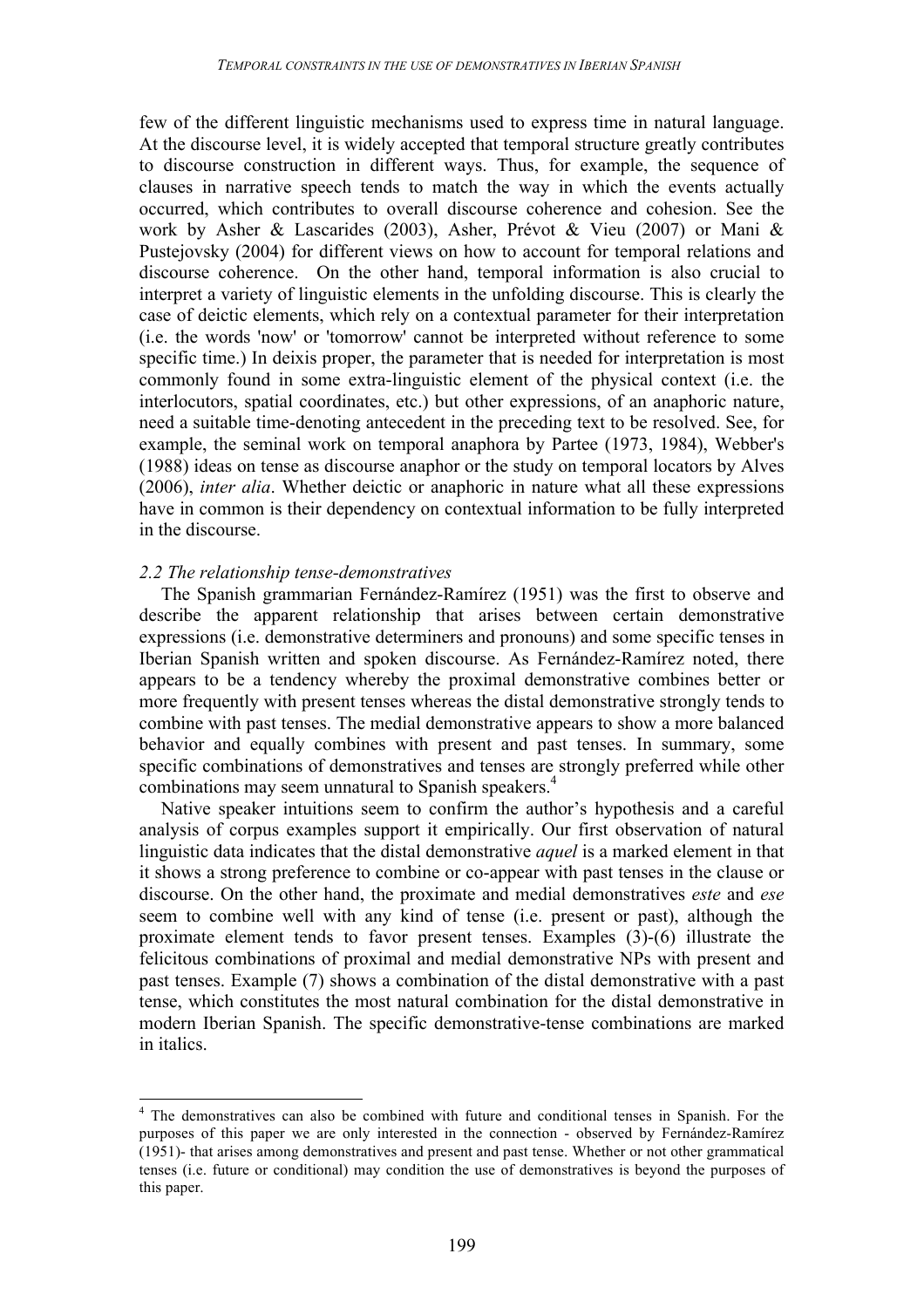(3) Durante la sesión de hoy no está previsto que haya debate alguno ni votaciones. Para algunos dirigentes del partido *este hecho convierte* a la conferencia "en un mero acto de cosmética" e impide que se pueda profundizar en la discusión sobre el objetivo estratégico y programático del partido.

'No debates or voting are planned for today's session. For some of the party leaders, this fact makes the conference "a mere act of cosmetics" and it prevents them to discuss in depth the party's programmatic and strategic target.'

(*La Vanguardia*, 12/10/1994)

(4) La AFE denuncia que el número de extranjeros en España es superior a otros países europeos. Pero *ese hecho está* dentro de la ley. 'The AFE denounces that the number of aliens is higher in Spain than other European countries. But that fact is legal.'

(*El País*, 27/08/1997)

(5) Resulta mucho más grave que una entidad supuestamente seria como el Círculo de Amigos de la Dinastía Bienvenida celebre el 22 de mayo el trigésimo aniversario de la concesión del rabo a Palomo Linares. Como casi todos ustedes sabrán, *este acontecimiento fue* uno de los más tristes vividos por nuestra querida plaza de Las Ventas.

'It is much more serious that a supposedly reputable entity like the Circle of Friends of the Bienvenida Dynasty will be celebrating on May 22nd the 30th anniversary of the awarding of the bull's tail to Palomo Linares. As you all may know, this was one of the saddest events occurred in the live of our beloved Las Ventas bullring.'

(*La Voz de la Afición*, 2002)

(6) Los terroristas pretendían asestar ayer un golpe para añadir a la cadena de atracos que iniciaron en agosto de 1992, cuando intentaron robar infructuosamente un furgón en León. A *ese hecho siguieron* otro asalto a otro furgón en Santander.

'Yesterday, the terrorists tried to strike one more blow to add to the chain of assaults that they began in August 1992, when they unsuccessfully tried to steal a van in León. That fact was followed by one more assault to another van in Santander<sup>,</sup>

(*La Vanguardia*, 15/11/1994)

(7) Un año antes había muerto Eva Duarte, y *aquel acontecimiento fue* universal. 'Eva Duarte had passed away one year before, and that event was universal.' (*Tragicomedia de España*, 1985)

As we expected, the preferred combinations of demonstratives and tense are not restricted to demonstrative determiners and an identical pattern can also be observed with demonstrative pronouns. Again, both proximate *esto* '*this*' and medial *eso* '*that*' combine felicitously with past and present tenses whereas the distal pronoun *aquello* '*that yonder*' shows a clearly marked predilection to appear with past tenses in natural written and spoken discourse. This pattern is shown in examples  $(8)$ - $(12)$ .

In (8), a series of past tenses indicate that the event occurred in the past at some time prior to the utterance time. In the last sentence, we observe that a present perfect tense is used and the demonstrative expression *este evento* refers back to the noun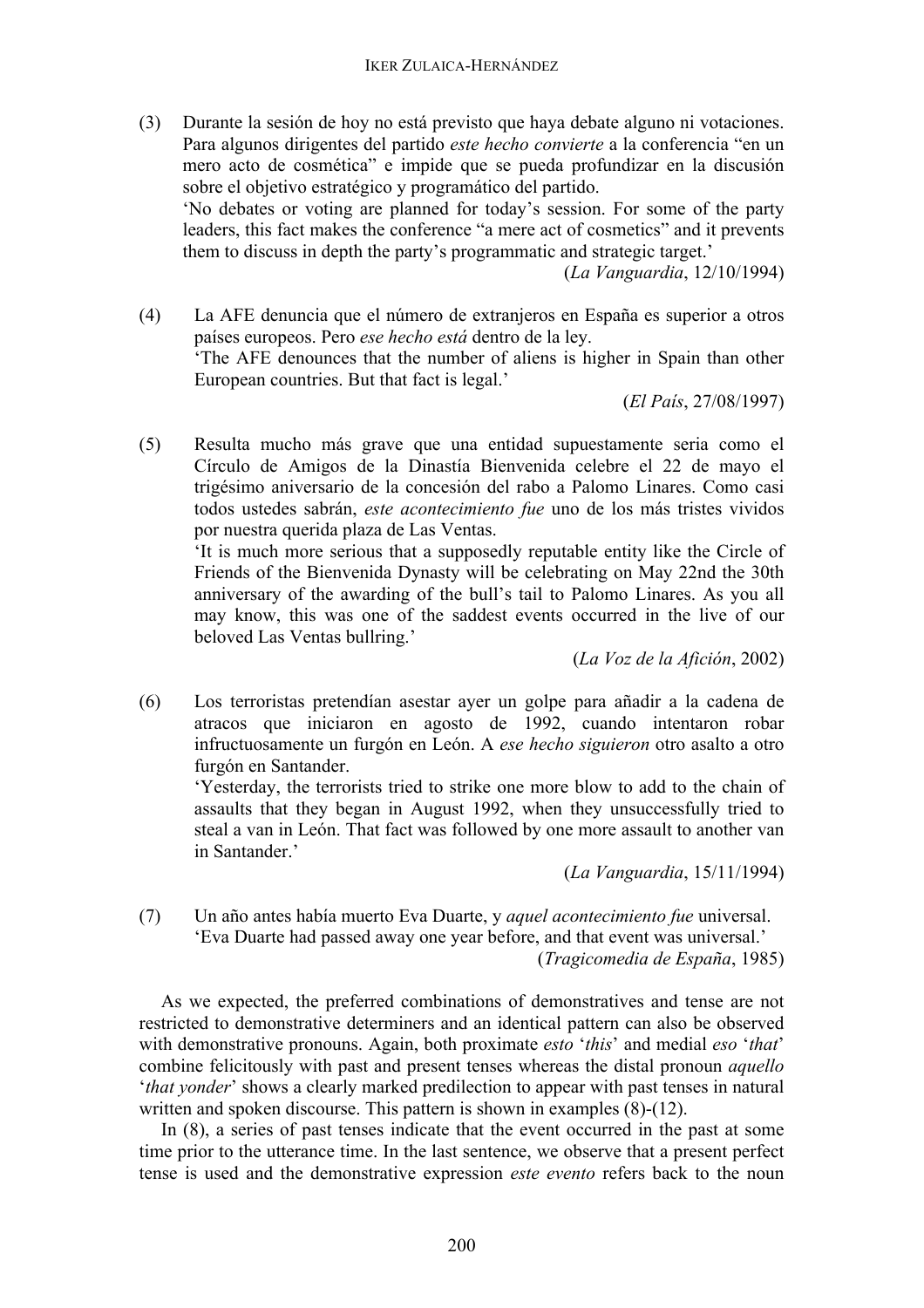phrase *La XVI edición del Camel Trophy*. In this case, the proximate demonstrative is combined with a present tense in the last sentence, what indicates that Spanish speakers use the proximate and medial demonstratives to refer to past events even when the demonstrative does not specifically combine with a past tense in a sentence.

(8) El equipo de la República Checa fue el vencedor de la XVI edición del Camel Trophy, disputado por tierras de la civilización Maya, en Centroamérica. El equipo español, compuesto por el gerundense Lluís Moret y la manresana Belén Sánchez, terminó en la sexta posición entre veinte equipos. Esta clasificación es la mejor que *ha logrado* un equipo mixto en *este evento*. 'The team from the Czech Republic was the winner of the 16th edition of the Camel Trophy, celebrated in the land of the Mayan civilization, in Central America. The Spanish team consisting of Lluis Moret from Gerona and Belen Sanchez from Manresa ended up in the sixth position out of twenty teams. This position is the best ever achieved by a mixed team in this event.'

(*La Vanguardia*, 16/07/1995)

(9) Sucede, sin embargo, que se puede empatar ante el Mérida pero jamás se puede perder ante el Madrid. Cuando *esto sucede* las miradas se dirigen casi siempre al palco presidencial.

'Nevertheless, it happens that you can end up drawing a tie with Mérida but you can never ever lose against Madrid. When this happens, all the looks usually target the skybox.'

(*La Vanguardia*, 1995)

(10) Ya sé que hubo un tiempo en que no nos llevábamos bien usted y yo –añadió-. Pero *eso ha pasado* a la historia. 'I know there was a time when you and I used to get on well –he added-. But that is now history.'

(*La Verdad sobre el Caso Savolta*, 1975)

(11) Una vez demostrado por la genética que *aquello ocurrió* de forma tan sorprendente, cabe esperar la confirmación fósil. 'Once shown by Genetics that that happened in such a surprising way, we must wait for fossil confirmation.'

(*Los Misterios de la Evolución Humana*, 2001)

When reference is made within the text *(i.e.* intratextual or endophoric reference) occurrences of distal *aquel/aquello* along with present tenses in natural discourse are scarce, and even when they can be found the whole discourse appears to be framed within the past. This is shown in (12), where the distal demonstrative noun phrase aquel hombre '*that man*' appears in the last sentence along with a present tense *hablamos* '*we talk about*' and with a present tense in the prior sentence as well *surge* '*appears*'. That the discourse appears to be framed in the past it is indicated by the starting clause *and around 230.000 and 150.000 years ago* and the past tense *estaban* 'were'. The present tenses here and in many other cases seems to be a case of *Historical Present*, that is, the use of a present tense with a past temporal reference.

(12) Y hace aproximadamente entre 230.000 y 150.000 años, mientras que los herederos del Erectus en África estaban a punto de dar paso al Homo sapiens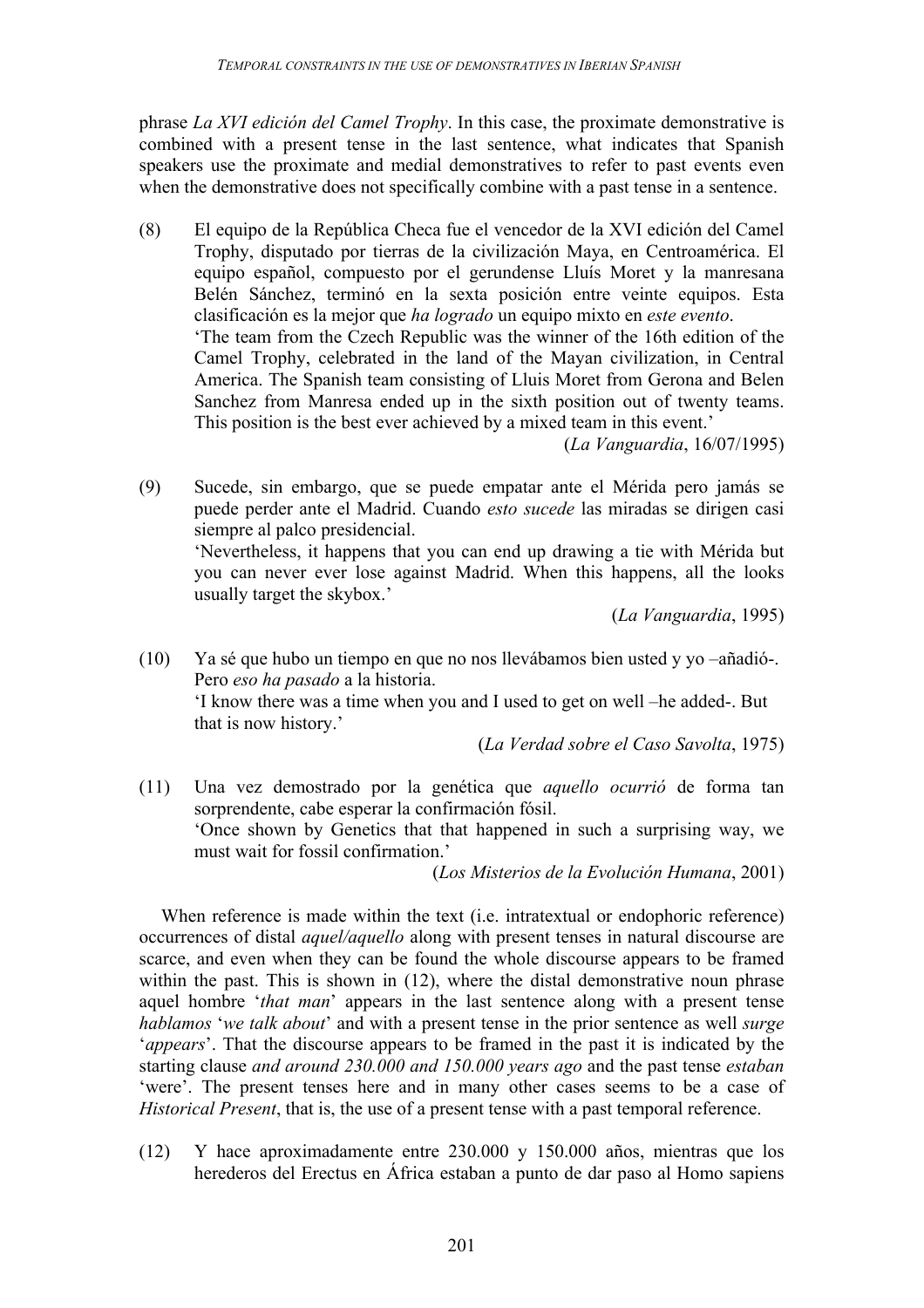moderno, surge en Europa la especie que hoy por hoy más fascinación despierta y que tantas incógnitas presenta. Hablamos de aquel hombre poderoso, alto, rubio... ¡el hombre de Neandertal!

'And around 230.000 and 150.000 years ago, while the heirs of the Erectus in Africa were about to take the leap to modern Homo Sapiens, the species that are considered the most fascinating and mysterious species today appears in Europe. We talk about that powerful, tall, blond man ¡The Neanderthal man!'

(*Los misterios de la evolución humana*, 2001)

At least one element encoding a past time could be found in all the examples analyzed thus far. In many cases, more than one element encoding a past time coappeared in the anaphor's immediate context (i.e. a sequence of past tenses in a narrative discourse). The fact that all these examples feature some linguistic expression that either directly or indirectly denotes a past time contributes to positioning the event talked about at some point in the past of the speech time. Cases of the distal demonstrative *aquel* in Peninsular Spanish which do not feature at least one linguistic element that encodes a past time are very difficult to find in written and spoken discourse so this may be an indication that the distal demonstrative *aquel* is strongly favored in contexts where a past temporal frame has been established via past tenses, adverbial expressions (dates, time adverbials, etc.) or background knowledge.

### *2.3 Reference and temporal deixis*

As referring expressions, adnominal and pronominal demonstratives this (NP) / that (NP) can be used in two basic modes that allow speakers to refer to entities in different discourse situations. In the deictic proper mode, speakers commonly use demonstratives to refer to physical, concrete entities in the real-world speech situation. Utterance of the demonstrative (very likely accompanied by a pointing gesture) has an important communicative effect, namely, that of focusing the attention of the addressee on a particular entity in the perceptual or visual field. This is accomplished by making the intended entity salient from among a set of (potentially) competing entities. Thus, both speaker and addressee focus their attention on the same element and the speaker's intended communicative goal is achieved. This is the socalled *joint attention* effect in the psycholinguistics literature (Diessel 2006). When employed exophorically, the role of the pointing gesture (a pointing finger, a gaze or movement of the head) may become essential. It completes the meaning of the demonstrative expression and serves to disambiguate the speaker's reference. Demonstratives can also be used exophorically without an accompanying ostension, but in such cases the entity referred to is already sufficiently salient in the visual field for the interlocutors to have focused their attention on it and, consequently, an accompanying gesture by the speaker would be redundant or irrelevant to achieve the intended communicative goal.

There are certain uses of demonstrative elements that depart from the purely deictic mode. These uses, long and widely recognized, have been characterized as anaphoric or discourse anaphoric/deictic by different authors (see, *inter alia*, Asher 1993; Diessel 1999; Janssen 1996; Gundel *et al*. 2001, 2003; Hegarty *et al*. 2001.) As demonstrative anaphors, demonstratives are coreferential with a range of textual elements. From a syntactic point of view, the antecedents of demonstrative anaphors can be of a varied nature: NPs, subordinate clauses, entire sentences or larger textual fragments. Semantically, these antecedents comprise a rich ontology that ranges from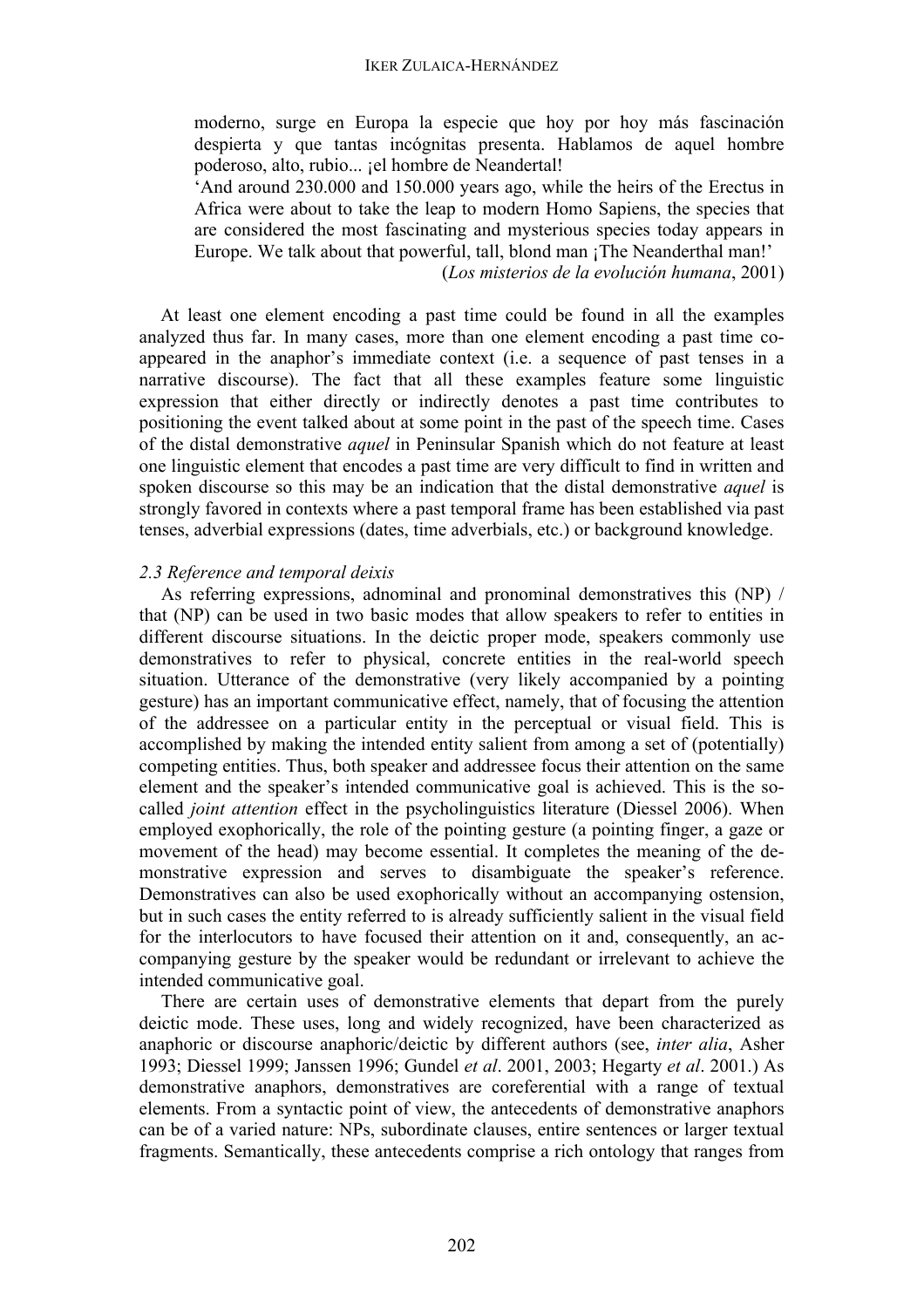concrete entities to propositions, facts, events, event-types or even discourse topics.<sup>5</sup> Whether the anaphoric referring mode is derived from a primary deictic character or not is an issue quite beyond the purpose of this paper, but studies on language acquisition indicate that the deictic features are learned at the earlier stages (Diessel 2006).

The only difference between the referential capabilities of deictic and anaphoric uses of demonstratives lies in that these capabilities have been transferred from a realworld context of utterance common to strict deictic uses to a textual (endophoric) domain in the anaphoric use. In the two cases, the primary communicative function appears to remain the same and the pointing gesture, absent in demonstrative anaphors, may have evolved into derived pragmatic functions in the anaphoric use.<sup>6</sup>

As for Spanish demonstratives, Eguren (1999: 946) acknowledged the existence of anaphoric uses of Spanish demonstratives that depart from strict deictic ones. Nevertheless, the dual deictic/anaphoric character of demonstratives is still today a source of much debate among linguists and a generally accepted distinction for both uses is still far from being developed. Janssen (1996: 80) provides a basic characterization of the distinction between deictic and anaphoric uses of indexical elements as can be found in most literature on the topic today. As the author points out:

**Deictic use of an indexical element***:* An indexical element is used deictically if it is referentially related to information derivable from the current situational frame of reference, which is cognitively accessible to a basically constant set of speaker(s) and addressee(s).

**Anaphoric use of an indexical element***:* An indexical element is used anaphorically if it is referentially related to information derivable from the current text-based frame of reference, which is cognitively accessible to a basically constant set of speaker(s) and addressee(s).

Note that the fundamental distinction between the two modes lie in the different frame of reference for a particular expression, namely, the current situation in the case of deixis and the text in the case of anaphora. Diessel (1999) distinguished between anaphoric and discourse deictic uses of demonstratives. For him, three main distinctive features characterize discourse deictic demonstratives, namely, they make reference to propositions or speech acts; they link two propositions, and their referents do not commonly persist in discourse. Himmelmann (1996) studied several unrelated languages and established a universal typology of demonstrative uses, namely, situational (purely deictic), non-situational (anaphoric, cataphoric, discourse deixis and a new recognitional type proposed by the author whereby the intended referent of the demonstrative is to be identified via specific, shared knowledge rather than through situational clues or preceding discourse segments).

Some of these derived uses of demonstrative elements contribute to discourse cohesion in various ways. Thus, demonstrative determiners and pronouns enter in coreferential chains with varied discourse entities. Consider example (13), where the first sentence is the antecedent (the intended referent being the event denoted by the

 <sup>5</sup> Different scholars have characterized the notion of *Discourse Topic* differently in the literature: the Question Under Discussion (Büring 2003; Roberts 1996), a Discourse Referent (Bosch & Umbach 2007; Bosch, Katz & Umbach 2007), or a Subordinating Relation (Asher & Lascarides 2003). <sup>6</sup> See the work by Gundel *et al.* (1993) and Ariel (2001) on how demonstratives signal the cognitive

accessibility of their antecedents in discourse. See also the work by Bosch, Katz & Umbach (2007) or Krasavina, Chiarcos & Zalmanov (2007) on questions related to demonstratives and information structure.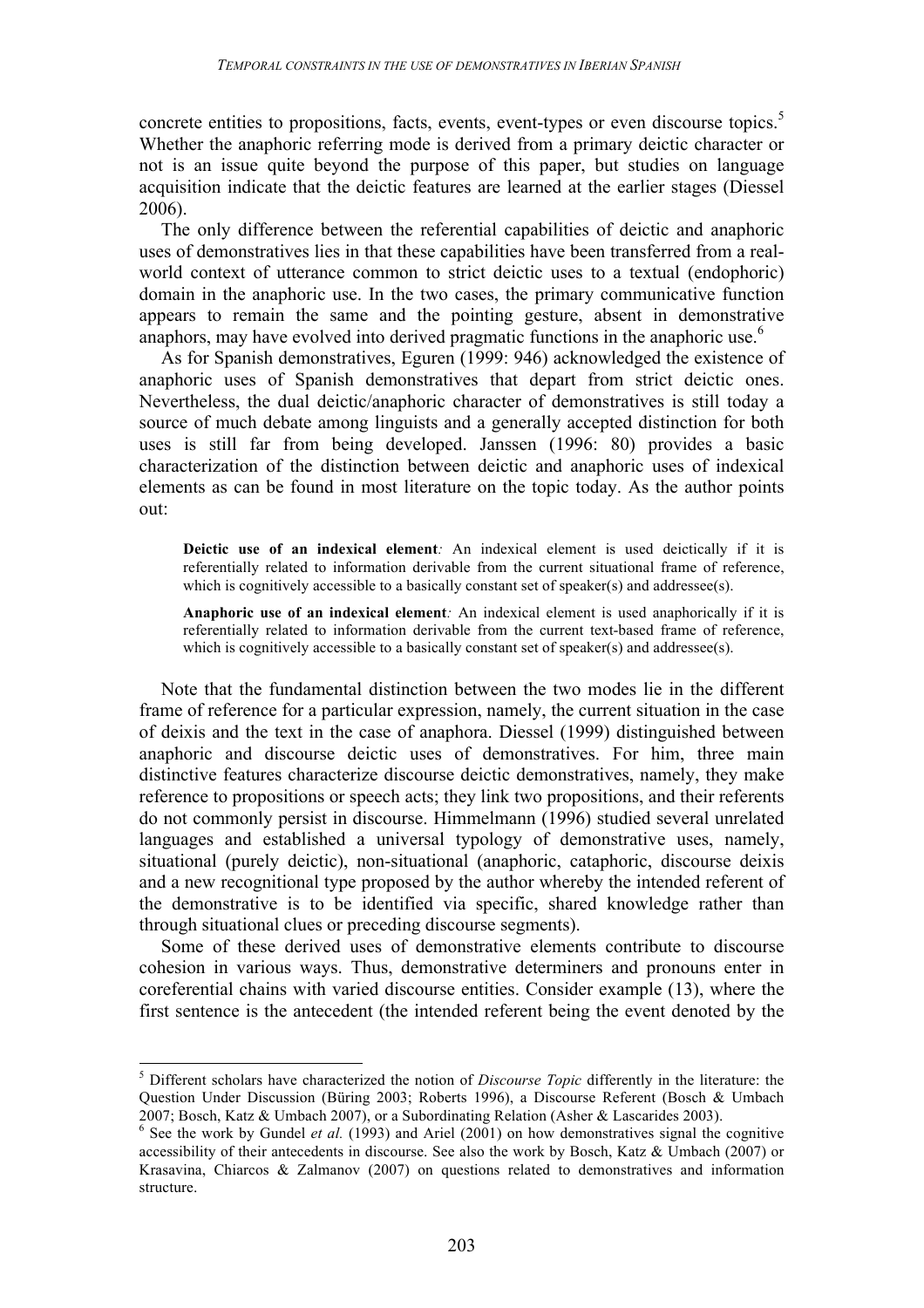first sentence) of the demonstrative pronoun *aquello* in the second sentence. The subscript indicates coreferentiality between antecedent and anaphor.<sup>7</sup>

(13) [Mi abuela pasó como siete días muriéndose]<sub>k</sub>. Aquello<sub>k</sub> fue horrible.

'My grandmother took seven days to die. That was horrible.'

(Entrevista 101. Venezuela, Oral)

It is common practice in grammar studies to differentiate the semantic content of the different deictic demonstratives by virtue of  $a \pm$  proximity value. Thus, for example, the English binary system of demonstratives is characterized as having one [+proximate] demonstrative determiner *this***-***NP* and the [-proximate] *that*-*NP*. As we have shown in Table 2, Bello (1892) characterized the tripartite system of Spanish demonstratives along the same lines. The proximity condition would be explained as the  $\pm$  spatial/temporal distance of the demonstrated object (the demonstratum) relative to the position of the speaker in the utterance situation. In most cases, the spatial magnitude is characterized as the speaker's perspective in terms of physical distance with respect to the object pointed at. But the notion of distance does not have to be restricted to the spatial domain or be taken as an absolute value. Thus, for example, the degree of distance conveyed by the use of the proximate demonstrative *este* '*this*' with respect to the speaker is to be better conceived as a relative «region of proximity» that may vary according to the expression used: *esta casa* '*this house*', *esta ciudad* '*this city*' or even *este mundo* '*this world*' (Eguren 1999: 940). Likewise, the varying degree of distance can also be conceived of as temporal remoteness or closeness to the speaker; the so-called *deixis am phantasma* (Bühler 1990). This type of deixis is illustrated in (14). Here, by using the demonstrative expression *aquellos tiempos* '*those times*', the speaker appears to be referring to some specific point in the past (or more specifically, to some situation or event temporally located in time *t*  where *t < utterance time*.)

(14) Afortunadamente aquellos tiempos trágicos ya pasaron para siempre. 'Fortunately, those tragic times had passed forever more.'

(*La Vanguardia*, 22/11/1994)

I'll argue that the particular use of the distal demonstrative *aquel* in Spanish may be described as a particular case of temporal deixis (Fillmore 1975). As we have seen so far, the distal demonstrative in Spanish appears to be a term whose primary function in the discourse is to make reference to a past time in some sort of temporal deictic use. The distal demonstrative would accomplish its temporal deictic use indirectly by referring to a discourse entity which is anchored at some unspecific past time (prior to the utterance time) or some specific time if such a time is introduced in the discourse via some specific time denoting expression (an adverbial expression, a calendar date, etc.) However, the ability to refer to discourse referents that are temporally located in the past is not restricted to the distal demonstrative. As we have seen in previous examples, the proximate and medial demonstratives can also be used for this specific referential purpose. What makes distal *aquel/aquello* exceptional as a

 $7$  By coreferentiality I mean here that the two expressions refer to the same discourse referent regardless of the semantic denotation of the entities involved. In syntactic parlance, strict coreferentiality only arises via morphosyntactic feature agreement, which is not the case in this example.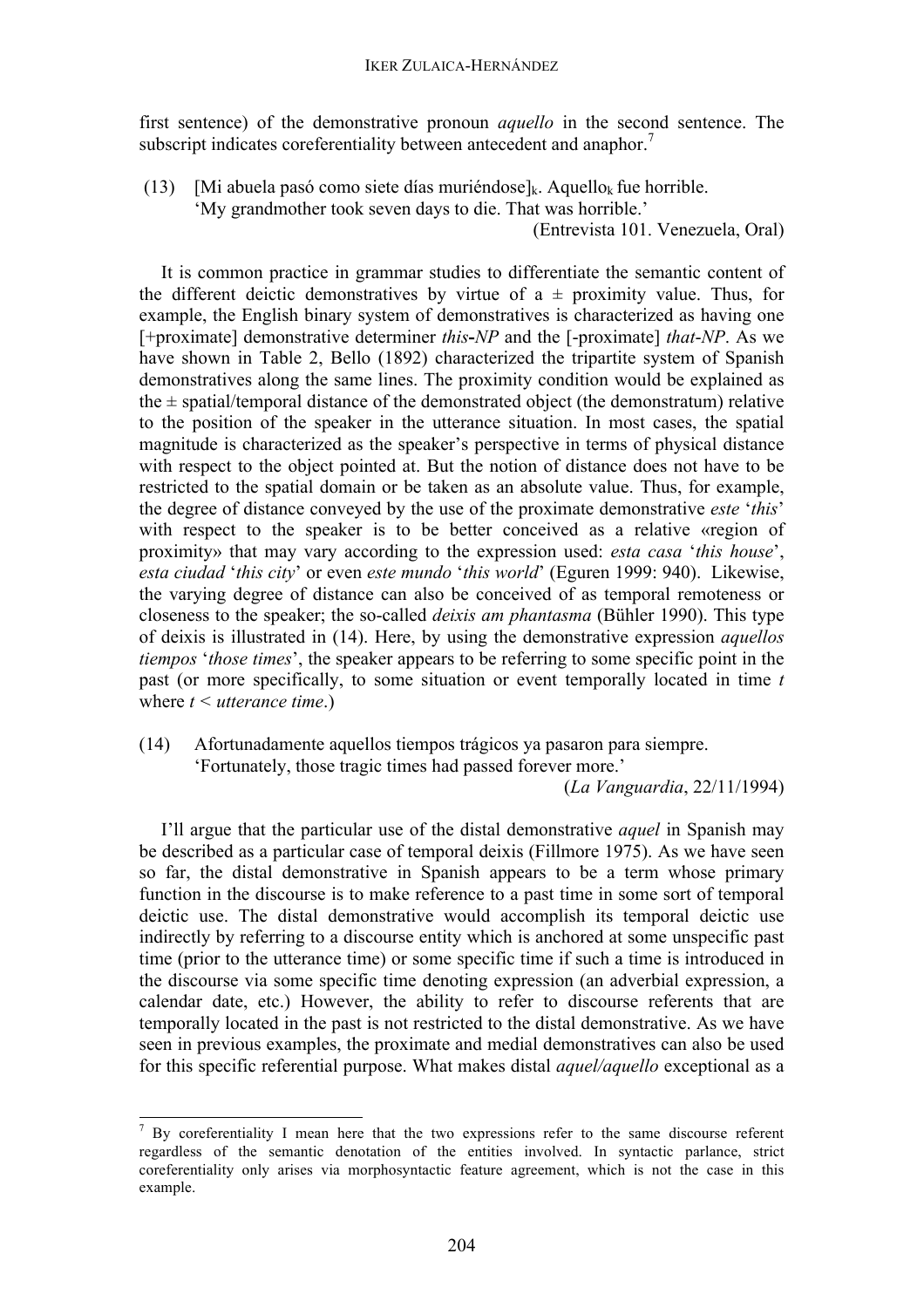referring expression is that it appears to be very much restricted to this particular use in modern Iberian Spanish.

# **3. Corpus study: data and analysis**

The goal of the corpus study is to assess whether the particular behavior of the distal demonstrative that I have presented in this paper can be supported empirically by exploring the relationship between the distal demonstrative and tense in discourse. The results of this corpus study are not intended to be conclusive but only a first approximation to the use of the distal demonstrative in modern Iberian Spanish with an aim to unveil the mechanisms that impose restrictions on its use in discourse. The study presented here has limitations due to the nature of the corpus itself and to the possibility that other factors besides tense may have an effect in the way Spanish speakers use the distal demonstrative. Therefore, other empirical studies will need to be done to characterize other potential restrictions in the use of the distal demonstratives *aquel/aquello*.

The corpus CREA (Corpus de Referencia del Español Actual) has been the source of Spanish data used throughout this paper and for all our corpus samples and illustrative examples. The CREA corpus of Spanish is a very large collection of texts. A dedicated search interface allows the user to search the corpus for words and phrases and display the search result as a concordance with limited context, but the sufficient amount of context for the purposes of this paper. The corpus comprises a variety of written texts (newspaper, novels, emails, etc.) as well as transcribed spoken discourse (interviews, speeches, etc.). For the purposes of this paper, we have included both written and spoken discourse in our corpus samples. This is the most comprehensive corpus on modern Spanish that can be consulted today in terms of size and scope of variation, although it also shows limitations due to its absolute lack of annotation. The corpus has over 160 million words. Around 50% of the materials in the corpus come from Iberian Spanish sources and 50% from Latin American Spanish sources. 90% of the corpus corresponds to the written language and 10% to oral language.

The findings of our study pose interesting additional questions concerning the nature and current linguistic status of the distal demonstrative in peninsular Spanish. A quick, superficial analysis of any corpus of Spanish language would soon reveal that the distal demonstrative determiner *aquel* and its pronominal counterpart *aquello* are somehow marginal in terms of frequency of use. The corpus revealed the following overall figures regarding the frequency of occurrence of the three demonstrative pronouns and determiners in Iberian Spanish.

|                | <b>GENERAL</b> |               | WRITTEN |               | <b>SPOKEN</b> |     |  |
|----------------|----------------|---------------|---------|---------------|---------------|-----|--|
|                | #              | $\frac{0}{0}$ | #       | $\frac{0}{0}$ | #             |     |  |
| <b>ESTO</b>    | 34.662         | .34           | 29.802  | -35           | 4.860         | -30 |  |
| ESO            | 58 478         | .58           | 47.765  |               | .56 10.713    | .66 |  |
| <b>AOUELLO</b> | 7 1 9 9        |               | 6.700   | $\mathsf{x}$  | 499           |     |  |
| <b>TOTAL</b>   | 100.339        |               | 84.267  | 10            | 16 072        |     |  |

**Table 3***. Demonstrative pronouns in the CREA corpus (Iberian Spanish)*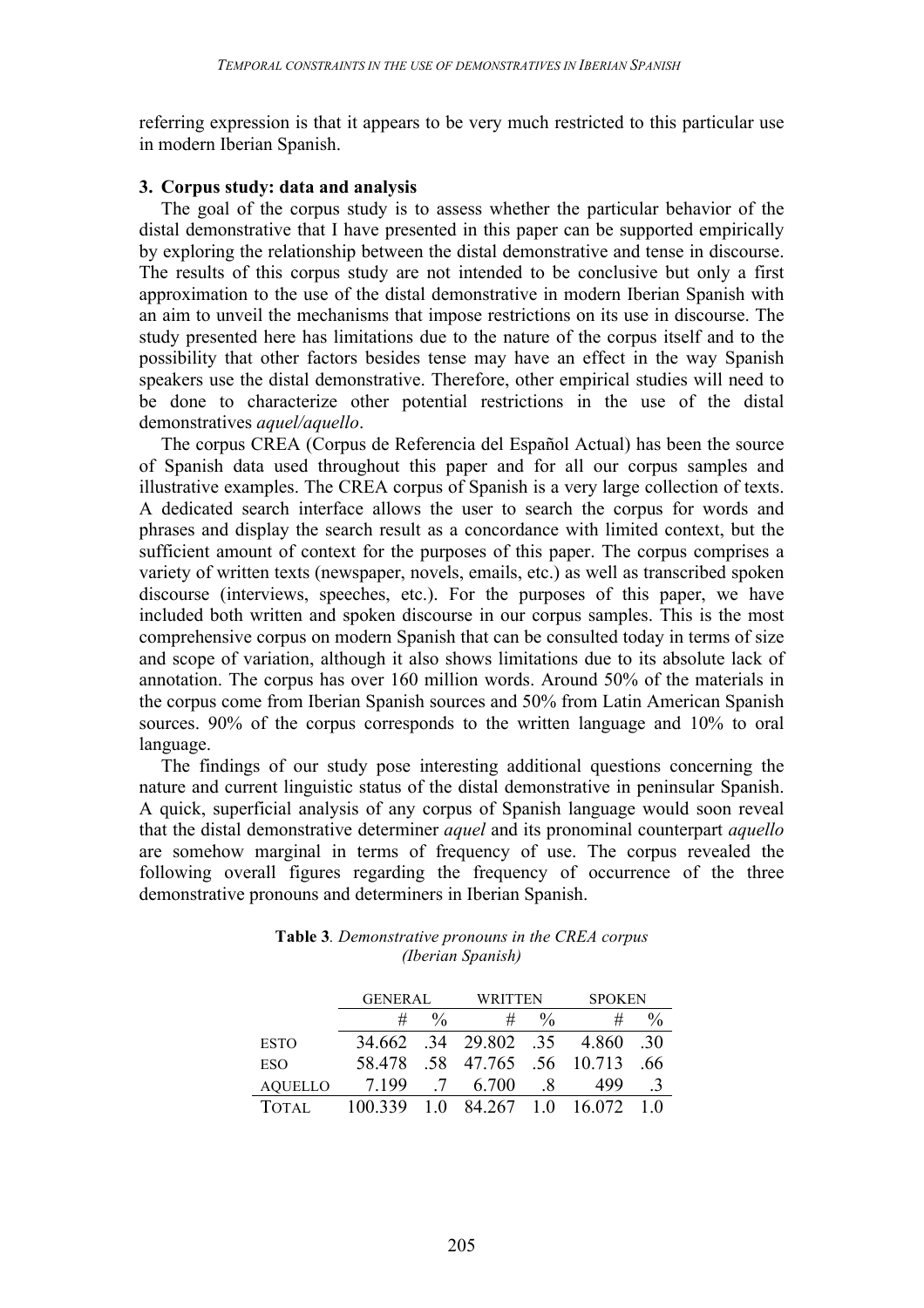#### IKER ZULAICA-HERNÁNDEZ

|       | <b>GENERAL</b> |               | <b>WRITTEN</b>                 |               | <b>SPOKEN</b> |      |  |
|-------|----------------|---------------|--------------------------------|---------------|---------------|------|--|
|       | #              | $\frac{0}{0}$ | #                              | $\frac{0}{0}$ | #             |      |  |
| ESTE  |                |               | 146.263 .63 139.223 .64        |               | 7.040         | - 57 |  |
| ESE   | 58.080         | 25            | 53.282 .24                     |               | 4.798         | -38  |  |
| AOUEL | 25.510         | -11           | 25.026                         | - 11          | 484           |      |  |
| TOTAL |                |               | 229.853 1.0 217.531 1.0 12.322 |               |               | 10   |  |

#### **Table 4.** *Demonstrative determiners in the CREA corpus (Iberian Spanish)*

The data presented in these tables 3 and 4 is limited to the Spanish spoken in Spain. The figures show the low frequency of use of the distal demonstrative determiner *aquel* and the demonstrative pronoun *aquello* when compared with the two other demonstratives. When European Spanish is left out of the picture the results from the rest of the Spanish-speaking world show similar results, as shown in Tables 5 and 6.<sup>8</sup>

| <b>Table 5.</b> Demonstrative pronouns in the CREA corpus |  |
|-----------------------------------------------------------|--|
| (Latin America, USA and The Philippines)                  |  |

|                | <b>GENERAL</b> |                | WRITTEN                      |               | <b>SPOKEN</b> |       |
|----------------|----------------|----------------|------------------------------|---------------|---------------|-------|
|                | #              | $\frac{0}{0}$  | #                            | $\frac{0}{0}$ | #             |       |
| <b>ESTO</b>    | 32 719         |                | $.32 \quad 28.097 \quad .36$ |               | 4 622         | $-21$ |
| ESO            | 62.426         |                | $.62 \quad 46.086$           | .59           | 16.340        | -76   |
| <b>AOUELLO</b> | 4.441          | 6 <sub>1</sub> | 3.823                        | $\Delta$      | 618           |       |
| TOTAL          | 99.586         |                | 1.0 78.006 1.0 21.580        |               |               |       |

**Table 6.** *Demonstrative determiners in the CREA corpus (Latin America, USA and The Philippines)*

|              | <b>GENERAL</b> |               | WRITTEN     |               | <b>SPOKEN</b>    |     |  |
|--------------|----------------|---------------|-------------|---------------|------------------|-----|--|
|              | #              | $\frac{0}{0}$ | #           | $\frac{0}{0}$ | #                |     |  |
| <b>ESTE</b>  | 116.856 .58    |               |             |               | 99.769 57 17.087 | -62 |  |
| <b>ESE</b>   | 73.126         | -36           | 63.488      | -36-          | 9.638            | -35 |  |
| <b>AOUEL</b> | 12.579         | $\cdot$ 6     | 11.573      | 7             | 1.006            | -3  |  |
| TOTAL        | 202.561        |               | 1.0 174.830 |               | 1 0 27 731       |     |  |

The second part of the study is limited to European Spanish in written and spoken discourse and was also limited to the three demonstrative pronouns: *esto* '*this*', *eso* '*that*' and *aquello* '*that yonder*'. The overall number of demonstrative tokens in the corpus is too large so the only way to size down the sample to a manageable number was by selecting a small group of verbs. Two types of verbs have been used, namely, a group of verbs *suceder* '*happen'*, *ocurrir* '*occur'*, *terminar* '*finish*', etc., which force a reading where the demonstrative refers back to a discourse entity that denotes a higher order entity (fact, event, accomplishment, etc.) possibly realized nominally or propositionally in the text, and a second group comprising the verb *ser* 'to be', which does not select for any specific arguments. Thus, arguments of the verb *ser* can be any

 <sup>8</sup> The varieties of Spanish included in the CREA corpus are the following: Argentina, Bolivia, Chile, Colombia, Costa Rica, Cuba, Ecuador, El Salvador, USA, Philippines, Guatemala, Honduras, México, Nicaragua, Panamá, Paraguay, Peru, Puerto Rico, Dominican Republic, Uruguay and Venezuela.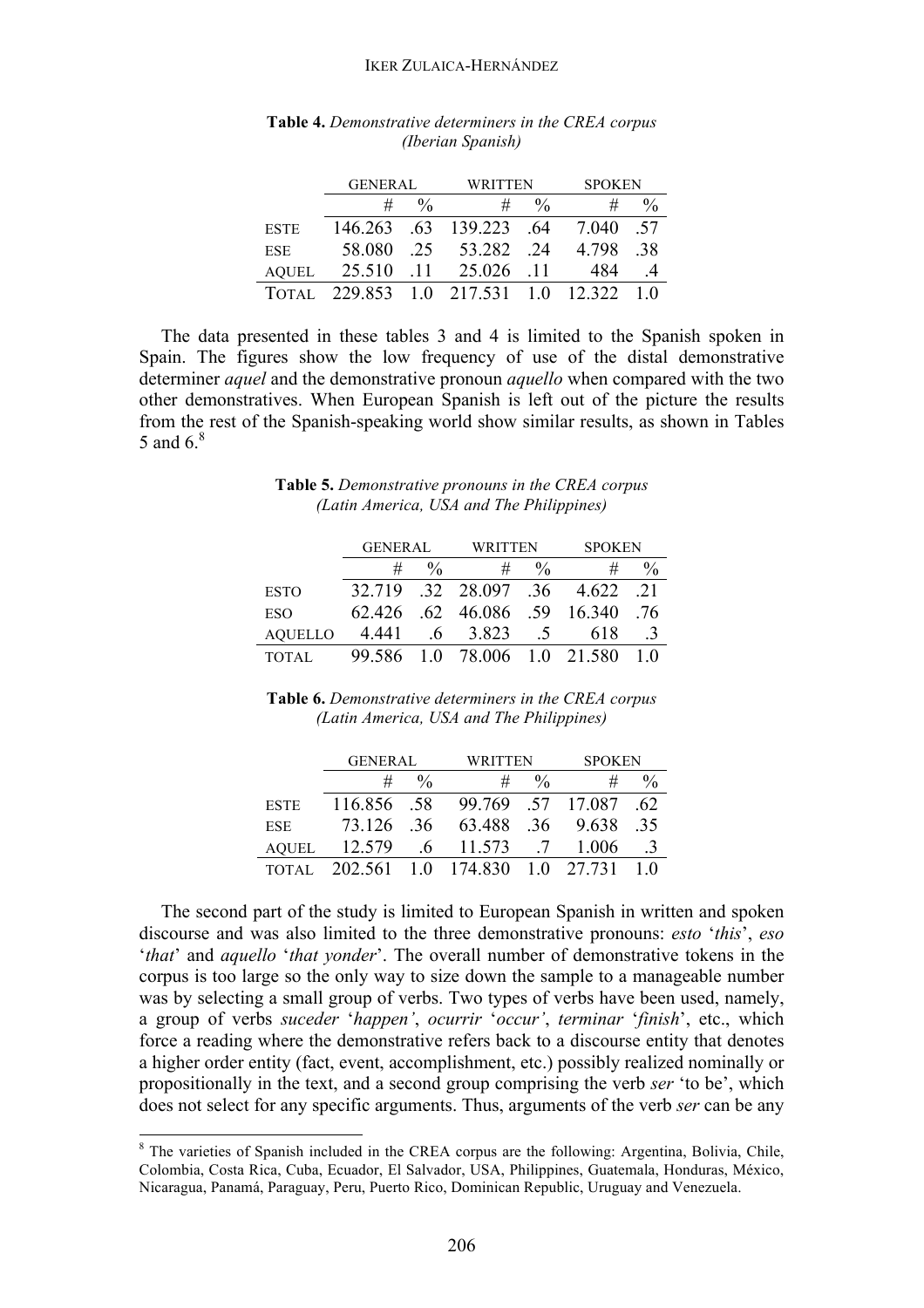type of concrete or higher order entity. The purpose of choosing these two verb groups was to control for differences in the semantic denotation of the referring expression. The three demonstrative pronouns were combined with different verb tenses to come up with [demonstrative + tense] combinations like: *esto sucedió* '*this happened*'; *esto sucede* '*this happens*'; *esto ha sucedido* '*this has happened*', etc. The verbs and tenses employed for this study are shown in table 7.

| <b>VERBS</b>                  | <b>PRESENT TENSES</b>        | <b>PAST TENSES</b> |
|-------------------------------|------------------------------|--------------------|
| SER('BE')                     | PRESENT SIMPLE               | <b>IMPERFECT</b>   |
| OCURRIR ('OCCUR')             | PRESENT CONTINUOUS PRETERITE |                    |
| SUCEDER ('HAPPEN')            | PRESENT PERFECT              | PLUPERFECT         |
| PASAR ('HAPPEN')              |                              |                    |
| ACABARSE ('FINISH')           |                              |                    |
| TERMINARSE ('COME TO AN END') |                              |                    |

The two tense groups were categorized according to a temporal deictic dimension. Thus, PRESENT tenses are those commonly characterized as totally or partially overlapping the utterance time in a linear, two-dimensional representation of time. Events denoted by present simple and present continuous tenses overlap the utterance time, whereas the present perfect tense –while technically a past tense- can be conceived of as proximate to or even overlapping the utterance time.<sup>9</sup> On the other hand, the group of PAST tenses includes simple (aspectually divergent imperfect and preterite) and compound tenses. Semantically, the event arguments of all these past tenses lie at some time prior to the utterance time in a linear representation of time. Notice that two subjunctive tenses have been included in the present study, present and past (imperfect) subjunctive, but in an independent data set (see Table 9) as subjunctive tenses are not commonly characterized along a temporal dimension.<sup>10</sup> They are temporally void tenses in some respect, and the events denoted by them belong in the realm of the hypothetical or non-factual information. In consequence, they cannot be clearly located in the past of or overlapping the utterance time. My having included these two tenses in the study can be explained for two reasons. On the one hand, Spanish grammar terminology still makes a distinction between a present of the subjunctive and a preterite of the subjunctive, hence implying some temporal distinction between them. On the other hand, the two subjunctive tenses

 <sup>9</sup> The Spanish *pretérito perfecto compuesto* is ambiguous between, at least, two possible readings, namely, one reading in which the past event described includes/extends into the utterance time (i.e. the event is said to have current relevance); and a second possible reading in which the event described lies at a recent past time (i.e. recent with respect to the utterance time but not overlapping or extending into the utterance time). We have not controlled for this subtle, however important, distinction in our corpus study and we will certainly include this variable in future extensions of this paper. However, we think that the overall results of the quantitative study, in particular the marked status of distal 'aquel', do not get generally affected since the low number of combinations of the distal demonstrative and the *pretérito perfecto compuesto* (i.e. the English present perfect) analyzed barely have an effect on the total figures. For a detailed account on the Spanish present perfect (Span. *Pretérito perfecto compuesto*

<sup>&</sup>lt;sup>10</sup> The Spanish verb system makes a basic distinction between two modes: the indicative mode and the subjunctive mode. All indicative tenses convey the modal notion of factuality of the action or event denoted by the verb whereas the subjunctive tenses convey the modal notion of unreality (or nonfactuality) of the action or event denoted by the verb. Thus, for example, we find a present indicative and a present subjunctive in Spanish.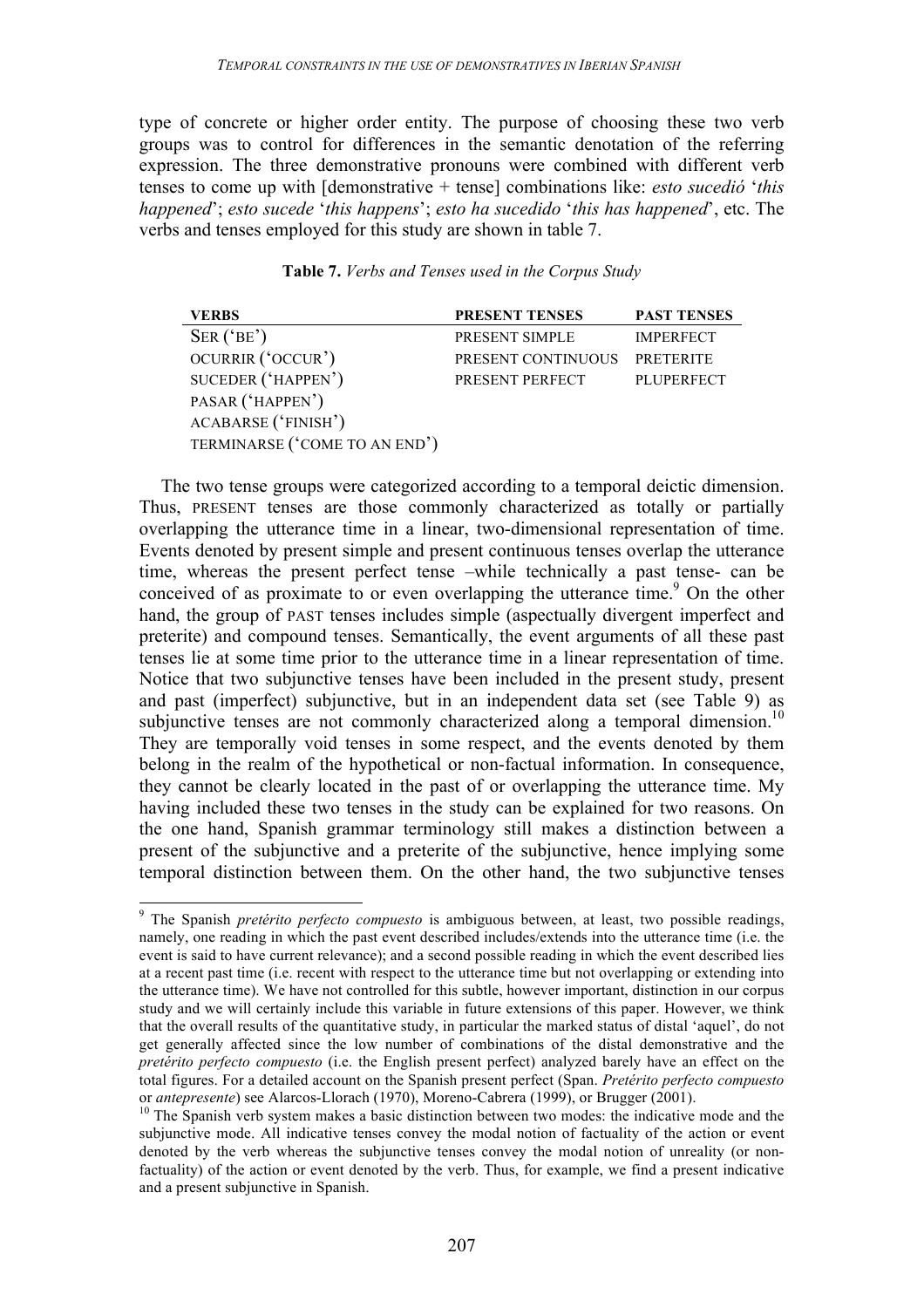might be used contrastively to compare their results with indicative tenses. The observed frequencies are presented in Tables 8 and 9.

|                   | <b>PAST TENSE</b> |               |       |                 |       |                |  |
|-------------------|-------------------|---------------|-------|-----------------|-------|----------------|--|
|                   |                   | <b>ESTO</b>   |       | <b>ESO</b>      |       | <b>AOUELLO</b> |  |
|                   | #                 | $\frac{0}{0}$ | #     | $\frac{0}{0}$   | #     | $\frac{0}{0}$  |  |
| <b>PRETERITE</b>  | 211               | 0.34          | 456   | 0.35            | - 128 | 0.21           |  |
| <b>IMPERFECT</b>  | 399               | 0.64          | 835   | 0.64            | 449   | 0.75           |  |
| <b>PLUPERFECT</b> | 14                | 0.02          | 19    | 0 <sub>01</sub> | 20    | 0.04           |  |
| <b>SUBTOTAL</b>   | 624               | $\theta$      | 1 310 | 10              | 597   | l ()           |  |

### **Table 8.** *Distribution of demonstratives + tense (General descriptive)*

|                     | <b>PRESENT TENSE</b> |      |       |               |         |               |  |
|---------------------|----------------------|------|-------|---------------|---------|---------------|--|
|                     | <b>ESTO</b>          |      | ESO   |               | AOUELLO |               |  |
|                     | #                    | $\%$ | #     | $\frac{0}{0}$ | #       | $\frac{0}{0}$ |  |
| PRESENT SIMPLE      | 6 1 7 6              | 0.97 | 5.578 | - 0.98        | 55      | 0.95          |  |
| PRESENT PROGRESSIVE |                      |      | 4     |               |         |               |  |
| PRESENT PERFECT     | 162                  | 0.03 | 107   | 0.02          |         | 0.05          |  |
| <b>SUBTOTAL</b>     | 6 349                |      | 5.689 | 1.0           | 58      |               |  |
| TOTAL               |                      |      |       |               |         |               |  |

#### **Table 9.** *Distribution of demonstratives + tense (Subjunctive tense)*

|                                             | <b>SUBJUNCTIVE</b> |      |            |               |                |         |
|---------------------------------------------|--------------------|------|------------|---------------|----------------|---------|
|                                             | <b>ESTO</b>        |      | <b>ESO</b> |               | <b>AOUELLO</b> |         |
|                                             | #                  | $\%$ | #          | $\frac{0}{0}$ | #              |         |
| PRESENT SUBJUNCTIVE 241 0.58 136 0.56 1     |                    |      |            |               |                | $-0.02$ |
| <b>PAST SUBJUNCTIVE</b>                     | 170                | 0.42 |            | 106 0.44 41   |                | 0.98    |
| <b>TOTAL</b>                                | 411                |      | 1 0 242    | 10 42         |                |         |
| $p < .0001$ (X <sup>2</sup> : 49.1, df = 2) |                    |      |            |               |                |         |

Overall, it is worth mentioning the low number of occurrences of distal *aquello* found in the corpus specially when the figures of the two other demonstrative pronouns are thrown into the picture. This goes in line with Tables 3-6, where raw figures indicate that, generally speaking, the distal demonstrative is much less frequent that the proximate and distal demonstratives in Spanish written and spoken discourse. Only 655 combinations *aquello* + tense (4.5%) could be found out of 14.627 specific [demonstrative + tense] combinations in the corpus. Despite the small sample of tenses ( $n = 6$ ), the sample ( $n = 14.627$ ) is large enough to confirm that distal *aquello* is the less frequently used element of the tripartite system of demonstrative pronouns in Iberian Spanish. Interestingly, 91% of all cases of *aquello*, leaving aside the subjunctive, were found in combinations with past tenses. The total observed frequencies are shown in Table 10.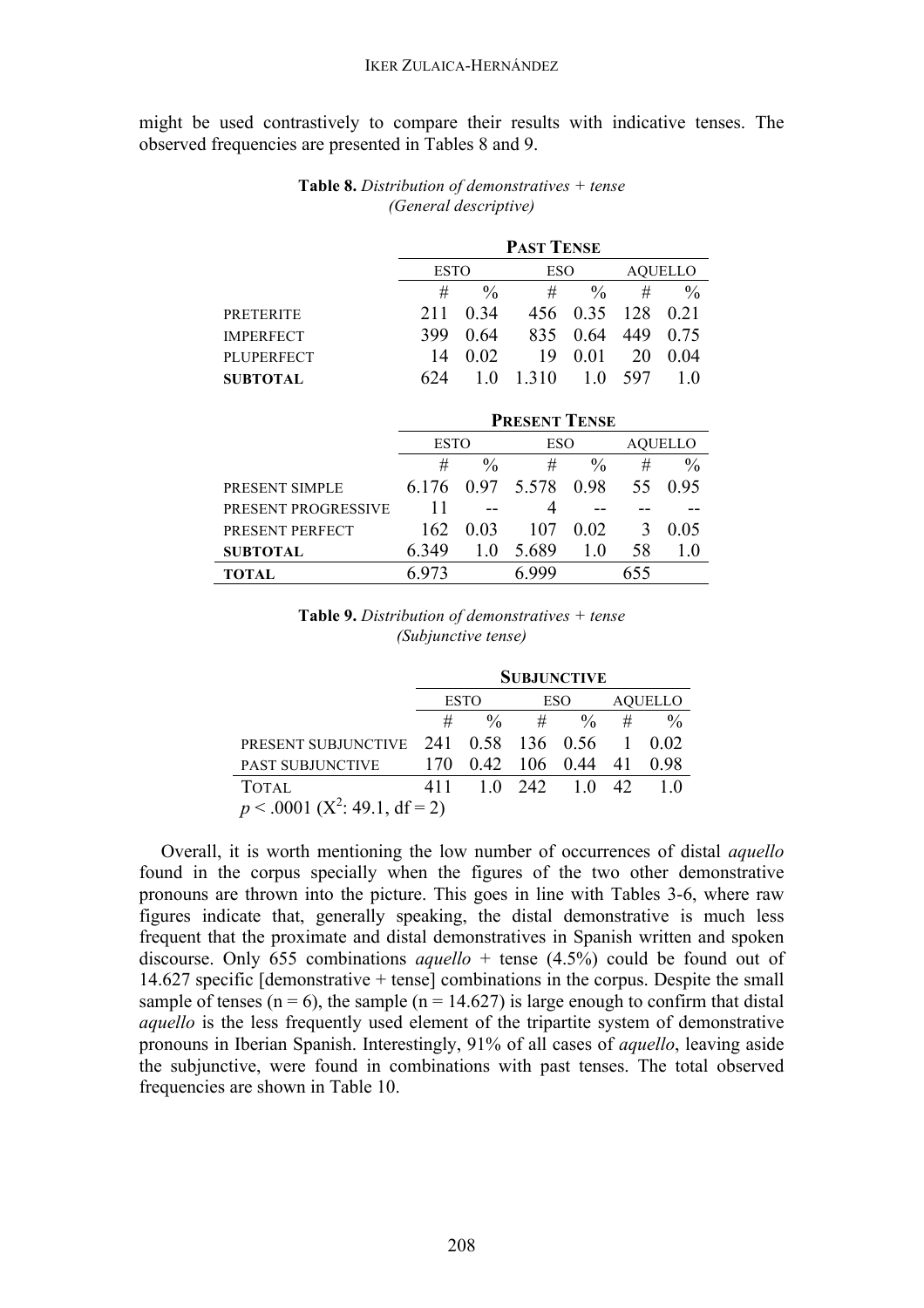|                                                  | <b>ESTO</b> | ESO       | <b>AQUELLO</b> |
|--------------------------------------------------|-------------|-----------|----------------|
| <b>PAST</b>                                      |             | 624 1.310 | 597            |
| <b>PRESENT</b>                                   | 6.349       | -5.689    | 58             |
| <b>TOTAL</b>                                     | 6.973 6.999 |           | 655            |
| $p \le 0001$ (X <sup>2</sup> : 2845.767, df = 2) |             |           |                |

**Table 10.** *Total observed distribution of demonstratives and tense*

The distribution in Table 10, which is highly significant ( $X^2 = 2845.767$  (df = 2), p  $\leq$  0001), shows extremely few cases of combinations [aquello + past tense], which may be an indication that past tenses actually constraint the use of the demonstrative in discourse as it is argued in this paper. Other interesting conclusions can be drawn from the distribution in Table 10. The observed frequencies in Tables 3 and 5 show that the demonstrative pronoun *eso* '*that*' is the most frequently used pronoun of the tripartite system in Spanish but our figures in Table 10 show almost identical total numbers for *esto* ( $n = 6.973$ ) and *eso* ( $n = 6.999$ ). But more interestingly, pronoun *esto* clearly disfavors to be combined with past tenses. Note the total number of combinations with past tense for *esto* ( $n = 624$ ), *eso* ( $n = 1.310$ ) and *aquello* ( $n = 597$ ). This is particularly noticeable when we consider the high overall number of occurrences of *esto* compared with *aquello*. On the other hand, demonstrative eso, while strongly favors to be combined with present tenses, doubles the numbers of [*esto* + past tense] combinations. The relative frequencies of the three demonstratives combined with past and present tenses are shown in Table 11, and graphically in Figure 1.

#### **Table 11.** *Relative frequencies of demonstrative pronouns and tense*

|             |                   | ESTO ESO AQUELLO |
|-------------|-------------------|------------------|
| <b>PAST</b> | $0.09 \quad 0.19$ | 0.91             |
| PRESENT     | 0.91 0.81         | 0.09             |



**Figure 1.** *Relative frequencies of demonstrative pronouns and tense*

In summary, our frequencies show a strong preference for the distal demonstrative *aquello* to be combined with past tenses in discourse, which may support the idea that distal *aquel/aquello* is strongly favored or licensed in contexts that set up a past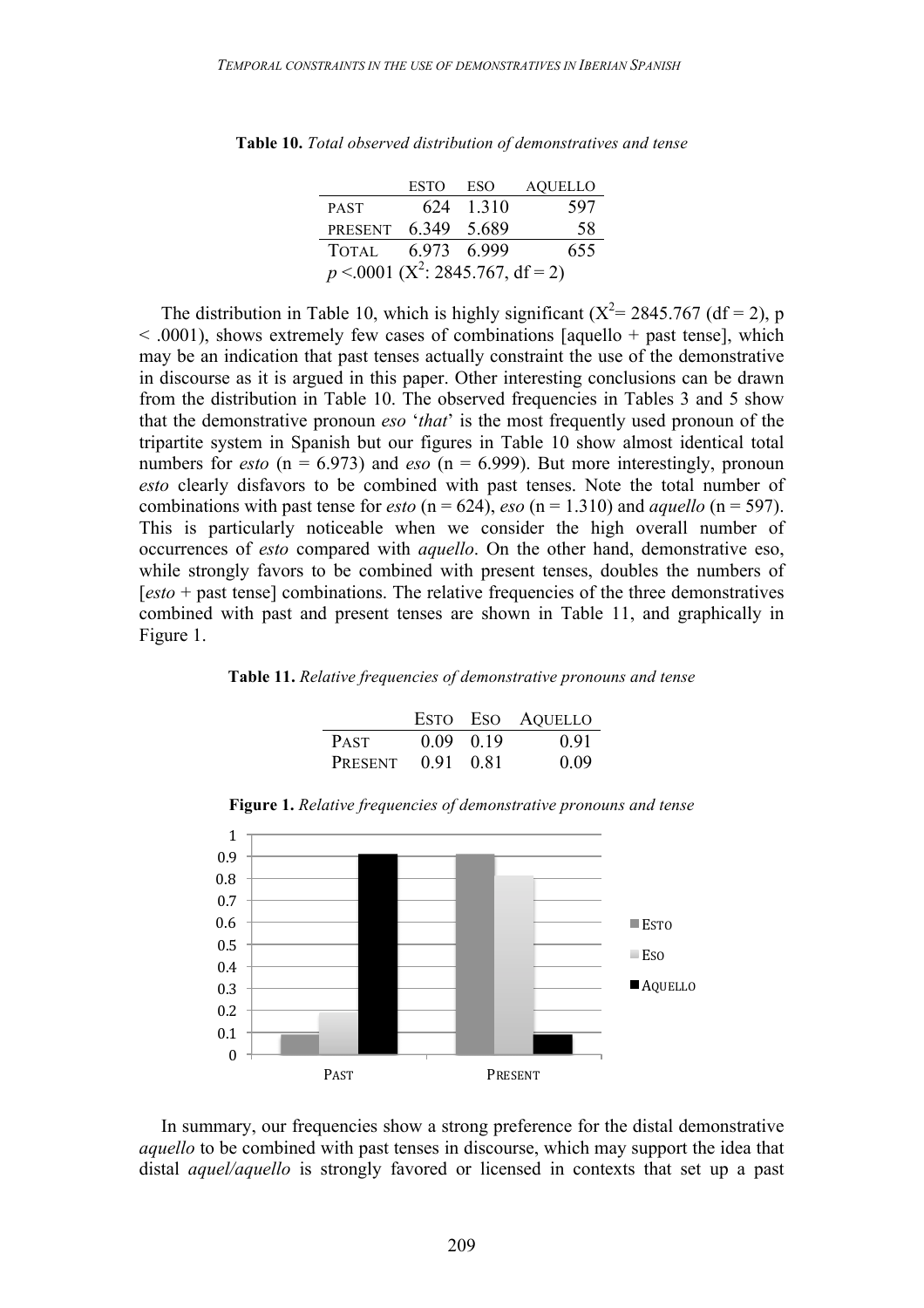temporal frame of reference, like (past) narrative contexts or simply contexts that describe past events, facts or situations, possibly realized nominally or propositionally in the text. In these contexts, the demonstrative would be used discourse-deictically to refer to these referents. On the other hand, the demonstrative pronoun *esto* '*this*' shows a strong preference to be combined with present tenses in our corpus sample. It is surprising the low frequency of  $[esto + past tense]$  combinations, especially if we consider the overall high frequency of this demonstrative. Demonstrative *eso* '*that*' also shows a strong preference to be combined with present tenses in the corpus (0.81 %) but it doubles *esto* figures as regards past tense combinations (0.19% and 0.09%, respectively.)

Thus, a tendency can be observed in the poles of the tripartite demonstrative system analyzed according to which proximate *esto* shows a preference to co appear with present tenses while distal *aquello* shows a preference to co-appear with past tenses in discourse. On the other hand, medial *eso* shows a more balanced behavior and, while showing a preference for present tenses in our corpus sample, it is less constrained to co-appear with past tenses than proximate *esto*. As I mentioned above, our demonstrative pronouns can be used in two different ways principally. They can be used in a deictic proper use to refer to an entity in the extra-linguistic context like or in a discourse deictic use to refer to some textual entity, that is, something that has been previously mentioned in the discourse. In deixis proper, spatial distance is important insofar the speaker relies on the spatial dimension to pick up the most adequate demonstrative, hence the relevant tripartite distinction proximate-medialdistal. In discourse deictic uses, on the other hand, it is commonly assumed that demonstratives are simply voided of such spatial dimension or that the spatial dimension is reanalyzed into alternative textual or discourse dimensions. In my opinion, this may be happening with demonstrative pronouns in modern Spanish. The data presented in this paper suggest that Spanish speakers may be reanalyzing the spatial deictic dimension (distal  $\sim$  proximate) into a tense, or time-related, dimension (present  $\sim$  past) when intra-textual (i.e. endophoric) reference is involved. We have seen that the distal demonstrative pronoun *aquello* is strongly constrained by past reference contexts, which is supported by our corpus frequencies of [aquello + tense]. Conversely, our corpus sample indicates that the proximate demonstrative pronoun *esto* shows a strong tendency to be combined with present tenses in discourse. Medial *eso* would be unmarked with respect to distance or temporal dimension, which is supported by the fact that medial pronoun *eso* is the most frequently used demonstrative pronoun in Spanish across all varieties (see Tables 3 and 5). How speakers reanalyze or recategorize spatial deixis systems into temporal deixis systems is beyond the purposes of this paper.

A third corpus study was carried out to check the behavior of demonstrative determiners and compare it with the demonstrative pronouns. To that purpose I analyzed 150 occurrences of the combinations *este hombre*, *ese hombre* and *aquel hombre* '*this/that/that man*': the three masculine singular demonstrative determiners with a noun phrase that denotes a physical entity. The main goal was to check if the same constraints that we have seen for pronouns could also be applied to demonstrative determiners. The reason for having chosen a noun like *hombre* '*man*' was to check whether the particular denotation of the referring expression involved might also have an effect in the interaction tense-demonstration. The demonstrative noun phrases were analyzed to see whether they were accompanied with a present or a past tense. Two examples of each demonstrative (1 case with present tense, 1 case with past tense) are shown in (15)-(20) to illustrate the third corpus analysis.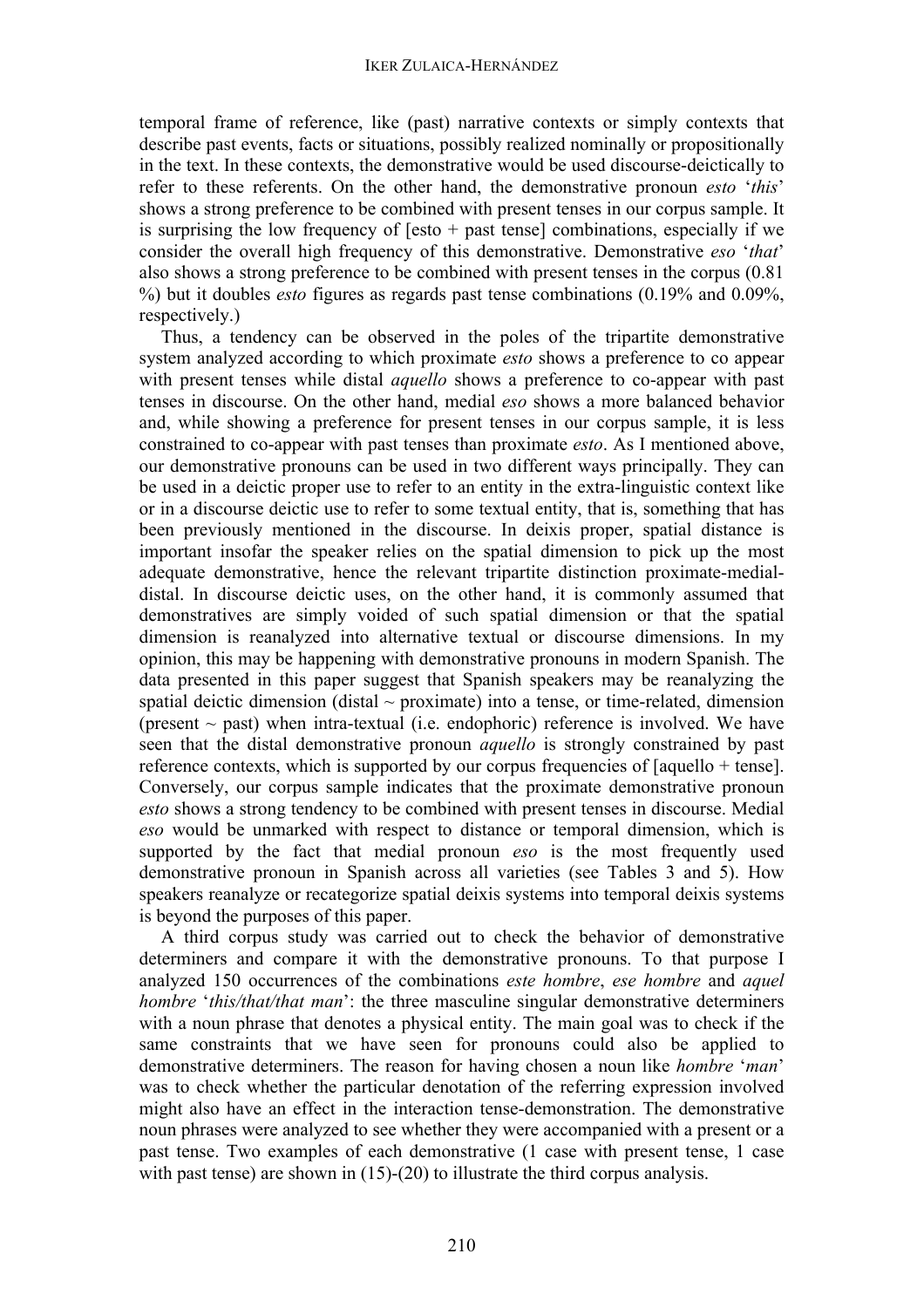(15) "El agresor nos decía que *aquel hombre había atacado* a varios amigos suyos durante meses", explicaba un marine a una cadena de televisión. 'The aggressor told us that that man had attacked some of his friends for months', a marine explained to a television channel.'

(*La Vanguardia*, 1994)

(16) De repente, la voz aterrorizada de uno de los pescadores sobresalta a todos. Espadarte!. Todos se vuelven hacia donde *señala aquel hombre*. 'Suddenly, the terrified voice of one of the fishermen alarmed everyone. Espadarte! Everybody turned towards where that man was pointing.'

(*Duelo en el Mar*, 1995)

(17) El protagonista es un locutor, Pablo, que está enamorado de una chica que fue su amor de juventud, pero está casado. Yo soy la hermana del marido. De alguna manera *es* la relación de *ese hombre* con tres mujeres muy distintas. 'The main character is an anchorman, Pablo, who is in love with a girl who once was his puppy love, but he is married. I am the husband's sister. In some way, it is about the relationship of that man with three different women.'

(*El Diario Vasco*, 2004)

(18) *Fue* tan injusto y brutal el fusilamiento de *ese hombre bueno* que fue Carrasco, que todavía sería mayor la injusticia si para ensalzar su figura tuviera que … 'The execution of that good man named Carrasco was so unfair and brutal, that such unfairness would even be bigger if, to glorify his figure, he had to…'

(*La Vanguardia*, 1995)

(19) El problema de este señor es que sufre una especie de enfermedad mental contra el alcalde de Barbate. Además, *este hombre* ni *es* promotor porque termina sus casas con muchos problemas e incumpliendo los plazos de sus inversiones.

'The problem with this guy is that he suffers some kind of mental illness against the major of Barbate. Furthermore, this man is not even a developer because he builds houses with many issues and fails to meet the deadlines of his investments.'

(*Tiempo*, 1990)

(20) Entre la concurrencia circuló el rumor de que *este hombre había ido* a quejarse de que el reloj de coleccionista no le funcionaba. 'Among the audience, the rumor spread that this man had complained that his special collector's watch didn't work.'

(*La Vanguardia*, 1994)

The results of the study on determiners are shown in Table 12. Our two variables are demonstrative determiners and tense. The category Other includes those tokens which could not be included in either Present or Past because they were accompanied by, for example, a conditional or a future tense. The figures in this table are similar to the distribution for demonstrative pronouns observed in Table 8. We can see the strong predilection of distal demonstrative *aquel* for past tenses and really low numbers for the same demonstrative in combination with present tense in the analyzed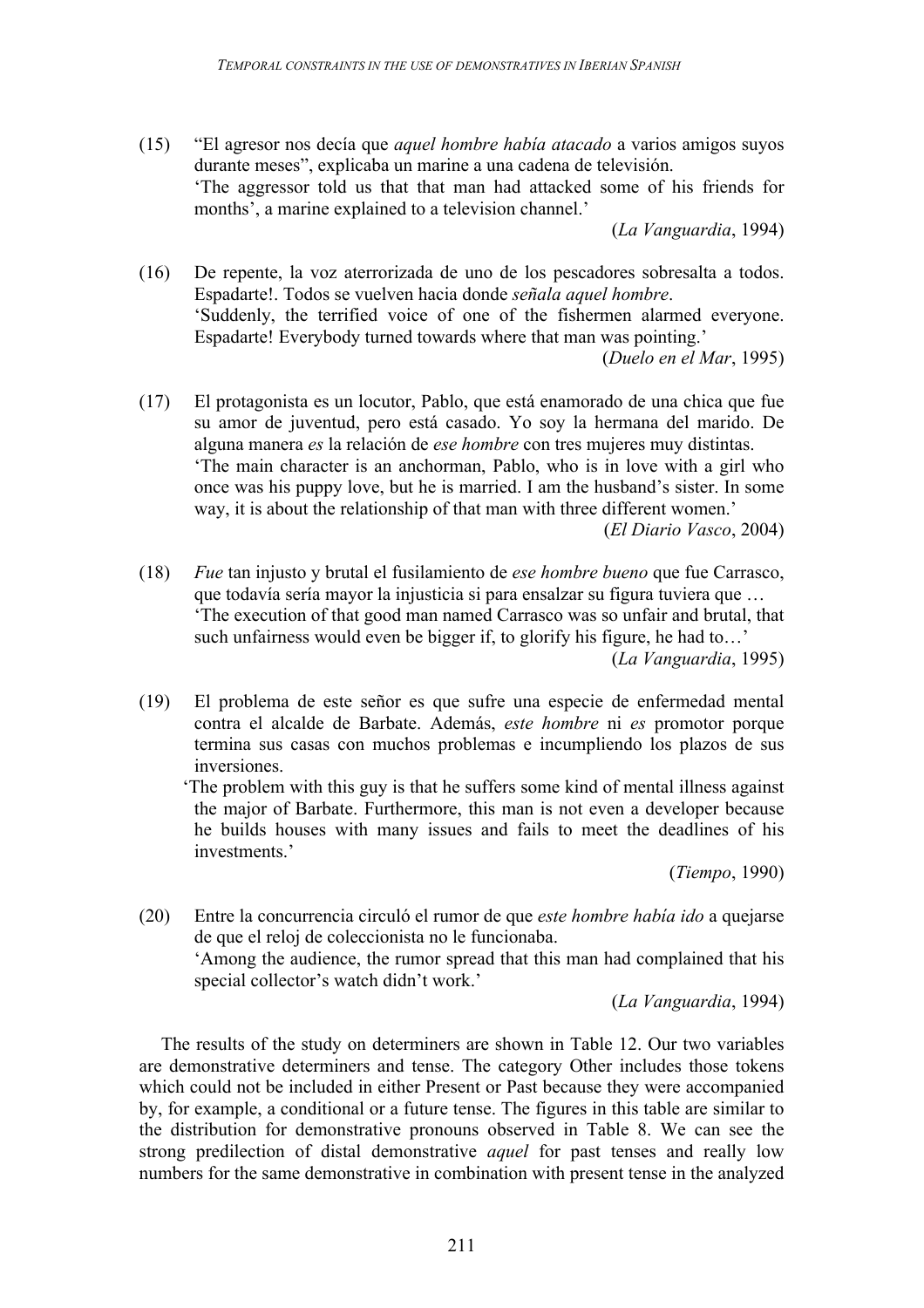examples. Proximate *este* and medial *ese* show very similar results, with an overall strong preference for present tenses over past tenses although proximate *este* though shows even a stronger preference for present tenses than medial *ese* (0.64% versus 0.58%.) It is also interesting that medial *ese* is more frequently found combined with other tenses than *este* or *aquel* (n = 9 in category *Other*). This might be another indication that *ese* (like its counterpart *eso*) may be acquiring a more neutral or unmarked character regarding reference in discourse.

|                                    |    | <b>PRESENT</b> | PAST |      | <b>OTHER</b> |                 | <b>TOTAL</b> |               |
|------------------------------------|----|----------------|------|------|--------------|-----------------|--------------|---------------|
|                                    | #  | $\%$           | #    | $\%$ | #            | $\%$            | #            | $\frac{0}{0}$ |
| <b>ESTE HOMBRE</b>                 | 32 | 0.64           | 14   | 0.28 | 4            | - 0.08          | 50           | 10            |
| <b>ESE HOMBRE</b>                  | 29 | 0.58           | 12   | 0.24 | 9            | 0.18            | 50           | 10            |
| <b>AQUEL HOMBRE</b>                | 5  | 0.10           | - 39 | 0.78 | 6            | 0 <sub>12</sub> | 50           |               |
| <b>TOTAL</b>                       | 66 |                |      |      | 19           |                 | 150          |               |
| $(X^2: 42.8, df = 4)$<br>p < .0001 |    |                |      |      |              |                 |              |               |

#### **Table 12.** *Distribution of demonstrative determiners and tense*

The relative frequencies of demonstrative determiners and tense combinations are shown in Table 13 and graphically in Figure 2.

**Table 13.** *Relative frequencies of demonstrative determiners and tense.*

|                | ESTE NP | ESE NP | <b>AQUEL NP</b> |
|----------------|---------|--------|-----------------|
| <b>PAST</b>    | 0.28    | 0.24   | 0.78            |
| <b>PRESENT</b> | 0.64    | 0.58   | 010             |
| <b>OTHER</b>   | 0.08    | 0.18   | 012             |

**Figure 2.** *Relative frequencies of demonstrative determiners and tense*



# **4. Contextual licensing**

Our corpus study has revealed an abundance of cases where demonstrative *aquel* is used in discourse along with a past tense accompanying the demonstrative or in its immediate textual surroundings. The number of cases is too high to be due to sheer chance, so there must be some linguistic mechanism that is responsible for such connection. I will argue that the linguistic element responsible for the connection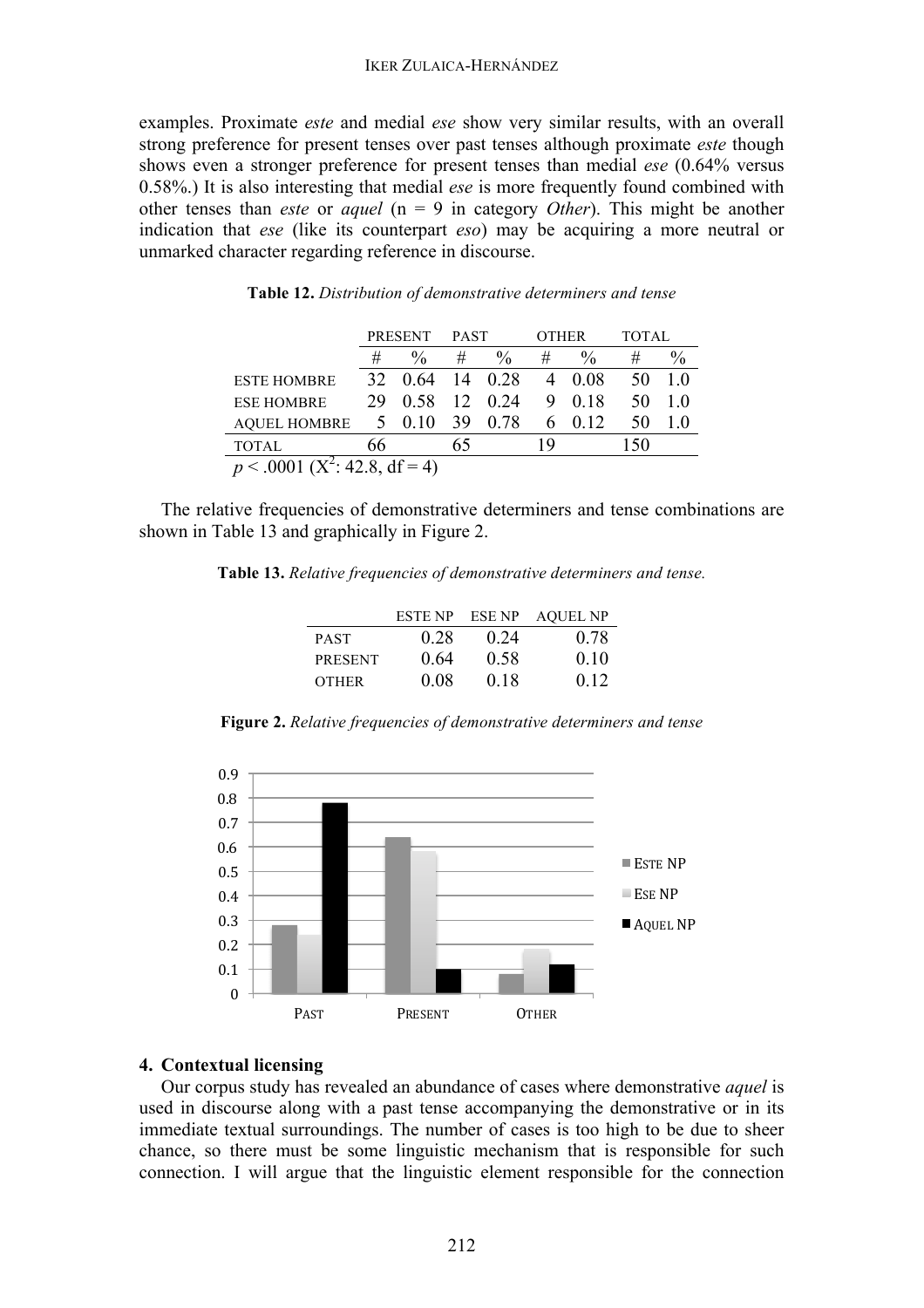tense-demonstration is a linguistic expression that denotes a past time, which is to be found in the textual environment of the distal demonstrative *aquel*. Thus, the presence of this element triggers or licenses the pragmatically felicitous use of the distal demonstrative as a discourse anaphor in both adnominal and pronominal form.

Grammatical tense expresses the time at, during, or over which the state or action denoted by the verb occurs. In this respect, past tenses are perfectly suited to act as licensors of the distal demonstrative *aquel* in discourse and, in fact, past tenses are the main contributors to the congruence tense-demonstration in Spanish. But there are cases in which the congruence is not so transparent since the alleged correlation tensedemonstration does not seem to be solely restricted to the category of grammatical tense. Cases abound where the distal demonstrative *aquel* is not accompanied by a past tense within the same clause nor even in its most immediate vicinity. A suitable explanation must be provided for these and similar cases since, otherwise, the validity of our study could not be demonstrated and the hypothesized congruence tensedemonstration in Spanish could not be sustained. Consider example (21).

(21) El 14 de abril de 1931 se proclama la II República Española. El día 15 Franco da conocimiento a la Academia General Militar de aquel acontecimiento patrio, con estas palabras: "Proclamada la República en España, …" 'The II Spanish Republic is proclaimed on April 14 1931. On the 15th, Franco reports that national event to the General Military Academy with these words: "Having proclaimed the Republic in Spain …"

(*Prensa española*, 1977)

Not a single past tense can be found in (21) but, instead, we find several present tenses used with a past meaning. These are cases of the so-called *historical present*: the use of present tenses to narrate past events. Historical Presents challenge the hypothesis of the congruence tense-demonstration because no past tenses show up, however the distal demonstrative *aquel* is still licensed in the discourse. Examples like (21) and similar ones clearly indicate that the mechanism responsible for licensing the demonstrative does not entirely rely on grammatical tense so I will rather advocate for conceiving the congruence phenomenon as semantic or pragmatic in nature. The hypothesis that I will present in this paper regarding the congruence tense-demonstration is that contextual clues like tense but also temporal adverbials, noun phrases and other temporal expressions favor the use of certain demonstrative anaphors. More specifically, I will argue that distal demonstrative *aquel* ('that yonder'), both in its pronominal and adnominal forms, requires a PAST TIME contextual element to be felicitously licensed in discourse. The crucial point is that not only tense as a grammatical category or the events denoted by the verbal material are responsible for the particular behavior of distal *aquel* but rather the more abstract category of TIME and more specifically PAST TIME the underlying factor explaining the observed co-occurrence. Conversely, the two other demonstratives of the tripartite system (proximal *este* ('this') and medial *ese* ('that') do not need any particular contextual configuration to be used as demonstrative anaphors in discourse or, in other words, they do not require any particular time-expressing contextual trigger to be fully licensed and they can be freely used by speakers regardless of the temporal frame in which the discourse is set up. Thus, in (21) the element licensing the use of distal *aquel* is the temporal expression *el 14 de abril de 1931,* a calendar date that serves to locate the narrated event (and most likely the discourse topic) at some past time prior to the speech time. This example clearly illustrates the convenience to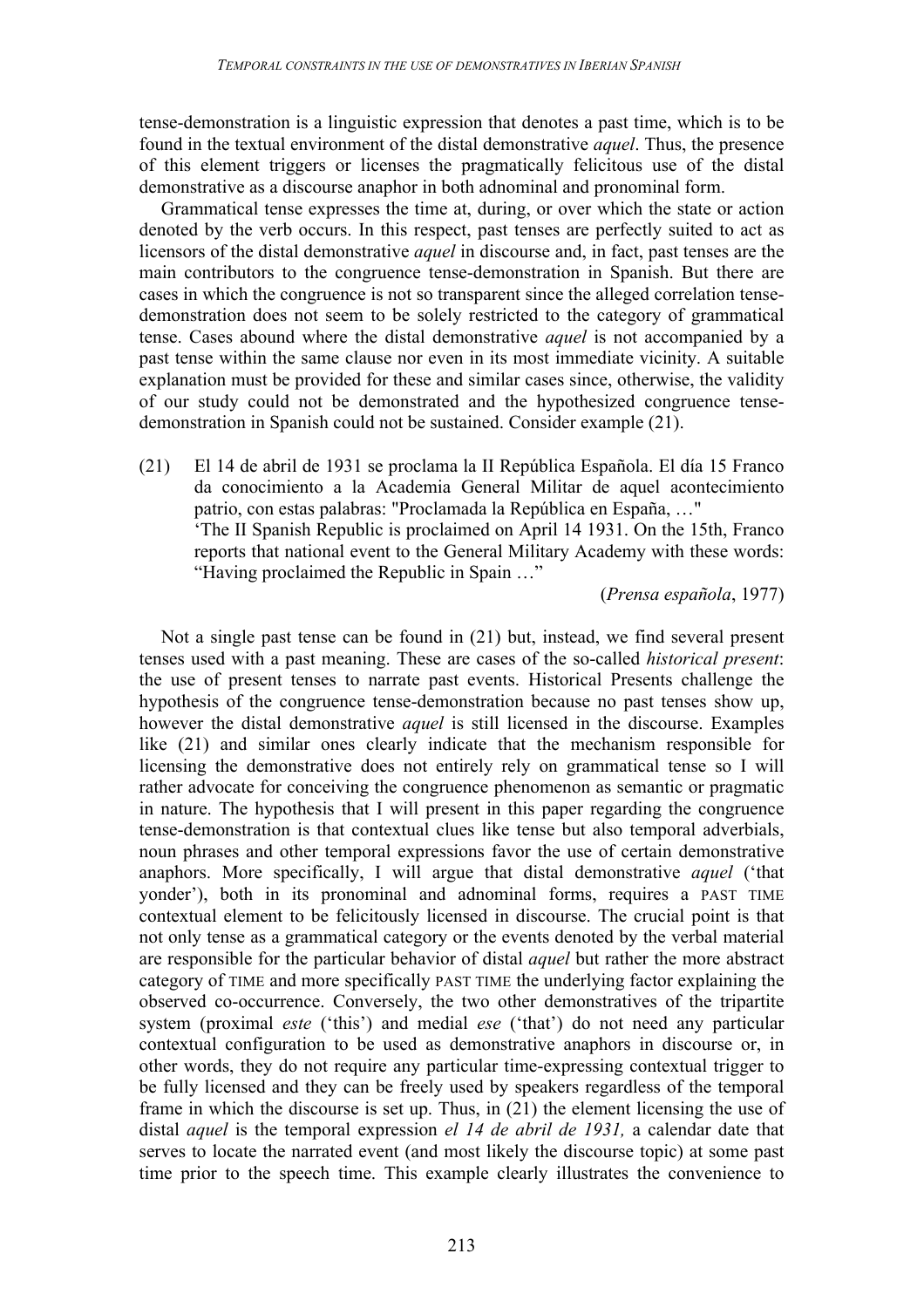appeal to the abstract notion of time to explain the congruence phenomenon. By PAST TIME here, I mean the ability of certain linguistic elements (tense, adverbials, etc.) to situate events, states, actions or situations at a particular point in time (present, past or future) relative to some other time (most commonly the speech time) or to even directly denote a specific point in time (calendar dates, etc.).<sup>11</sup> The category PAST TENSE is restricted to verbs (i.e. the way time, present, past or future, is marked via morphology in the verb) so it is not enough to explain the congruence in cases like (26). Again, the expression *el 14 de abril de 1931* is the key that establishes a past time frame of reference relative to the speech time. The speaker, by using that expression, makes clear that the following sequence of narrated events are to be interpreted relative to the time conveyed by the expression itself, that is, at a past time prior to the speech time  $t \leq n$ .

Unfortunately, not all cases of historical present can be given an explanation along the lines of (21). Consider example (22).

(22) Durante toda su vida, Napoleón Bonaparte vive soñando con conquistar Europa en poco tiempo. Sin embargo, en aquella época, la tecnología militar no permite avances rápidos. 'During all of his life, Napoleon Bonaparte dreams with conquering Europe in

a short time. Nevertheless, in that time, the military technology does not allow for fast advances.'

Example (22) is a case of historical present with no temporal expression that may contribute to establish a temporal frame of reference for the narrative; but still the use of the distal demonstrative noun phrase *aquella época* is fully felicitous. It may be argued that the demonstrative expression itself is enough to interpret the historical present tenses as past tenses. In this line of reasoning, a past tense interpretation for the present tense would be coerced upon processing of the distal demonstrative. This hypothesis is appealing for it would allow us to explain cases of historical present by just appealing to the grammatical category of [PAST TENSE] and discarding the more abstract notion of [PAST TIME]. Accepting the coercion hypothesis would also allow us to explain the historical present in (21) but somewhat differently. In that case, the temporal expression *el 14 de abril de 1931* would be the element that would coerce a past interpretation for the historical present tenses and, once given a past interpretation, the present tense(s) would become an appropriate [PAST TENSE] licensor for the distal demonstrative noun phrase *aquel acontecimiento*. The main problem with the coercion hypothesis is that it does not allow us to explain cases where no historical presents or even past tenses whatsoever are involved (i.e. examples (23) and (24) below) unless, of course, we are willing to accept that future tenses also get a past interpretation via coercion. In any case, when no other temporal clues are present, historical presents are problematic for the congruence phenomenon as no overt or lexical time or tense feature can be said to act as licensor of the distal

<sup>&</sup>lt;sup>11</sup> Regarding the theoretical status of TIME, I believe it necessary to explain the ideas concerning the congruence tense-demonstration defended in this paper. By TIME here I mean a specific temporal point (PAST, PRESENT or FUTURE) at which some event or situation is anchored and which is expressed by some linguistic expression. Different expressions can convey TIME differently. Thus, for example, a date denotes a specific point in time (i.e. April 25th 2000) and can thus be said to express TIME directly. Tenses, on the other hand, express TIME indirectly by situating an event at a certain point on a time plane relative to the speech time. The convenience of proposing the category TIME and, more specifically, PAST TIME is that it allows us to subsume all these expressions under one single category.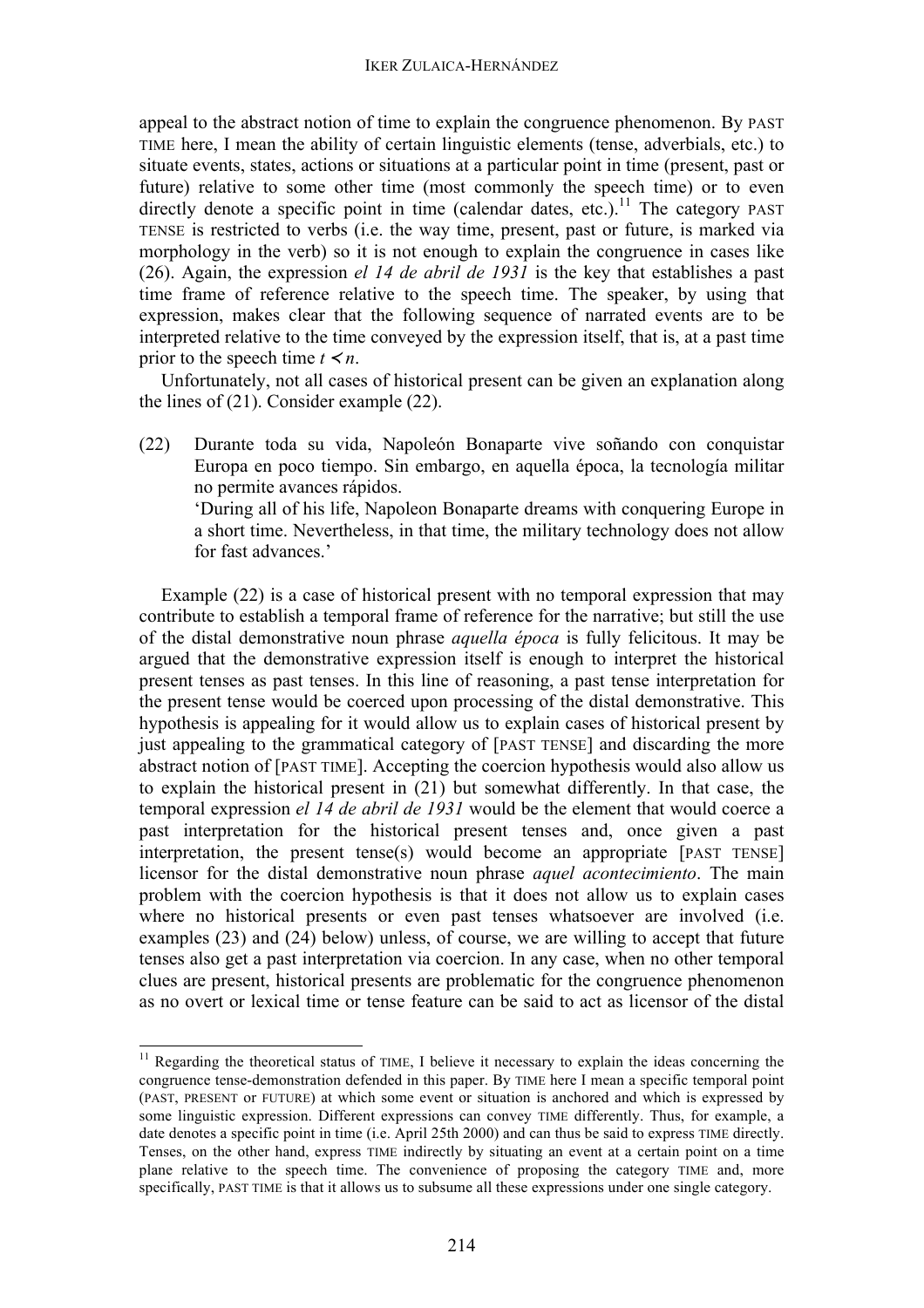demonstrative. In such cases, we can only appeal to accommodation as an explanatory mechanism or to insufficient context to find the appropriate licensor.<sup>12</sup>

In order to test whether the semantic nature of the entity referred to or the specific demonstrative expression (pronominal vs. adnominal) may have an effect on the clear connection tense-demonstration shown by demonstrative *aquel*, I analyzed a few occurrences of the distal demonstrative determiner *aquel* and pronoun *aquello* from our corpus. The main goal was to test whether other explicit contextual factors besides tense may have an influence in the licensing of this element. To that aim, I scrutinized a substantial piece of text surrounding the demonstrative anaphor (a piece of text consisting of an average of ten sentences). Our hypothesis that the time at which the discourse is setup greatly contributes to the use of demonstrative *aquel* seems to be confirmed upon a close analysis of these examples. In (23), there are no past tenses but only future tenses instead. I will argue that the noun phrase *las misiones Apolo* ('the Apollo missions') is the element that sets up the narration time hence licensing the use of the distal demonstrative. While it is true that there is no overt temporal expression, NPs denoting past events are very commonly found accompanying the distal demonstrative in discourse. In these particular cases, world or background knowledge is crucial for the participants to interpret the discourse as referring to a past event. But cases like (23) involving noun phrases that can only be interpreted as past events by appealing to the world knowledge of the interlocutors are problematic for a formal characterization of the congruence phenomenon that will be presented in § 5 in terms of Temporal Discourse Models. The problem arises from the lack of TIME as a lexical feature that may be responsible for licensing the distal demonstrative. Based on world knowledge it is clear that a noun phrase like *Las Misiones Apollo* denote a series of events that occurred in the past but, to the best of my knowledge, there is no way to encode the past reference of these NPs in our TDMs.

(23) Este será el legado histórico de las misiones Apolo. Por esto será por lo que aquel hecho singular entrará por méritos propios en la historia de las hazañas más importantes de nuestra civilización.

'This will be the historical legacy of the Apollo missions. This will be the cause why that singular fact will enter on its own merit the history of the most important accomplishments of our civilization.'

(*Hombres en el espacio. Pasado, presente y futuro*, 1996)

A range of temporal expressions can license the use of distal *aquel*. In (24), no past tenses occur with the demonstrative expression *aquel hecho* ('that fact') in the last sentence. The demonstrative refers back to the event that is described in the immediately previous sentence *Que el año pasado* … in a clear discourse anaphoric use. In fact, only a past tense in the technical sense (the Spanish *pretérito perfecto compuesto* 'ha amedrentado') can be found in this discourse and this is a past tense,

<sup>&</sup>lt;sup>12</sup> I would like to thank an anonymous reviewer for pointing out to me is that historical present contexts can always be substituted by a preterite but never by an imperfect, which may bring additional evidence to the distinction between the preterite as deictic (i.e. it must be interpreted relative to some contextual parameter) and the imperfect tense as anaphoric (i.e. it can only be fully interpreted in relation with other event). Thus, a simple contextual shift is enough to fully interpret the preterite, but it is not enough to interpret the imperfect in historical present contexts. A comparison between these two tenses may certainly contribute to unveil the mechanisms underlying the contextual licensing that we propose in this paper (i.e. contextual licensing may not be (only) presuppositional but it may be comparable to the way indirect speech shifts the landmarks of the utterance.) This idea will be worth exploring in future extensions of this paper.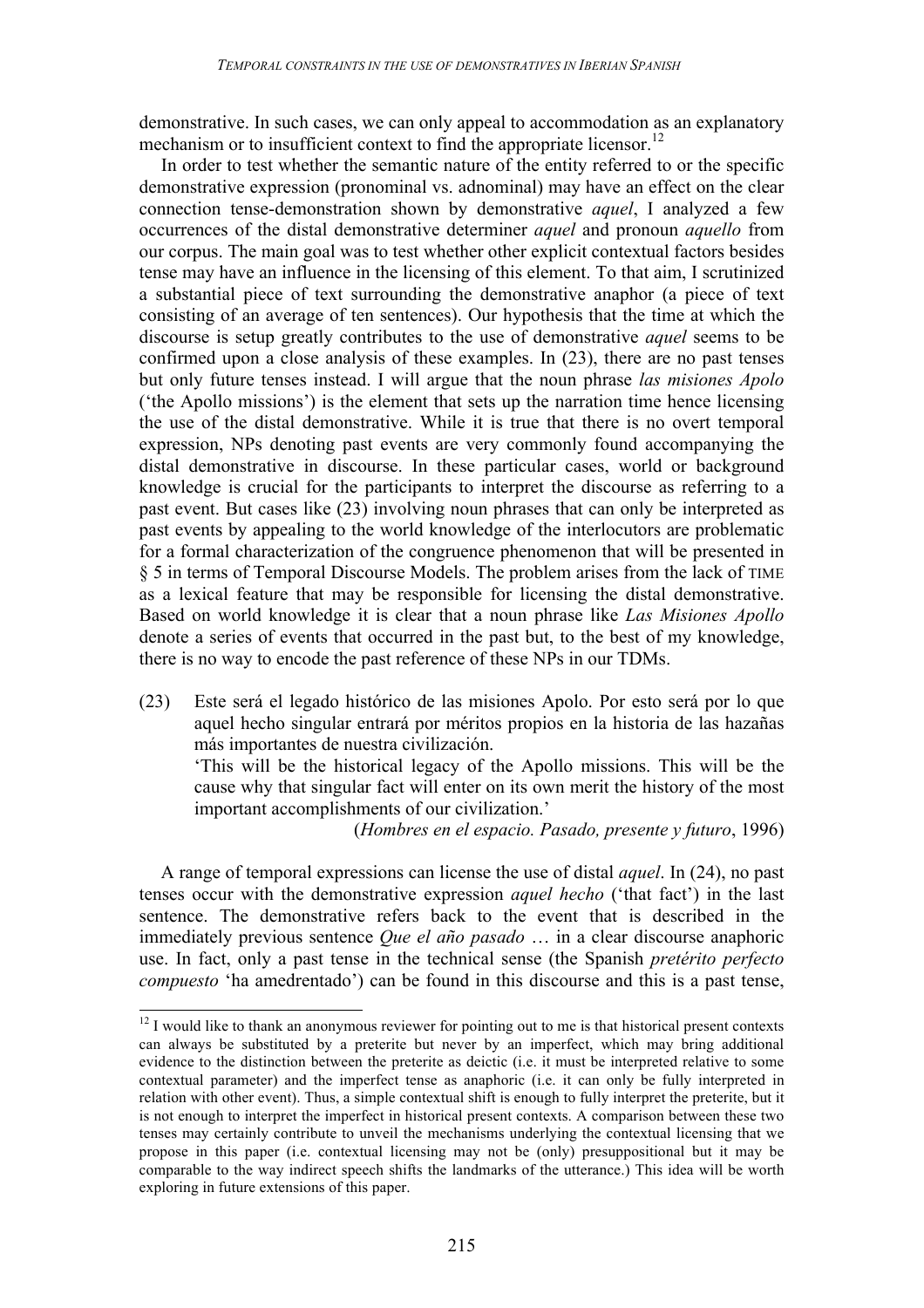which is commonly used to convey the current relevance of the denoted event/situation. Two imperfect tenses in the subjunctive mood and an instance of the Spanish copula *estar* ('to be') in the present are all the tenses used in this example. There is, though, a temporal expression that clearly contributes to set the narrative at some time in the past, namely, *el año pasado* ('last year').

(24) Los profesores del instituto Móstoles IV están estos días en plena vorágine. Que el año pasado un alumno de 16 años disparara en mitad de un examen de matemáticas una escopeta de caza y el tiro pasara a metro y medio del profesor no ha amedrentado a nadie. De aquel hecho, ahora solo queda una gran satisfacción.

'The teachers of Móstoles IV high school are living in a hustle and bustle these days. The fact that a 16 year old student shot a hunting rifle in the middle of a math exam last year and the shot passed over the teacher at one and a half meters distance didn't scared anybody. Only a great satisfaction remains from that fact.'

(*El País*, 01/10/1988)

The discourse in (25) combines the use of past tenses along with demonstrative anaphoric reference to the noun phrase *the French Revolution*. A past tense also cooccurs with the distal demonstrative in the last sentence. It appears that the NP the *French Revolution* is the element that licenses the use of the distal demonstrative. Thus, I'll argue that, in cases like (25) and similar ones, world knowledge is crucial for the hearer to interpret the use of the distal pronoun when other contextual clues are absent. In this particular case, the hearer must be able to interpret the *French Revolution* as a noun phrase that refers to a past event.

(25) El editorial que publicó El País el pasado día 19 de Julio lo podría firmar cualquier diario conservador. Sólo le ha faltado una arenga anticomunista y una referencia a lo utópico de las revoluciones. En Nicaragua, y usted lo sabe bien, se ha avanzado mucho en lo que se refiere a libertades y a igualdades. El bicentenario de la Revolución Francesa parece que no ha servido ni siquiera para dejar claro cuál es la más importante de las palabras que encabezaron aquel hecho histórico.

'The leading article, published by El País last July 19th, could be signed by any conservative newspaper. It was only in need of an anti-communist harangue and a reference to the revolutionary utopia. In Nicaragua, and you know that well, much progress has been made regarding liberty and equality. It appears that the bicentennial of the French Revolution was not even useful to make it clear which word is the most important one among those leading to that historical fact.'

(*El País*, 01/08/1989)

In summary, at least one past-triggering element could be found in all the examples analyzed thus far. In many cases, more than one past trigger co-appeared in the anaphor's immediate context. What all these examples have in common is that they all feature some linguistic expression that either directly or indirectly denotes a past time hence contributing to positioning the event talked about at some point in the past of the speech time. Cases of the distal demonstrative *aquel* in Peninsular Spanish which do not feature at least one of the mentioned PAST TIME linguistic expressions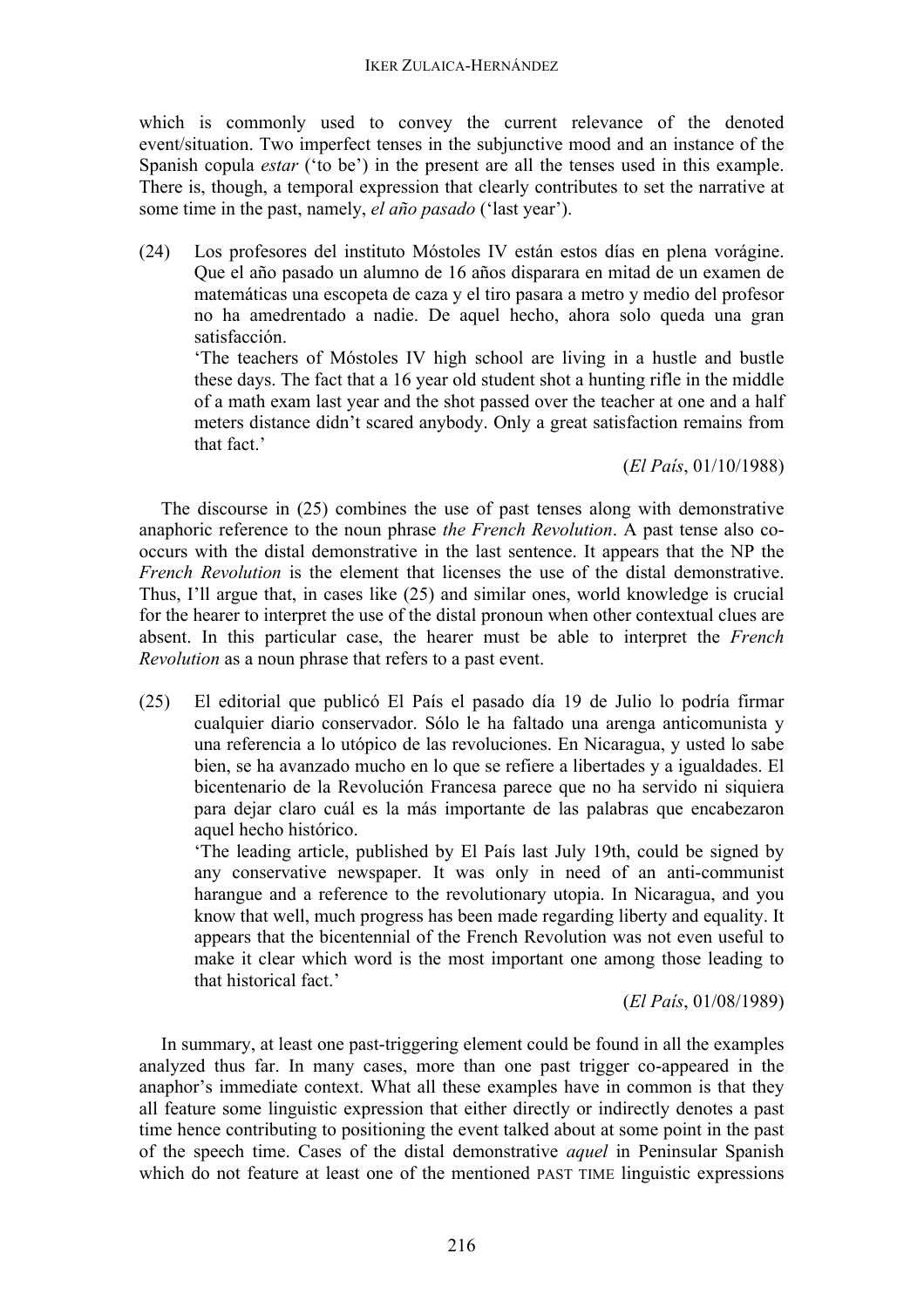are very hard to find in written and spoken discourse so, in our opinion, this might be a clear indication that distal demonstrative *aquel* is strongly favored in contexts where a past temporal frame has been established via past tense, temporal expressions (dates, adverbials, etc.) or lexical material (event denoting NPs and perhaps other lexical elements). Conversely, cases of the demonstratives *este* and *ese* in discourses featuring no past tenses whatsoever or any other contextual clues that may set the reference time at the past of the speech time are not infrequent. The next three examples illustrate this point. In (26), the demonstrative noun phrase *este hecho* ('this fact') anaphorically refers to factual information described in the previous clause. The event or fact talked about set forth in the first clause is clearly hypothetical as it is described as something that is going to happen today but not yet occurred. Surprisingly, the only temporal expression in (26) is the adverb *hoy* ('today') that clearly helps in establishing the reference time at a point that includes or overlaps the speech time. Note also that no past tenses appear in the text. The use of the expression *aquel hecho* ('that fact') would have been clearly infelicitous in this context.

(26) Durante la sesión de hoy no está previsto que haya debate alguno ni votaciones. Para algunos dirigentes del partido este hecho convierte a la conferencia "en un mero acto de cosmética" e impide que se pueda profundizar en la discusión sobre el objetivo estratégico y programático del partido.

'No debates or voting are planned for today's session. For some of the party leaders, this fact makes the conference "a mere act of cosmetics" and it prevents them to discuss in depth the party's programmatic and strategic target.'

(*La Vanguardia*, 12/10/1994)

Finally, the next two examples show that discourses in which reference is made to a past time or past event are not exclusive of the distal demonstrative *aquel*. In (27), we find the time expression *en agosto de 1992* and a series of past tenses that combined contribute to set the reference time of the event described at some point in the past of the speech time. In these two examples, the speaker/writer uses the medial and proximal demonstratives *ese* and *este*, respectively. Again, these examples help to confirm that any context regardless of its temporal frame licenses the use of these demonstratives.

(27) Los terroristas pretendían asestar ayer un golpe para añadir a la cadena de atracos que iniciaron en agosto de 1992, cuando intentaron robar infructuosamente un furgón en León. A ese hecho siguieron otro asalto a otro furgón en Santander.

'Yesterday, the terrorists tried to strike one more blow to add to the chain of assaults that they began in August 1992, when they unsuccessfully tried to steal a van in León. That fact was followed by one more assault to another van in Santander.'

(*La Vanguardia*, 15/11/1994)

As we have seen in this section, linguistic expressions that encode a past time like calendar dates, adverbs ('tomorrow' 'today') and adverbial phrases ('last year') and a range of lexical material contribute to situate the event under discussion at a particular point in the past of the speech time. In some cases the time reference can be as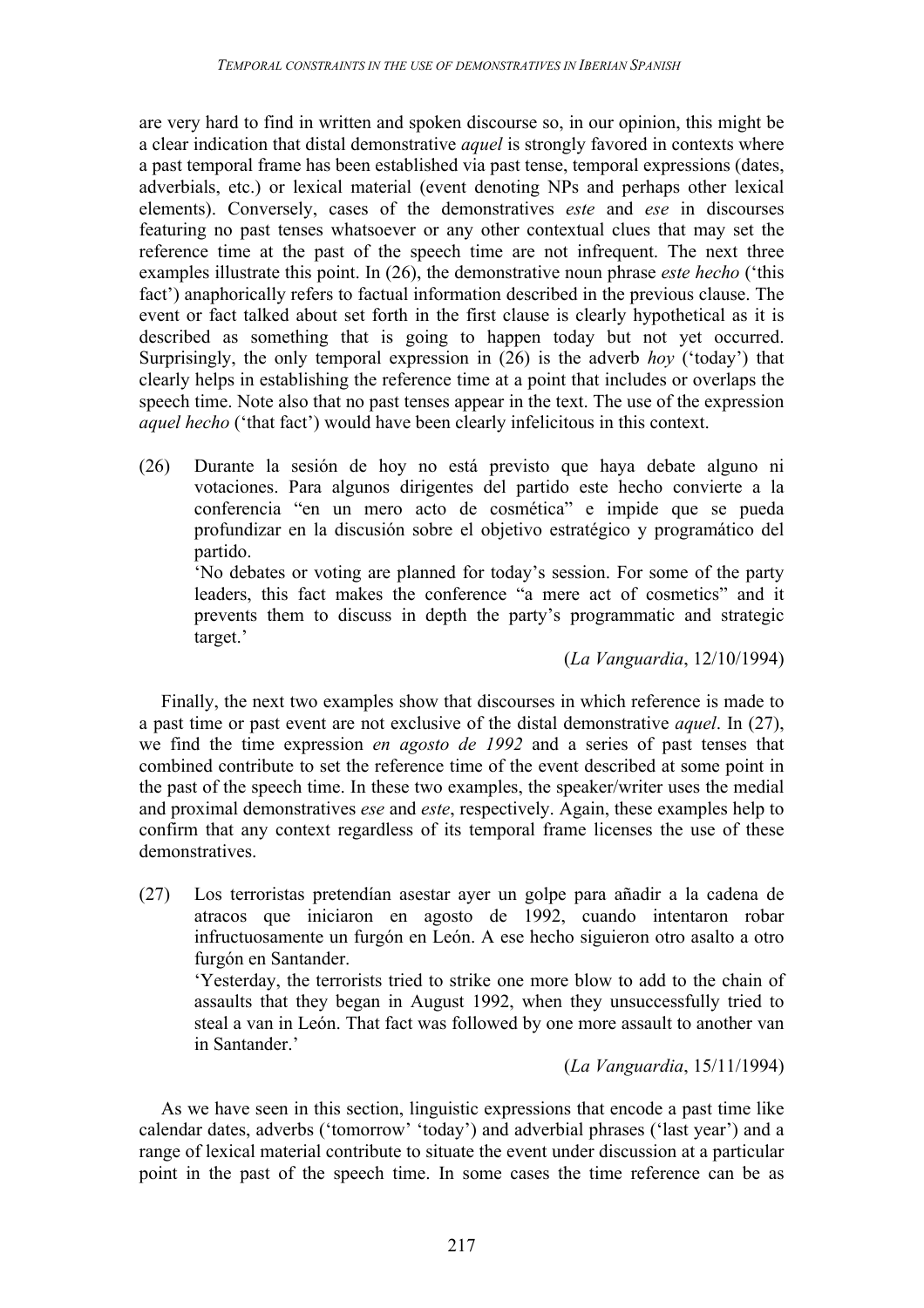definite as with a calendar date (i.e. April 13th 1890) or indefinite as with past tenses. In other cases, the world knowledge of the discourse participants plays an important role in determining the temporal reference as with lexical items like the *Beijing Olympic Games* or the *assassination of President Kennedy*. In cases like these, it is the world knowledge of the interlocutors or their common ground what contributes to anchor the referent of the noun at a particular point in the past of the speech time (i.e. the summer of year 2008 and year 1963, respectively.) Thus, if we assume that common ground and a certain amount of shared world knowledge is essential to communication, some specific noun phrases may also contribute to the setup of the referential temporal frame of discourse. Finally, tense is another key contextual factor that contributes to the setup and maintenance of the temporal frame of the discourse. In many cases, the past tense verb form(s) can be found at a distant position in the text from the location of the demonstrative anaphor itself. In other cases, the past tense is found in close syntactic connection with the anaphor (i.e. the demonstrative is the subject of the verb). A good number of the cases analyzed in this section are narratives, where some past fact, event or situation was described by making use of diverse past tenses along a variable textual span. We have seen that the Spanish distal demonstrative *aquel* in discourse anaphoric uses, and perhaps other demonstrative anaphors in different languages, appear to be highly sensitive to the temporal information conveyed by certain expressions up to the point that the demonstrative needs a past denoting 'trigger' in its textual surroundings to be fully licensed in context. The results of the corpus study in § 3 show an interesting preference for the proximate demonstrative *este/esto* to appear with present tenses. The medial demonstrative *ese/eso* showed no particular preference for a specific tense so it seems that this demonstrative is used regardless of the temporal frame in which the discourse is set up.

### **5. Temporal discourse models and the connection time-demonstratives**

Most of the examples analyzed in this paper represent uses of demonstrative anaphors in narrative discourse. This is not surprising as making reference to past events commonly implies that the event in question is being described as part of a larger sequence of events, that is, a narrative. I think that the structure of narratives may help us characterize the congruence that is subject to analysis in this paper. In order to provide a formal account of the correspondence time-demonstration shown by demonstrative *aquel* I will make use of the Temporal Discourse Models for Narrative Structure (TDMs, henceforth) developed by Mani & Pustejovsky (2004). TDMs constitute an adequate way of characterizing the order of happening of events in the narrative while serving as representations of the temporal structure of narratives. Such temporal models will allow us to represent the mechanism underlying the special relationship that commonly arises between the distal demonstrative *aquel* and past time expressions in Iberian Spanish.

A TDM is a tree-structured syntactic model of global discourse structure, where temporal relations are used as substitutes for discourse relations, and where abstract events corresponding to entire discourses are introduced as nodes in the tree. The narrative models are tree-structured where the dominance relation is expressed by temporal inclusion (i.e. a node X is a child of node Y if and only if X is temporally included in Y). Consider the narrative discourse (28) and the corresponding tree  $T1$ .<sup>13</sup>

<sup>&</sup>lt;sup>13</sup> This example is from Mani & Pustejovsky (2004).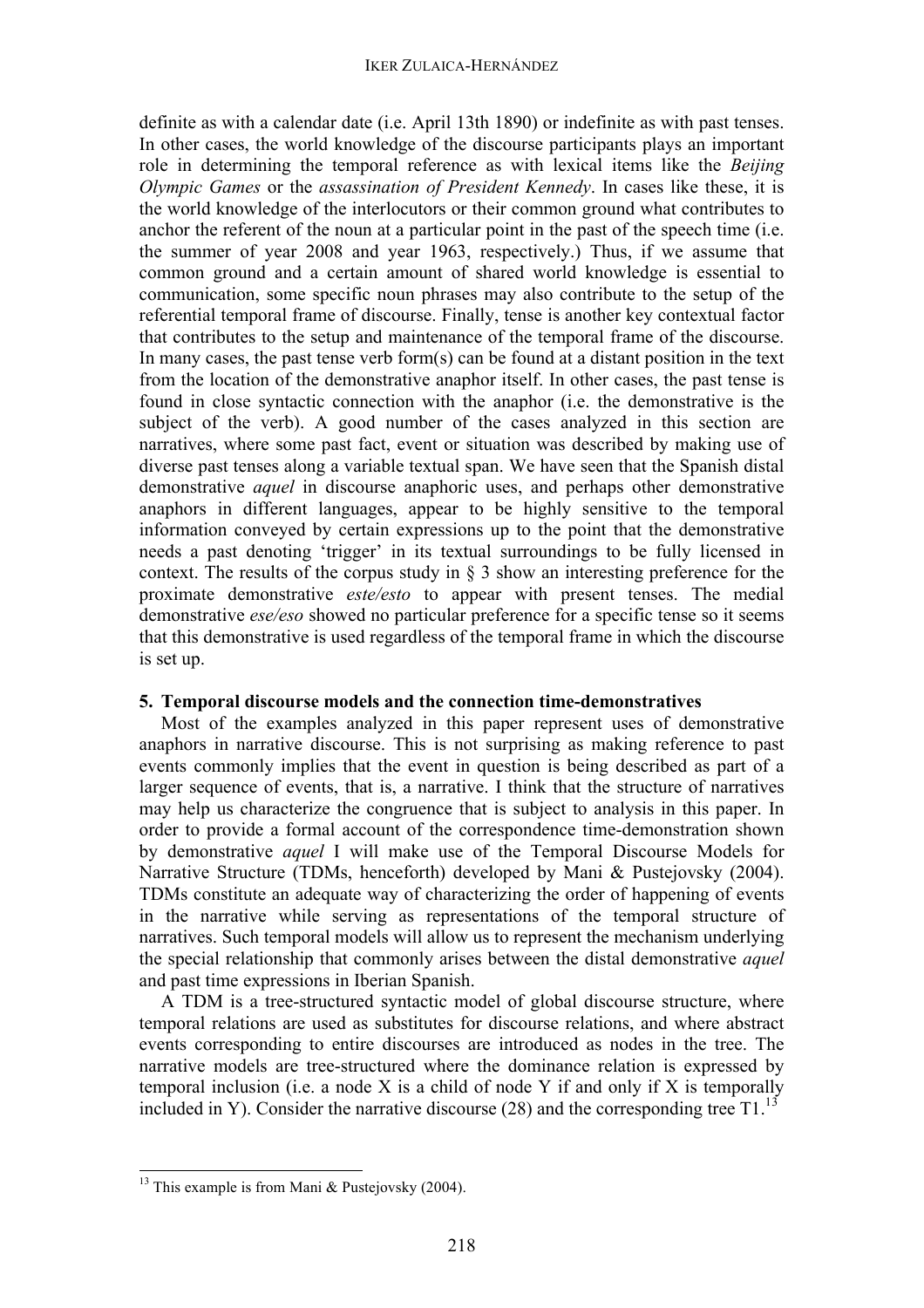- (28) a. Edmond made his own Christmas presents this year.
	- b. First he dried a bunch of tomatoes in the oven.
	- c. Then he made a booklet of recipes that use dried tomatoes.
	- d. He scanned in the recipes from his gourmet magazines.
	- e. He gave these gifts to his family.





The discourse or narrative in (28) has been divided into its constituent sentences (a) through (e), each of these describing an event. Regarding the tree representation (T1) for (28), E0 has children Ea and Ee, Ea has children Eb and Ec, and Eb has children Ed. The nodes with alphabetic subscripts are events mentioned in the text (Ea, Eb, Ec, etc.), whereas nodes with numeric subscripts are abstract events (E0), i.e., events that represent abstract discourse objects. Thus, E0 is an abstract node representing a top-level story. But not only abstract events create embeddings. Textually mentioned events can also create embeddings. In (28), the event Ea creates an embedding that includes events Eb and Ec and the event Ec, in turn, creates an embedding that includes Ed.

TDM representations like T1 are semantic representations of event nodes so not necessarily isomorphic with the structure of the narrative at the text level. Also, although events are ordered left to right no temporal ordering is directly represented in the tree. What is directly represented in the tree is event inclusion. Thus, for example, we can say that event Ea (*Edmond made his own Christmas presents this year*) includes subevents Eb, Ec and Ed in a way similar to the topic—subtopic relation or the rhetorical relations *narration* or *elaboration* in the sense given to these relations in Asher & Lascarides (2003).

TDMs also feature a set of temporal ordering constraints. The set of temporal ordering constraints for T1 is the following: C1 = {Ea  $\lt$  Ee, Eb  $\lt$  Ec, Eb  $\lt$  Ed, Ec  $\lt$ Ee, Ed  $\leq$  Ee}. As the authors point out (2004: 2): "A TDM is a pairing of tree structures and temporal constraints. More precisely, a Temporal Discourse Model for a text is a pair  $\langle T, C \rangle$  where T is a rooted, unordered directed tree with nodes N =  $E$  $\cup$  A}, where E is the set of events mentioned in the text and A is a set of abstract events, and a parent-child ordering relation  $\subseteq$  (temporal inclusion). A non-leaf node can be textually mentioned or abstract. Nodes also have a set of atomic-valued features. Note that the tree is temporally unordered left to right. C is a set of temporal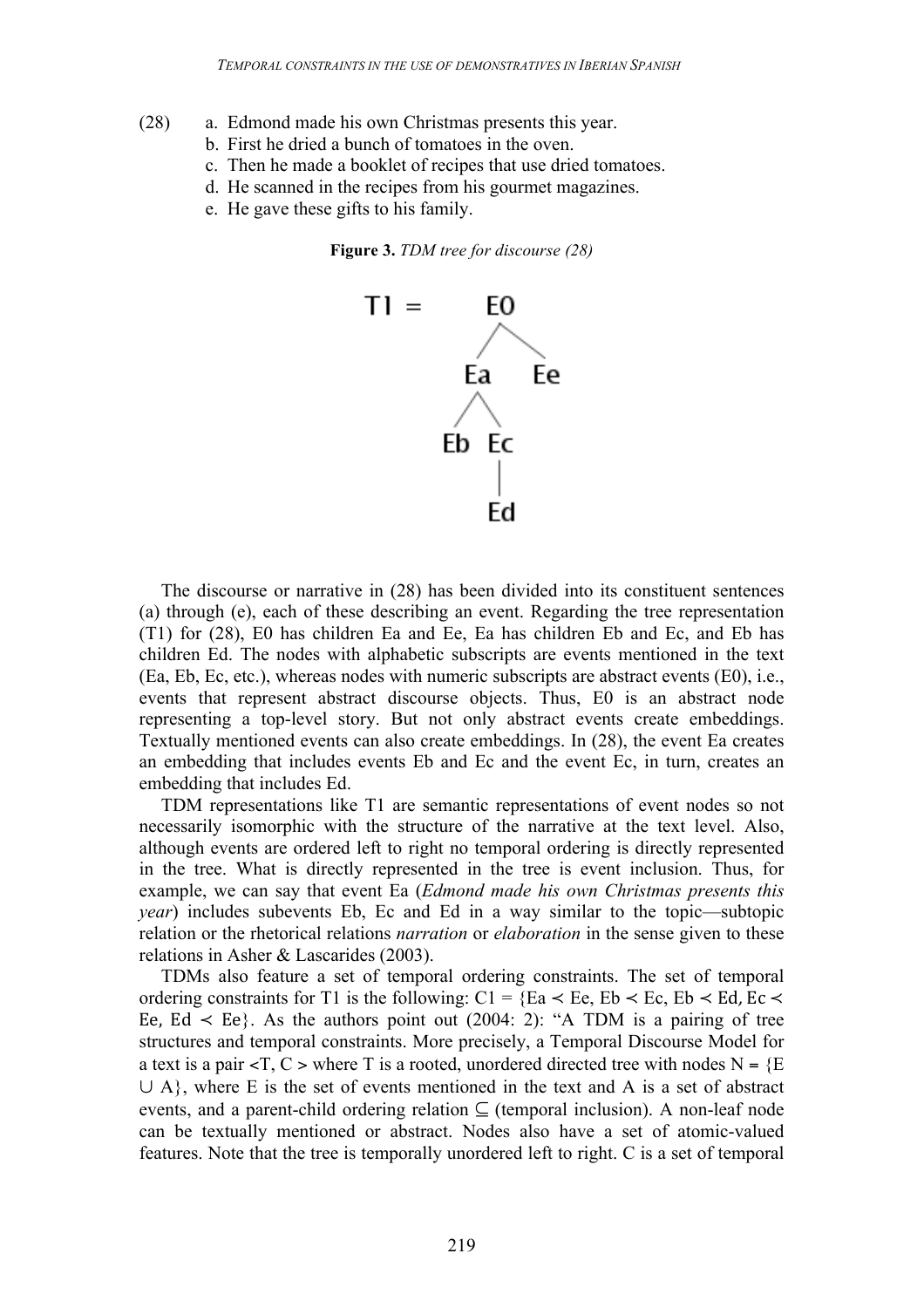ordering constraints using the ordering relation '≺' (temporal precedence) as well as minimal restrictions on the above temporal inclusion relation (expressed as  $\subseteq$  min).

Example (24), repeated here as (29), is decomposed into its constituent propositions (a) through (d). The corresponding tree (T2) is shown in Figure 4 and the set of ordering constraints for T2 is C2 = {Eb  $\prec$  Ea, Eb  $\prec$  Ec, Ec  $\prec$  Ea, Eb  $\prec$  Ed, Ec  $\prec$ Ed, Ea  $\sqcap$  Ed}.

- (29) a. Los profesores del instituto Móstoles IV están estos días en plena vorágine.
	- b. Que el año pasado un alumno de 16 años disparara en mitad de un examen de matemáticas una escopeta de caza.
	- c. Y el tiro pasara a metro y medio del profesor no ha amedrentado a nadie.
	- d. De aquel hecho, ahora sólo queda una gran satisfacción.

'The teachers of Móstoles IV high school are living in a whirl these days. That a 16 year old student shot a hunting rifle in the middle of a math exam last year and the shot passed over the teacher at one and a half meters distance didn't scared anybody. Only a great satisfaction remains from that fact.'





The properties of each individual node in  $T2$  are the following:<sup>14</sup>

|                         | Node properties (Ea): live in whirl (Ea, x), the teachers $(x)$ , high-school $(y)$        |
|-------------------------|--------------------------------------------------------------------------------------------|
|                         | these days(t <sub>1</sub> ), Loc(Ea): t <sub>1</sub> , Ea $\subseteq n$                    |
|                         | Node properties (Eb): $fire(Eb, s, g)$ , student(s), rifle(g), last year(t <sub>2</sub> ), |
|                         | $Loc(Eb):t_2, Eb \lt n$                                                                    |
|                         | Node properties (Ec): miss (Ec, b, j), the bullet (b), the teacher (j), $t_3 = t_2$ ,      |
|                         | $Loc(Ec): t_3, Ec < n$                                                                     |
| $Node.properties(Ed)$ : | remain from(Ed, fact(Eb $\triangle$ AEc), r), great relief(r), now(t <sub>4</sub> ),       |
|                         | Loc(Ed): $t_4$ , fact(Eb $\triangle$ AEc), Ed $\subseteq n$                                |

<sup>&</sup>lt;sup>14</sup> As regards the analysis of the Spanish examples I will be using a slightly modified version of the author's original notation. Thus, I will be adding a temporal location condition for events  $Loc(Ex):t<sub>v</sub>$ both in the node properties and in the corresponding DRS to express that the event *Ex* is temporally located at time  $t<sub>v</sub>$  where, generally, the specific time is denoted by some temporal expression. Also, the symbol '⊓' is meant to indicate 'temporal overlap' in this paper. The symbols '⊆*', '*≺*'* and *'*≻*'* stand for temporal inclusion, precedence and succession, respectively. Finally, I have not represented states in the DRSs and node properties for the sake of simplicity, so stative verbs are represented as events (*Ea, Eb, … Ek*).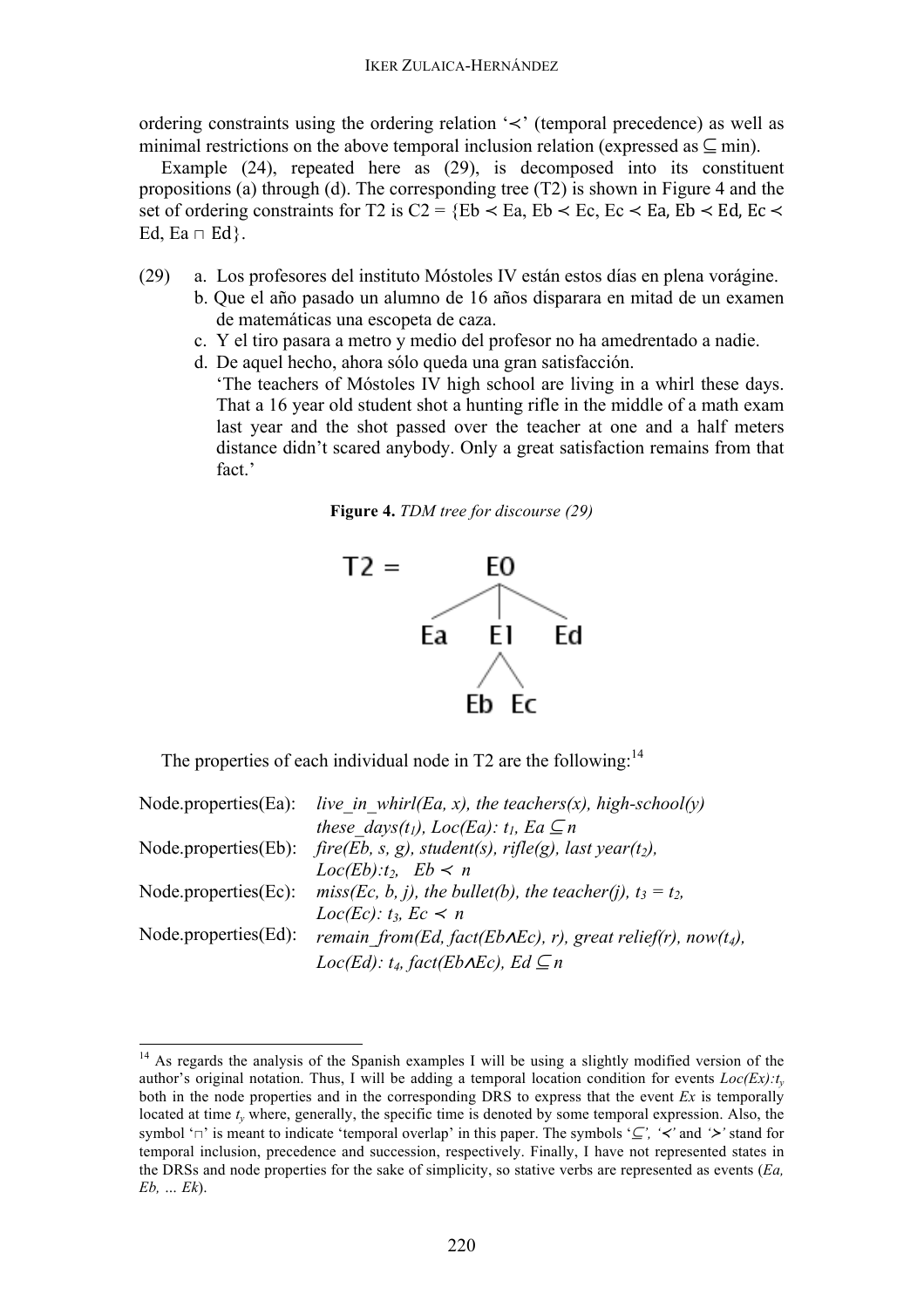TDMs can be given different representations such as temporal first order logic representations or as a Discourse Representation Structures (DRS, henceforth) by expanding the properties of the nodes with predications about the narrative events under consideration. A DRS representing the narrative discourse (29) is shown in Figure 5. Our DRS allows us to establish a set of discourse referents (the universe of the discourse) in the upper part of the box {*Ea, x, y, Eb, s, g, etc.*} and a set of conditions on those referents *{live\_in\_whirl(Ea, x), the teachers(x), etc.*} The set of discourse referents and the conditions on them has been set to a minimum to avoid complexity and facilitate the reading. TDMs represent events as pairs of time points (time intervals) and events are treated as primitives in Discourse Representation Theory (Kamp and Reyle 1993).<sup>15</sup> Thus, time intervals are introduced in a DRS in the form of  $e \subseteq t$  (for events) and e O t (for states). Reference times are represented with variables  $t_1, t_2, \ldots, t_k$ .

In the DRS in Figure 5, the referent of the demonstrative *ese hecho* is the event represented as *fire(Eb, s, g)*. As specified in the DRS, the event referred to (*Eb*) is temporally located at  $t_2$  (i.e. *Loc(Eb):*  $t_2$ ), included in reference time  $t_2$  (*Eb*  $\subseteq$   $t_2$ ), and  $t_2$  is a time prior to the utterance time *n* ( $t_2 < n$ ). Succinctly,  $t_2$  is a past time and the event described and referred to with the demonstrative is a past event included in  $t<sub>2</sub>$ . Note that grammatical tense as such is not overtly represented in our DRS, hence the condition that serves to establish a past reference point for the event *Eb* is the expression *last year* in the second sentence of (29) and introduced as a DRS condition

- b. Con<sub>K</sub> is the set of conditions in K. The members of Con<sub>K</sub> can be *atomic conditions* or *complex conditions*.
	- i. An atomic condition is a condition of the following kind:
		- 1.  $x = y$ , where  $x, y \in V$ .
		- 2. P(x), where  $x \in V$  and P is either a proper name, a common noun or intransitive verb.
		- 3. P(x, y) where x,  $y \in V$  and P is a transitive verb.
	- ii. A complex condition is a tuple of the following kind:  $[\neg K_1]$ ,  $[K_1 \Rightarrow K_2]$ , or  $[K_1 \vee K_2]$ , where  $K_1$  and  $K_2$  are DRSs.

Besides DRSs construction conditions there are also embedding conditions and verifying conditions of DRSs in a model. The embedding conditions are formulated formally as:

Be K a DRS and S a set. An possible embedding of K in S is a function f such that:

- a. The range of f is a subset of S ( $Rg(f) \subseteq S$ ).
- b. U<sub>K</sub> is a subset of the domain of  $f(U_K \subseteq Dom(f))$ .
- c. If a discourse referent x appears in K but not in  $U_K$ , x is not an element of the domain of f.

A function f' is an extension of f if (i), (ii), or both, obtain: (i)  $Dom(f) \subseteq Dom(f)$ ; (ii)  $Rg(f) \subseteq Rg(f)$ . Finally, be K a DRS, M a first order model, f a possible embedding of K in  $U_M$  (the Universe of the Model). Function f is a proper or verifying embedding of K in M iff:

a. f verifies every atomic condition  $\gamma \in \text{Con}_K$ , that is,

- i. If  $\gamma$  is  $x = y$ ; then  $f(x) = f(y)$ ;
- ii. If  $\gamma$  is P(x), then  $f(x) \in [P]_M$  (where  $[P]_M$  is the denotation of P in M)

iii. If  $\gamma$  is P(x, y), then  $\langle f(x), f(y) \rangle \in [P]_M$ 

- b. If  $[-K_1] \in \text{Con}_K$ , then no extension of f which is a possible embedding of  $K_1$  in  $U_M$  is a proper embedding of  $K_1$  in M.
- c. If  $[K_1 \Rightarrow K_2] \in Con_K$ , then every extension of f which is a proper embedding of  $K_1$  in M can be extended to a function which is a proper embedding of  $K_2$  in M.
- d. If  $[K_1 \vee K_2] \in \text{Con}_K$ , then either there is an extension of f which is a proper embedding of  $K_1$  in M or there is an extension of f which is a possible embedding of  $K_2$  in  $U_M$  and a proper embedding of  $K<sub>2</sub>$  in M.

<sup>&</sup>lt;sup>15</sup> In Kamp & Reyle (1993), a Discourse Representation Structure (DRS) is a pair K= [U<sub>K</sub> | Con<sub>K</sub>], where:

a.  $U_K \subseteq V$  (the set of discourse referents in K is included in the set of variables V).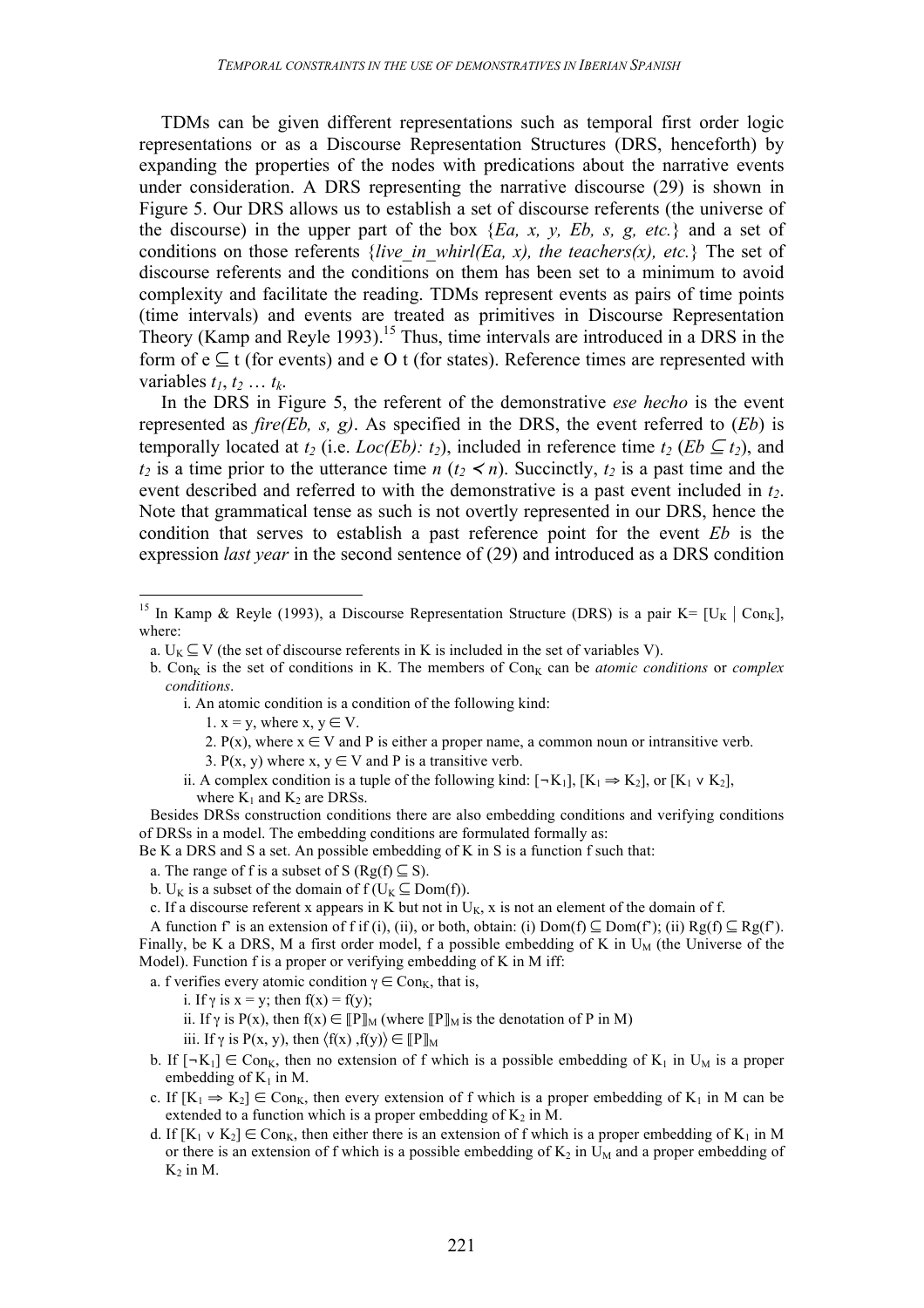*last year(t<sub>2</sub>)*. The reference of the demonstrative noun phrase *ese hecho* is the conjunction or composite of the two preceding events *Eb* and *Ec*, expressed in the DRS with the condition *that fact(Eb∧Ec)*. In summary, the DRS representation of the TDM allows us to formally characterize the temporal structure of the narrative, to resolve the referential link between the demonstrative anaphor and the event referred to as well as precisely locate the time expression that sets the narrative at a particular reference point in the past and which licenses the use of the distal demonstrative *aquel*.

| Ea, Eb, Ec, Ed, x, y, n, s, g, b, j, r,                   |
|-----------------------------------------------------------|
| $t_1$ , $t_2$ , $t_3$ , $t_4$                             |
| Live in whirl(Ea, x)                                      |
| the teachers(x), high school(y)                           |
| utterance time(n)                                         |
| $t_1 \subseteq n$ , Ea $\subseteq t_1$ , Ea $\subseteq n$ |
|                                                           |
| Fire(Eb, s, g), student(s), rifle(g)                      |
| last year(t <sub>2</sub> ), $Loc(Eb):t_2$                 |
| $t_2 \lt n$ , $Eb \subseteq t_2$ , $Eb \lt n$             |
| Miss(Ec, b, j)                                            |
| the bullet(b), the teacher(j), $t_3 = t_2$                |
| $Loc(Ec):t_3$                                             |
| $t_3 \prec n$ , $Ec \subseteq t_3$ , $Ec \prec n$         |
|                                                           |
| Remain from(Ed, that fact(Eb $\triangle$ AEc), r),        |
| great relief(r), that fact(Eb $\Lambda$ Ec)               |
| now(t <sub>4</sub> ), $Loc(Ed): t_4$                      |
| $t_4 \subseteq n$ , Ed $\subseteq t_4$ , Ed $\subseteq n$ |

**Figure 5.** *DRS representing the TDM for discourse (29)*

Example (6) is decomposed into its constituent propositions (a) through (d) in (30). The corresponding tree (T3) is shown in Figure 6 and the set of ordering constraints for T3 is the following: C3 = {Eb  $\leq$ Ea, Ec $\leq$ Ea, Ed $\leq$ Ea, Eb $\leq$ Ec, Ec $\leq$ Ed}.

- (30) a. Los terroristas pretendían asestar un golpe ayer.
	- 'The terrorists tried to do a job yesterday.'
	- b. Los terroristas iniciaron una cadena de atracos en agosto de 1992. 'The terrorists started a chain of assaults in August 1992.'
	- c. Los terroristas intentaron robar infructuosamente un furgón en León en agosto de 1992.

'The terrorists unsuccessfully tried to steal a van in León in August 1992.'

d. A ese hecho siguió otro asalto a otro furgón en Santander.

'That fact was followed by one more assault to another van in Santander.'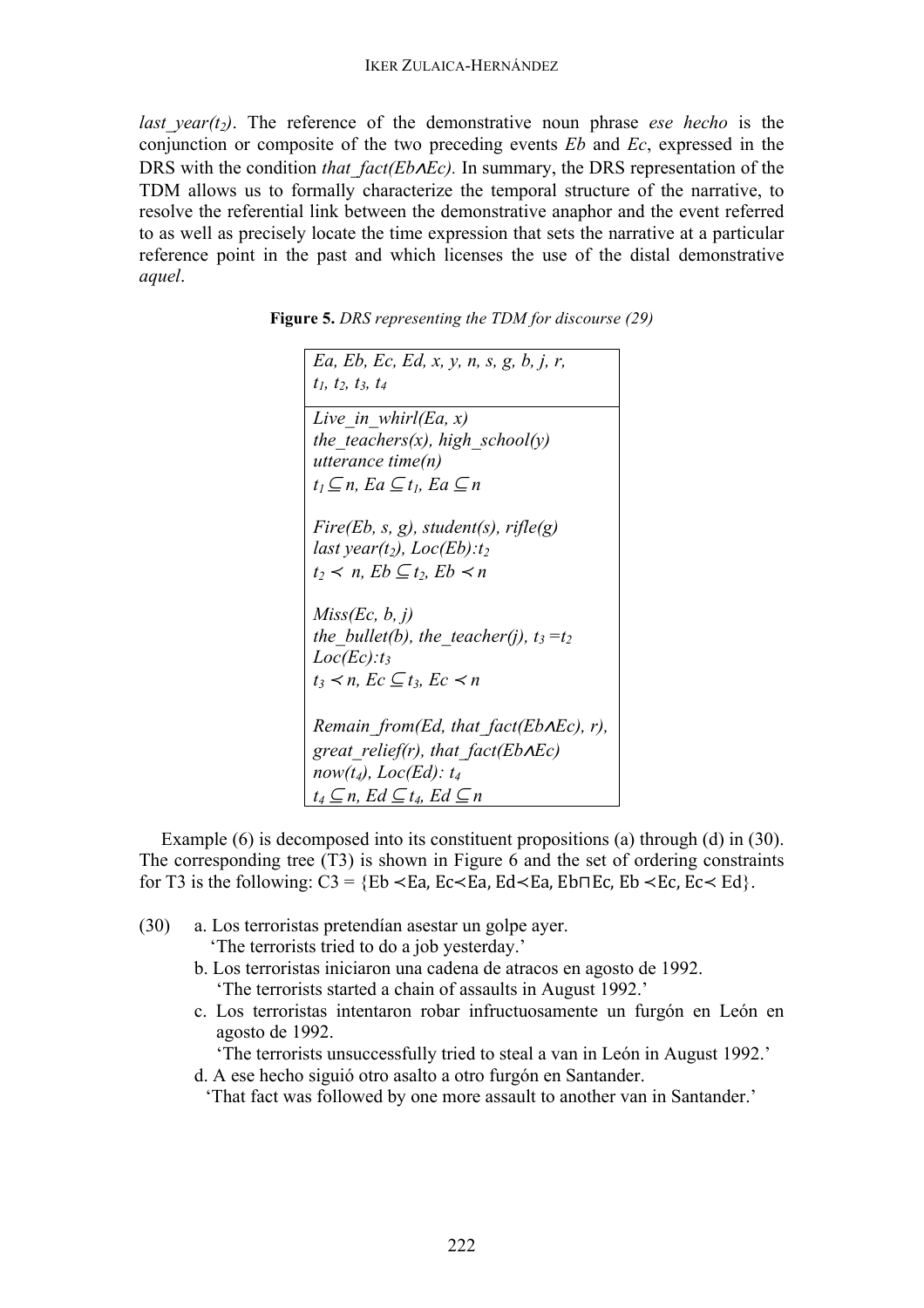**Figure 6.** *TDM tree for discourse (30)*



The properties of each individual node in T3 are the following:

| $Node.properties(Ea)$ : | try to $do(Ea, x, y)$ , terrorists(x), job(y), yesterday(t <sub>1</sub> ),                                                         |
|-------------------------|------------------------------------------------------------------------------------------------------------------------------------|
|                         | $loc(Ea):t_1, Ea \lt n$                                                                                                            |
| $Node.properties(Eb)$ : | start(Eb, $x_1$ , j), chain of assaults(j), $x_1=x$ , August 1992(t <sub>2</sub> ),                                                |
|                         | $loc(Eb):t_2, Eb \lt n$                                                                                                            |
| $Node.properties(Ec)$ : | try to steal (Ec, x <sub>2</sub> , v), van(v), x <sub>2</sub> =x, t <sub>3</sub> =t <sub>2</sub> , loc(Ec):t <sub>3</sub> , Ec < n |
| $Node.properties(Ed)$ : | assault(Ed, x <sub>3</sub> , k), another van(k), x <sub>3</sub> =x, t <sub>4</sub> , loc(Ed):t <sub>4</sub> ,                      |
|                         | $t_4 > t_3$ , fact(Ec), follow(Ed, Ec), Ed < n, Ed > Ec                                                                            |

Like discourse (29), discourse (30) is composed of four different propositions, each of them conveying a different event Ea through Ed. The discourse as a whole is framed in the past and all the individual events temporally located in the past of the utterance time. This is indicated by the temporal location conditions in the node properties and in the DRS for discourse (30) shown in Figure 7 (i.e. *Loc(Ea): t<sub>1</sub>*,  $t_1$  < *n, Ea*  $\subseteq$  *t<sub>1</sub>, Ea*  $\lt$ *n*), and the temporal location information is linguistically expressed by means of different temporal expressions (i.e. yesterday, August 1992) and by inferring temporal relations among events from the meaning of certain verbs (i.e. follow(Ed, Ec). Note also the consistent use of past tenses throughout the text. All these linguistic elements give us the necessary information to interpret the discourse as a whole and its component events as framed at some time in the past of the utterance time. These are the type of contexts that most commonly license the use of the temporally marked distal demonstrative 'aquel' as we have described and illustrated in previous sections. The medial demonstrative noun phrase *ese hecho* ('that fact') appears in the last sentence and refers back to the event described in Ec. As we know, the medial demonstrative 'ese' is completely unmarked regarding time, so it is also licensed in past-framed contexts like (30). The speaker refers to the event described in sentence (c) as a fact instead of an event, so in the mind of the speaker the event described shifts or becomes factual information once it is processed. The condition *fact(Ec)* in the DRS expresses this idea, and the condition *follow(Ed, Ec)*, along with the temporal conditions, indicate that the assault event *Ed* followed the event, or fact,  $Ec$ . Knowing that the temporal location of the event  $Ed$  is  $t_4$  and the logical relation among events overtly expressed with the verb 'follow' we can therefore infer that  $Ed$  succeeds  $Ec$  or  $Ed \geq Ec$ .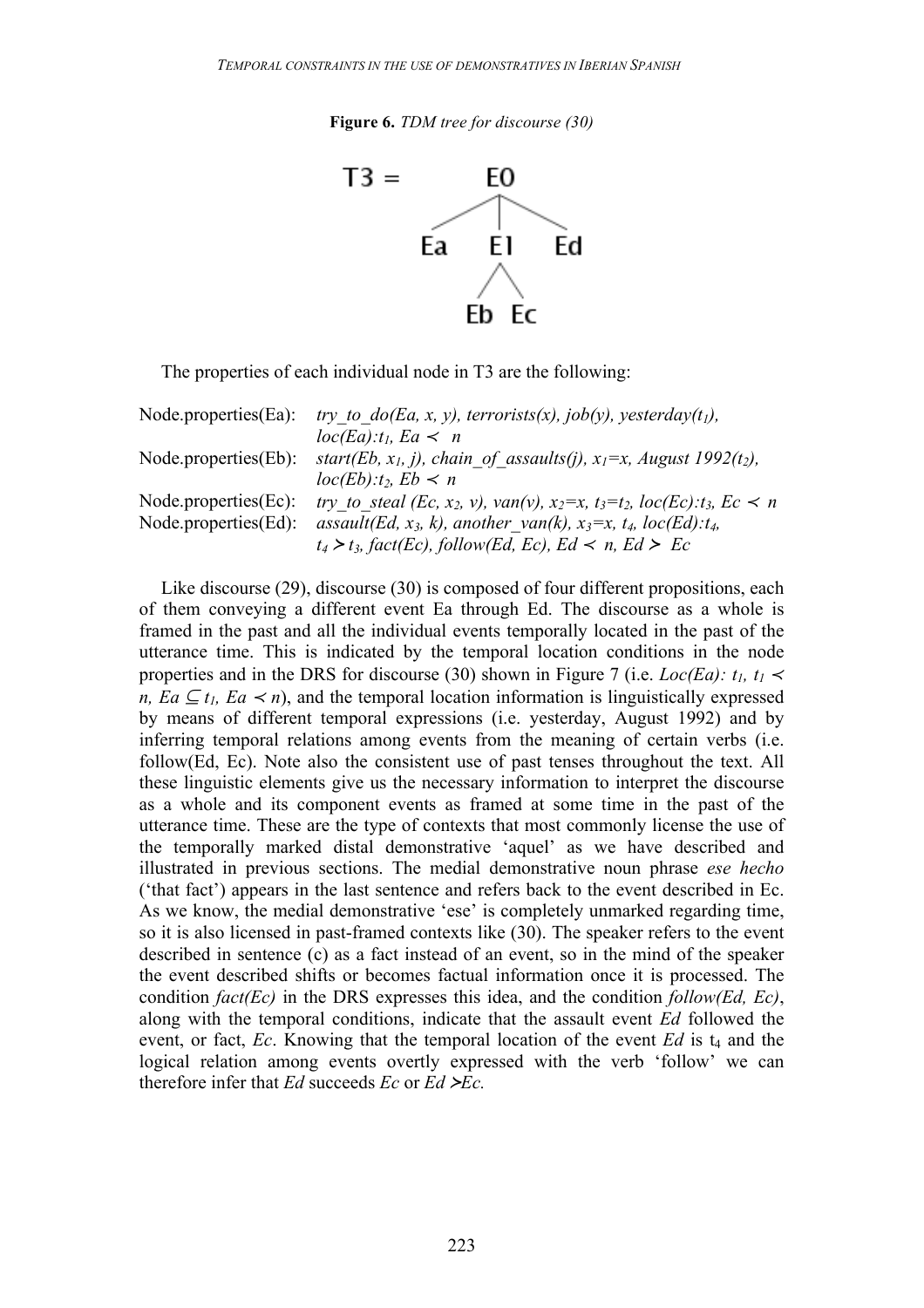**Figure 7.** *DRS representing the TDM for discourse (30)*

```
Ea, Eb, Ec, Ed, x, y, x1, x2,
x3, j, v, n, k, t1, t2, t3, t4
try to do(Ea, x, y)terrorists(x), job(y)
yesterday(t1), utterance time(n)
Loc(Ea): t1
t_1 \prec n, E_a \subseteq t_1, E_a \prec nStart(Eb, x1, j)
chain_of_assaults(j)
x_1 = x, August 1992(t<sub>2</sub>)
Loc(Eb): t2
t_2 \prec n, Eb \subset t_2, Eb \prec ntry to steal(Ec, x<sub>2</sub>, v)
van(v), x<sub>2</sub> = x, t<sub>3</sub> = t<sub>2</sub>
Loc(Ec): t_3t3 ≺ n, Ec ⊆ t3, Ec ≺ n, Eb⊓Ec
assault(Ed, x_3, k)another van(k), x_3 = xLoc(Ed): t4
t_4 \prec n, Ed \subseteq t4, Ed \prec nfact(Ec), follow(Ed, Ec)
t_4 > t_3, Ed > Ec
```
Finally, example (21) is decomposed into its constituent propositions (a)-(b) in (31). The simple tree (T4) for this short discourse and the corresponding DRS are shown in Figures 8 and 9, respectively. The set of ordering constraints is C4 =  $\{Ea \prec$ Eb}. This discourse is particularly interesting for it is narrated using the historical present but, at the same time, it is a very specific temporal expression, a calendar date, what gives us the only overtly expressed clue to understand that the narration is framed and has to be interpreted as located in the past.

- (31) a. El 14 de abril de 1931 se proclama la II República Española. 'The II Spanish Republic is proclaimed on April 14 1931.'
	- b. El día 15 Franco da conocimiento a la Academia General Militar de aquel acontecimiento patrio, con estas palabras: "Proclamada la República en España..."

'On the 15th, Franco reports that national event to the General Military Academy with these words: "Having proclaimed the Republic in Spain …'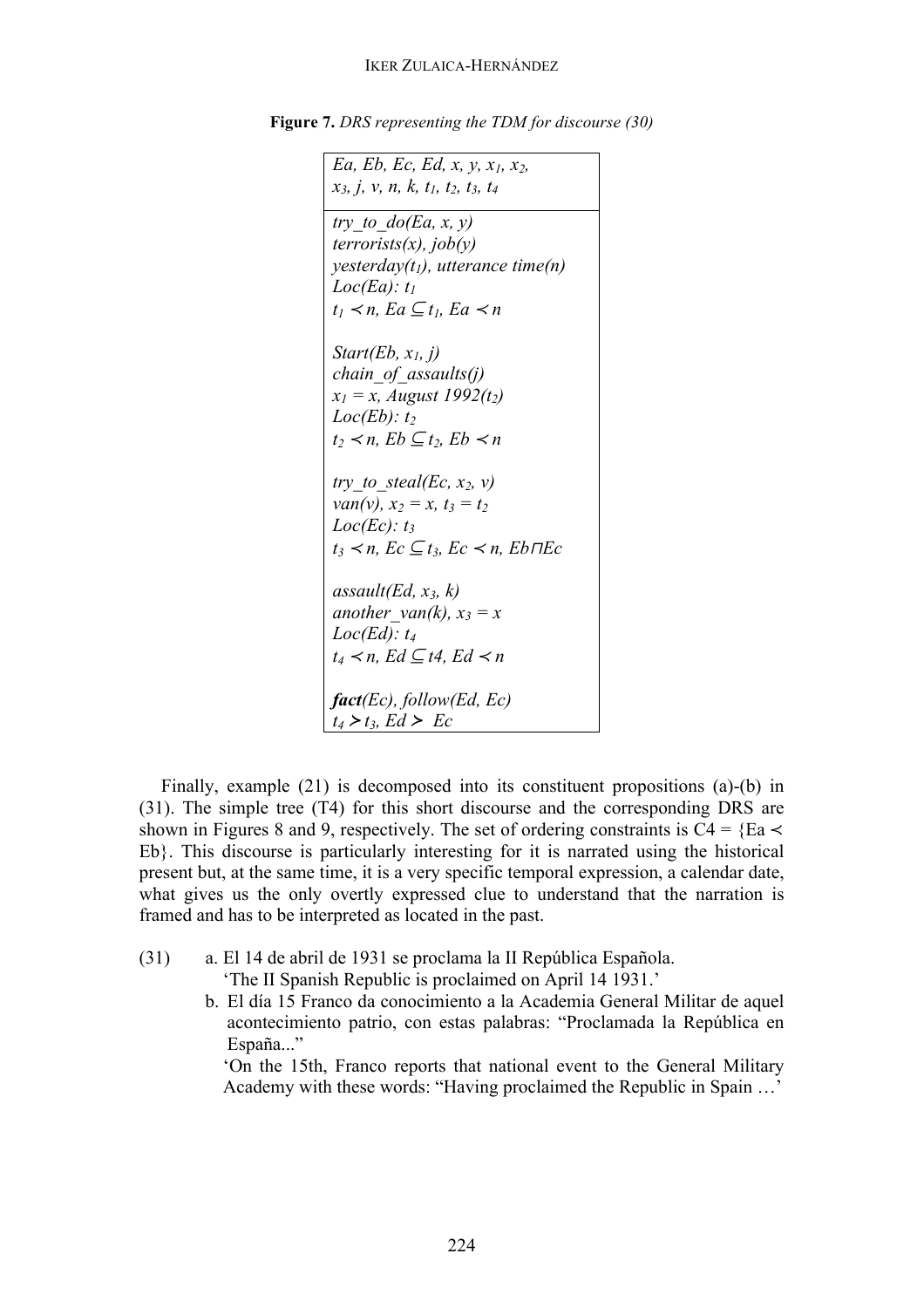**Figure 8.** *TDM tree for discourse (31)*



The properties of each individual node in T4 are the following:

Node.properties(Ea): *be proclaimed(Ea, x), Spain's II Republic(x), April 14th*   $1931(t_1)$ ,  $Loc(Ea):t_1$ ,  $Ea \le n$ Node.properties(Eb): *report(Eb, y, Ea, m), Franco(y), Military Academy(m), April 15th (t<sub>2</sub>), Loc(Eb):t<sub>2</sub>, Eb < n* 

Despite the absolute lack of past tenses in this DRS, the temporal clue that allows us to interpret the two events as preceding the utterance time is the calendar date that is introduced in the first sentence (i.e. April 14th 1931). This date established the discourse time in the past, hence the conditions  $Ea \le n$  and  $Eb \le n$ . The world knowledge of the interlocutors might have played a role in this narration due to the introduction in the discourse of the proper names Franco, the Spanish dictator, and the II Republic, but the overt temporal expression in the first sentence makes unnecessary to employ world knowledge to temporally locate the component events. This temporal context clearly licenses the use of the temporally marked distal demonstrative *aquel* in the second sentence. The NP *aquel acontecimiento patrio* ('that patriotic event') clearly refers back to the first component event *Ea*, which is a past event, and the referential link is shown in the DRS with the condition *that\_patriotic\_event(Ea).*

**Figure 9.** *DRS representing the TDM for discourse (31)*

| Ea, Eb, x, y, m, n, $t_1$ , $t_2$                 |
|---------------------------------------------------|
| be proclaimed(Ea, x)                              |
| Spain's II Republic $(x)$                         |
| April 14th $1931(t_1)$                            |
| Utterance time(n)                                 |
| $Loc(Ea): t_1$                                    |
| $t_1 \prec n$ , Ea $\subseteq t_1$ , Ea $\prec n$ |
|                                                   |
| Report(Eb, y, Ea, m)                              |
| Franco(y)                                         |
| Military Academy(m)                               |
| April 15th $1931(t_2)$                            |
| $Loc(Eb): t_2$                                    |
| $t_2 \prec n$ , $Eb \subseteq t_2$ , $Eb \prec n$ |
| that patriotic event(Ea)                          |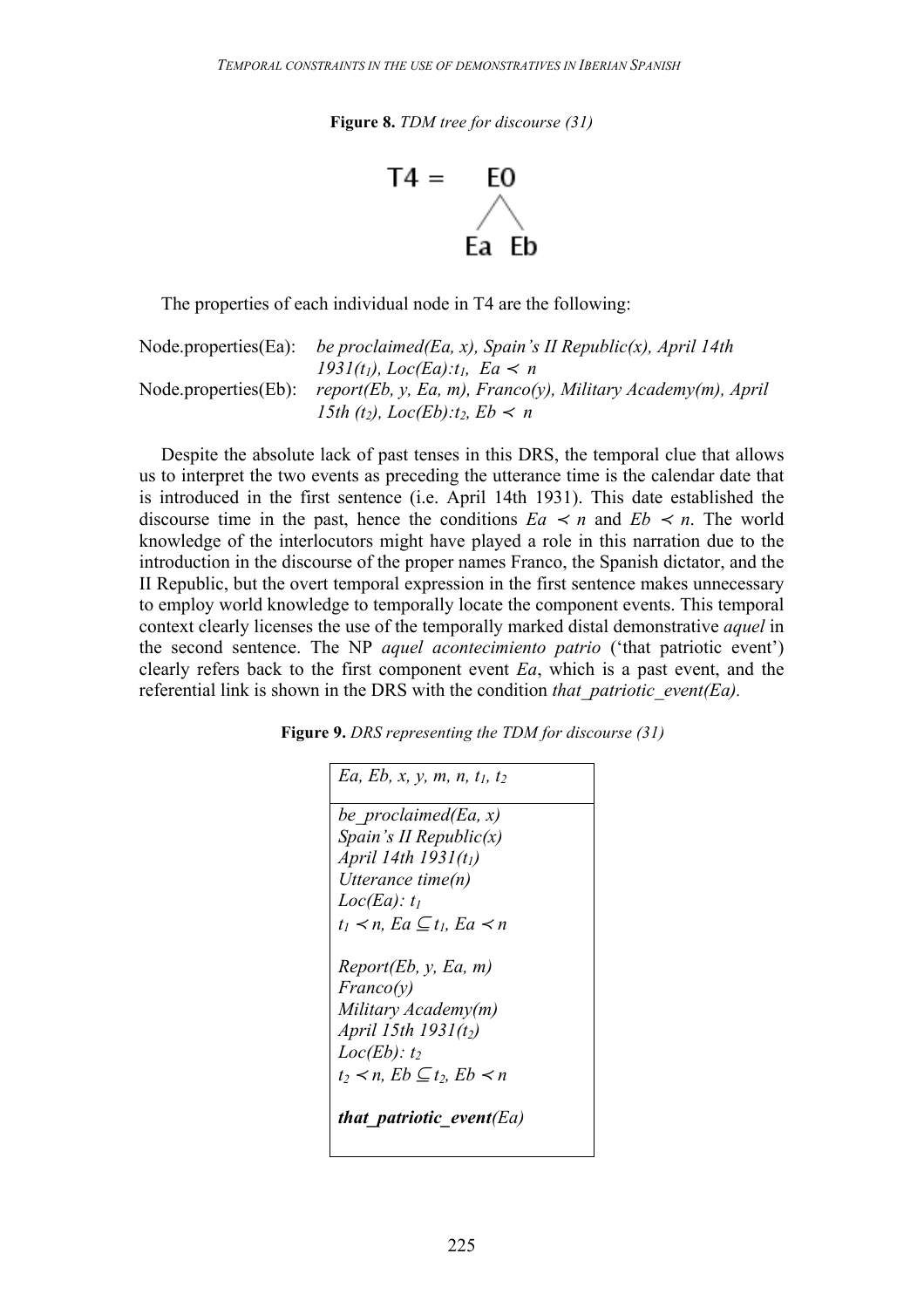# **6. Demonstratives as anaphoric presupposition triggers**

The remarkably low frequency of occurrence of the distal demonstrative *aquel/aquello* shown by our corpus study and its rather constrained use (i.e. it is licensed in contexts that require a past reference frame setup when reference is made within the text) make the *aquel/aquello* a marked term in the tripartite system of Spanish demonstratives. On the other hand, our corpus study indicates that the proximate demonstrative *este/esto* shows a preference to be combined with present tenses in discourse and that the medial demonstrative pronoun *ese/eso* does not appear to show any temporal constraints.

Additional evidence that supports the status of demonstrative *aquel/aquello* as highly marked term in the tripartite system comes from the neutralization phenomena between the forms *aquel*/*aquello* and the definite article *el* (and the neuter *lo*), which may be a sign that this demonstrative is developing new meanings that move it away from the two other elements. Thus, for example, distal *aquel* shows some parallel uses with the definite article that do not share with the proximate demonstratives.<sup>16</sup> Thus, the distal demonstrative:

(i) It admits relative clauses in the subjunctive mood. Compare the grammatical sentences (32a) and (32d) with the ungrammatical (32b) and (32c).

| (32) | a.             | Aquel                   | que      | diga         | la verdad |
|------|----------------|-------------------------|----------|--------------|-----------|
|      |                | That-yonder             | that.REL | say.3sg-SUBJ | the truth |
|      | b.             | $*Ese$                  | que      | diga         | la verdad |
|      |                | That                    | that.REL | say.3sg-SUBJ | the truth |
|      | $\mathbf{c}$ . | *Este                   | que      | diga         | la verdad |
|      |                | This                    | that.REL | say.3sg-SUBJ | the truth |
|      | d.             | El                      | que      | diga         | la verdad |
|      |                | The                     | that.REL | say.3sg-SUBJ | the truth |
|      |                | 'He who says the truth' |          |              |           |
|      |                |                         |          |              |           |

- (ii) It can be paraphrased with the definite article in generic readings.
- (33) a. Aquellos votantes que piensan que … those voters that think.3sg-PRES that … 'Those voters who think that…'
	- b. Los votantes que piensan que ... the.pl voters that think.3sg-PRES that ... 'The voters who think that…'

Based on the temporal constraints that impose restrictions in the use of demonstratives in Spanish discourse, a summary of their features in the connection tense-demonstration is provided in Table 14. The distal demonstrative *aquel*/*aquello*

<sup>&</sup>lt;sup>16</sup> Historical considerations concerning the genesis and evolution of the Spanish demonstratives from Latin may be considered additional support in favor the weakening of distal *aquel* as a demonstrative. The modern definite article in the Romance languages evolved from the Latin distal demonstrative *ILLE* (Span. *Aquel*<sup>≺</sup> Lat. *ILLE*) and not from the other demonstratives *HIC ISTE* or *IPSE*. Perhaps, the modern distal demonstrative *aquel* of Iberian Spanish is going through a similar evolutionary path than its Latin counterpart.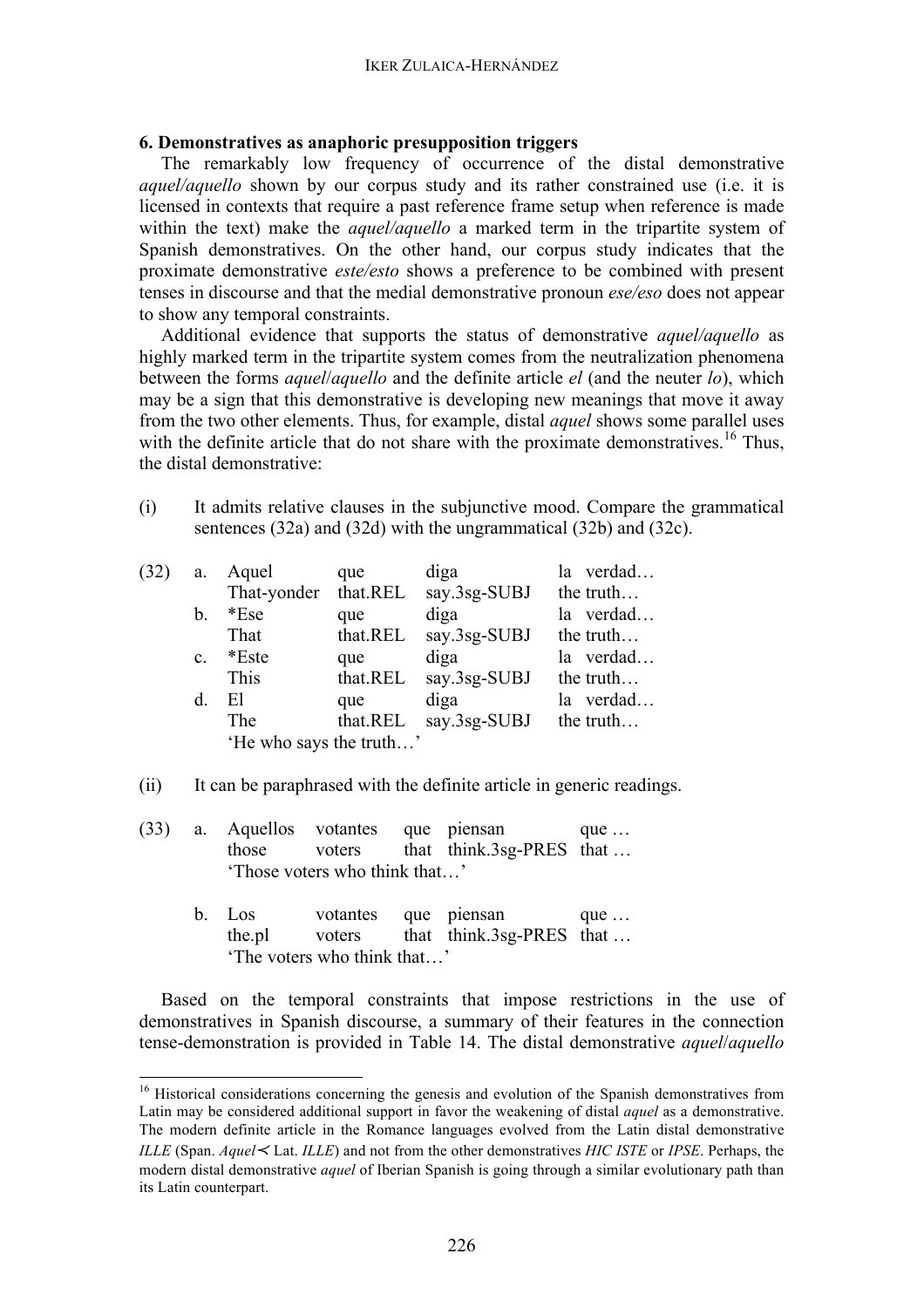is the marked element of the tripartite system due to the strong constraints related with time (past). On the other hand, medial *ese/eso* is an unmarked element for it shows no particular constraints related with tense or time. Finally, the proximate demonstrative *este/esto* shows an intermediate status regarding markedness. As the data from the corpus indicate, *este/esto* appears to be inclined to co-occur with present tenses rather than with past tenses. This might be an indication that the proximal demonstrative is time constrained (with present) or that present time frames of reference license the use of this demonstrative in a higher proportion than past time frames of reference in discourse. Our data may not be conclusive because the proximal demonstrative can also be combined with past tenses in a relatively high proportion, hence my considering *este/esto* undefined (+/−) as regards markedness and time constrained. The summary is as follows.

### **Table 14.** *A summary of demonstratives in time deixis*

|                         |       |             | ESTE/ESTO ESE/ESO AQUEL/AQUELLO |
|-------------------------|-------|-------------|---------------------------------|
| <b>MARKEDNESS</b>       | $+/-$ | $\sim$ $ -$ |                                 |
| <b>TIME CONSTRAINED</b> | $+/-$ |             |                                 |

Given that demonstratives per se have little descriptive content, several authors working on the semantics and pragmatics of demonstratives have characterized these elements in terms of the presuppositions that they trigger. Zeevat (1999) identified the following basic pre-conditions or presuppositions triggered by the use of a demonstrative: a presupposed utterance, an agent (i.e. the utterer of the demonstrative expression), a time (i.e. the utterance time), a proximity condition to distinguish among distal and proximate demonstratives and, arguably, a presupposed pointing (i.e. not all demonstratives are accompanied by an overt pointing or ostension). This author developed presupposition discourse representation structures (presupposition DRSs) to characterize said content.

As an extension of her previous work on pronouns, Roberts (1993) gives demonstratives a treatment akin to the one given for pronominal elements and definite descriptions. For her, what makes demonstratives special –either in a determiner or pronominal use- will be a particular presuppositional feature that unlike pronouns and definite descriptions demonstrative expressions have, i.e. a demonstration presupposition. Furthermore, she will also assume that this presupposition of a demonstration is general for all uses of demonstratives and not only to those uses involving a deictic gesture. Roberts starts by assuming that all demonstratives are definite, that is, they carry presuppositions of familiarity and informational uniqueness and they, furthermore, carry a demonstration presupposition.<sup>17</sup>

It is important to note that Roberts' account of definite NPs –let's recall that demonstratives are all definite in her theory- constitutes the presuppositional counterpart of Russell's (1905) logical form for definite description. Thus, all definite NPs will have an existence presupposition and a uniqueness presupposition which are to be taken as the counterparts of the Russellian existence and uniqueness. Contra

 $17$  Informally, the informational existence and uniqueness is defined by Roberts (2003) "Given a context C, use of a definite description NP*<sup>i</sup>* presupposes that there is a discourse referent *i* in the Domain of C which is the unique familiar discourse referent contextually entailed to satisfy the descriptive content of NP*i*."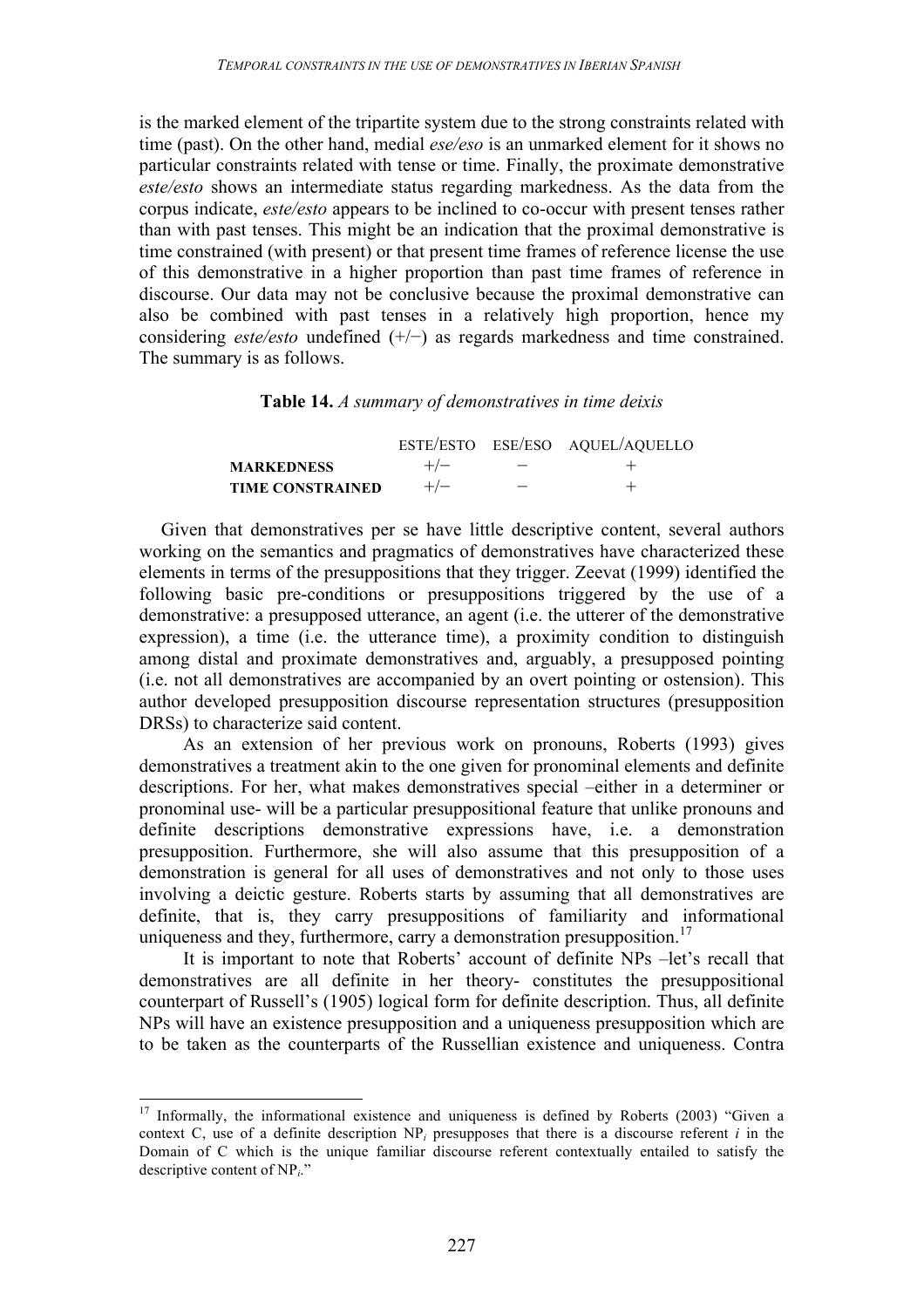Russell's, the existence and uniqueness of definites are part of the presuppositional content of these expressions and not of their asserted content

Crucial for Roberts' theory of definite expressions and, consequently, for her theory of demonstrative NPs is the assumption that the existence of definites is *informational uniqueness*. What this means is that we won't be considering existence as existence of an individual in a model but existence of a discourse referent in the domain of discourse "Use of a definite description does not entail that there is some entity in the model/world which uniquely bears the descriptive content of the NP, but only that there is a familiar discourse referent in the context which is the only element in the Domain that is entailed by the common ground to bear the NP's descriptive content". Thus, uniqueness has to be understood as informational uniqueness and not as uniqueness in the world.

Another critical concept in Roberts (2003) work on demonstratives is that of familiarity. There are two basic types of familiarity for a discourse referent that license its introduction into the interlocutors' common ground: strong and weak familiarity. The latter can be, in turn, subdivided into three subtypes.

- Strong Familiarity: the discourse referent which serves as the antecedent of the NP has been introduced in the discourse representation via utterance of a preceding NP.
- Weak Familiarity:
	- (i) The discourse referent is familiar to the interlocutors either through perceptual acquaintance or simply for belonging to the common general culture.
	- (ii) The discourse referent is contextually entailed.
	- (iii) The discourse referent has to be accommodated or inferred from another NP which is semantically associated with it.

Building of previous work on demonstrative expressions, I will propose here treating the three Spanish demonstratives as anaphoric presupposition triggers (Kripke 1990; Van der Sandt 1992) that require a discourse referent, nominally or propositionally realized, which is anchored at a discourse time prior (past) or overlapping (present) the demonstrative utterance time in the case of demonstratives *aquel/aquello* and *este/esto*, respectively. On the other hand, demonstrative *ese/eso* would not require such temporal constraint. These temporal conditions will be of a presuppositional nature and will complete the set of basic and shared presuppositional content for all three demonstratives. In no way does this characterization intend to be a general characterization for demonstratives in all their possible uses (i.e. spatial deixis proper and all their uses as demonstrative anaphors) but only as a way of representing the basic semantic and pragmatic properties of these elements when time contributes to licensing their use in discourse.

The characterization of the Spanish demonstrative pronouns is given in Figures 10- 12 in the form of presuppositional Discourse Representation Structures. Note that presuppositional DRSs are built in the same way as regular DRSs (see  $\S$  5), but their conditions are pre-conditions of a presuppositional nature. Some of said presuppositional pre-conditions are common to all three demonstratives, namely, *Utterance(u)* and *Agent(x)* represent the utterance of the demonstrative expression and the utterer of the demonstrative expression, respectively. The condition *Time(u, t)* expresses that the utterance of the demonstrative takes place at some particular time (t). The condition Refer in Discourse expresses the idea that the demonstrative is a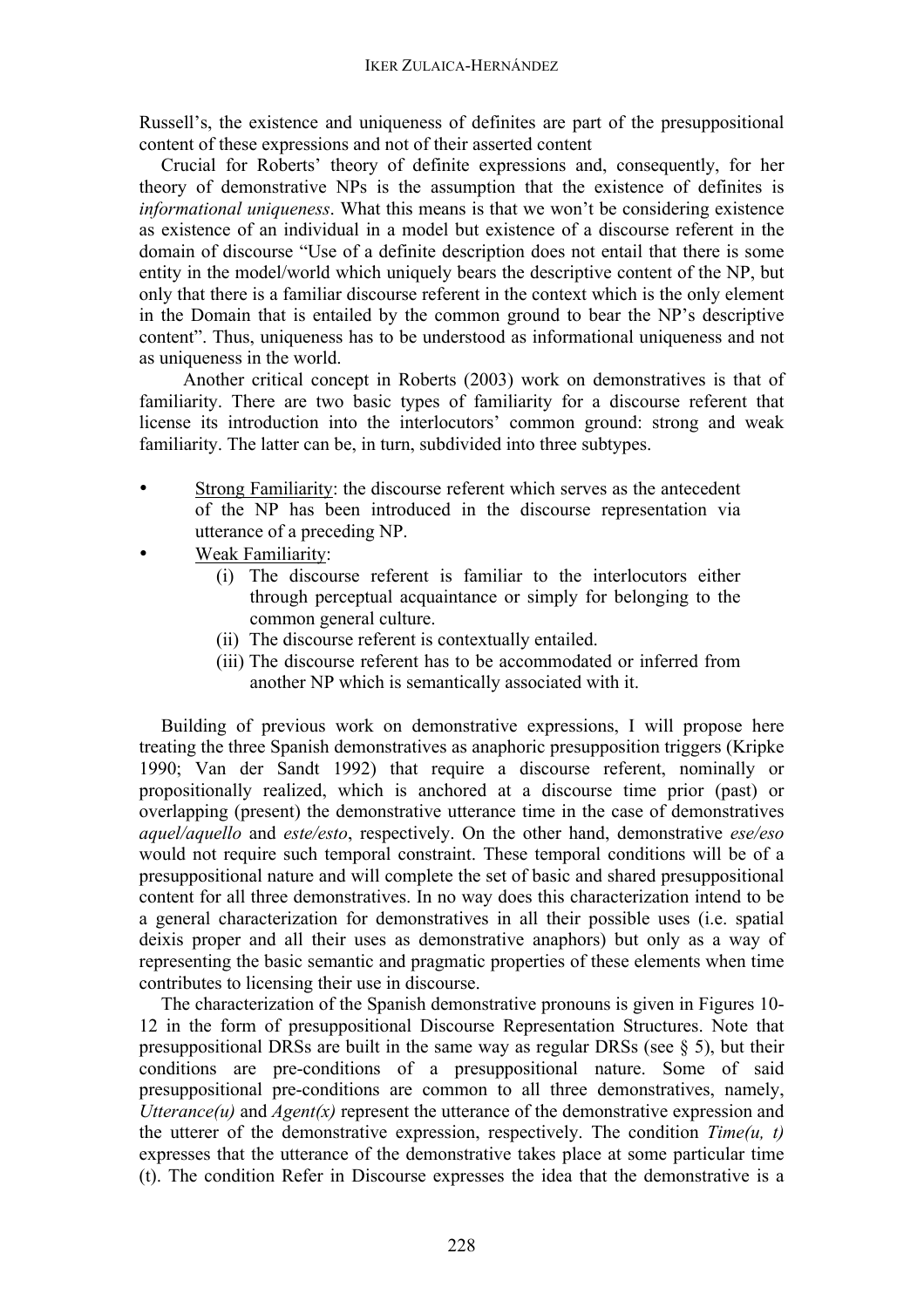referring expression that is used by the agent to refer in discourse to a discourse referent, either anaphorically or discourse deictically. Note that no pointing condition has been included in my characterization since in discourse deixis, where reference is made intra-textually, an overt act of pointing (i.e. an ostension) is not necessary. The pre-condition *Discourse Referent(B)* refers to the discourse referent to which the agent refers with the use of the demonstrative. This presupposition would be the equivalent to Robert's existence presupposition (i.e. there must be a referent in the discourse so the agent/speaker may use the demonstrative to refer to it.) The referent may denote a concrete entity, an event, fact, proposition or some other discourse referent of higher-order type. The discourse referent can be realized in the syntax either as a noun phrase or with a clause or group of clauses. The conditions *Unique(B)*, *Familiar(B)* and *Activated(B)* are specific pre-conditions on the discourse referent. Thus, *Unique(B)* expresses the idea of informational uniqueness (Roberts 2003). As we mentioned, demonstratives are definite expressions that presuppose the existence of a discourse referent in the context, which is the only element in the domain that is entailed by the common ground to bear the referent's descriptive content. *Familiar(B)* expresses the idea that the discourse referent belongs in the set of discourse referents that are familiar to the agent either because it has been previously introduced in the discourse, or is contextually entailed or can be inferred. The condition *Activated(B)* makes explicit the cognitive status of the discourse referent (Gundel *et al*. 1993).<sup>18</sup>

There is an extra time (t') in the universe of the DRSs for demonstratives *este/esto* and *aquel/aquello*. This time is necessary to account for the temporal restriction showed by these two demonstratives in discourse. The pre-conditions for the proper use of the distal demonstrative are shown in the presuppositional DRS in Figure 12. The distal demonstrative *aquel/aquello* would be felicitous in contexts where there is a discourse entity (an event, situation, fact, etc.) of which it is satisfied that said discourse entity is located at time t'  $(Loc(B): t')$  and t' is prior to the utterance time of the demonstrative t (t'  $\lt t$ ); therefore the event, fact or situation denoted by B is to be interpreted as lying at some time in the past of the utterance time. In other words, the discourse referent of demonstrative *aquel/aquello* is temporally located in the past of the time of utterance of the demonstrative, which is why *aquel/aquello* shows a clearly marked preference to refer to past events and to be combined or co-appear in discourse with past tenses in line with the results of our corpus study.

The pre-conditions for the proper use of the proximate demonstrative *este/esto* are shown in the presuppositional DRS in Figure 10. The proximal demonstrative shows a strong preference to co-occur with present tenses in the discourse so this demonstrative would be felicitous in contexts where there is a discourse entity (a concrete entity, an event, situation, fact, etc.) of which it is satisfied that said discourse entity is located at time t'  $(Loc(B): t')$  and t' overlaps the utterance time of the demonstrative t (t'⊓ t). In other words, the referent of the demonstrative *este/esto* overlaps the time of utterance of the demonstrative (present).

Finally, the presuppositional DRS for medial demonstrative ese/eso is given in Figure 11. As we mentioned, our corpus study has shown that the medial

<sup>&</sup>lt;sup>18</sup> These authors propose that different referring expressions have the ability to mark the cognitive status of their antecedents (or they co-referents). Cognitive status refers to the status that a particular referent has in the memory of the interlocutors and this concept finds many similarities with related concepts like salience or accessibility. Gundel et al. (1993) proposed a hierarchy of cognitive statuses (i.e. The Givenness Hierarchy) where the typical status for referents of demonstratives is 'activated', whereas the cognitive status for referents of unstressed pronouns is 'in focus'.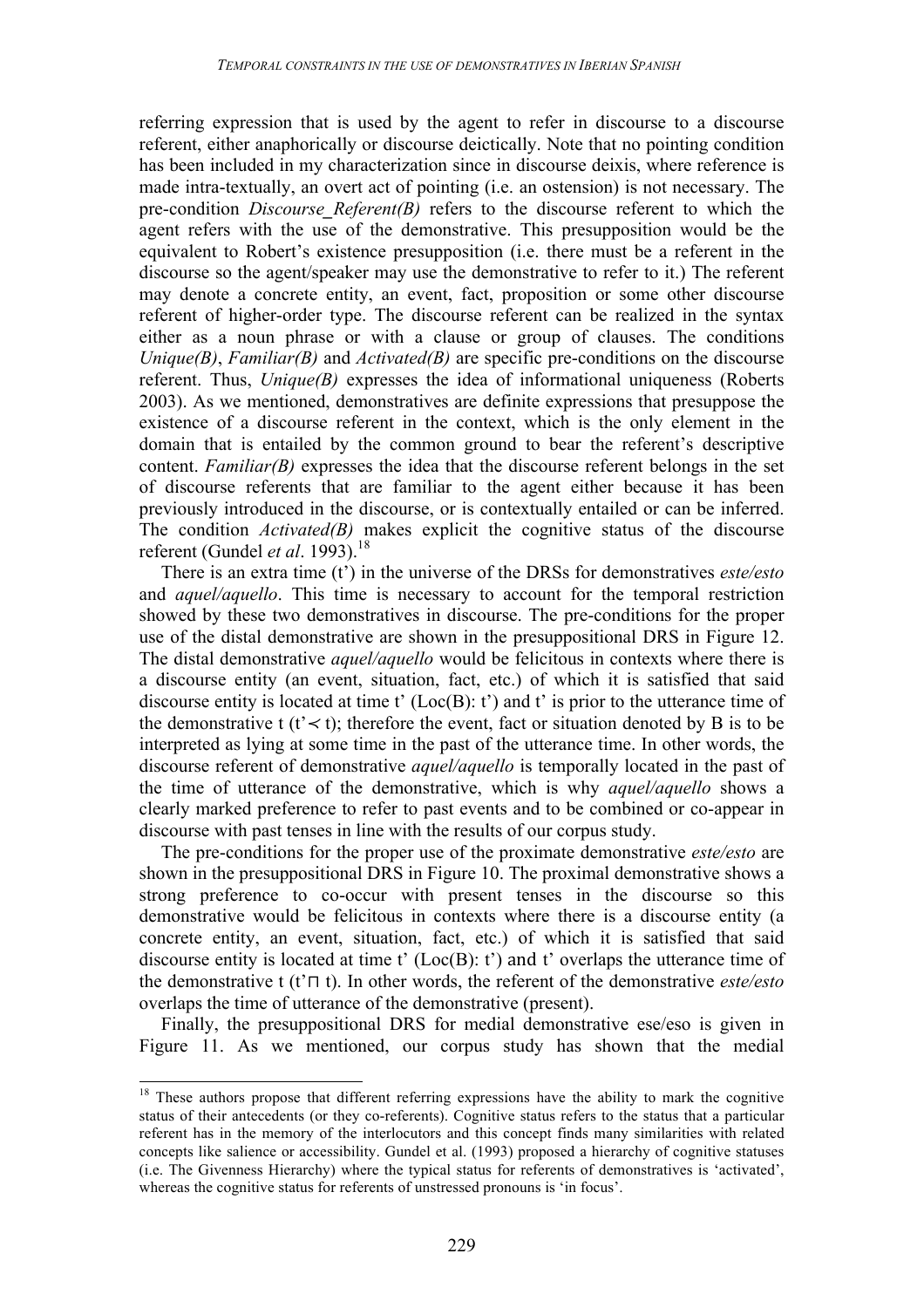demonstrative does not show any temporal restrictions in its discourse use, hence its corresponding DRS does not include any specific temporal presuppositional preconditions.

| u, x, B, t, t'              |
|-----------------------------|
| Utterance $(u)$             |
| Agent $(u, x)$              |
| Time(u, t)                  |
| Discourse referent $(B)$    |
| Refer in discourse $(B, x)$ |
| Unique $(B)$                |
| Familiar $(B)$              |
| Activated $(B)$             |
| Loc(B): t'                  |
| t' ⊓ t                      |
|                             |

**Figure 10.** *Presupposition DRSs for proximal demonstrative* este/esto

**Figure 11.** *Presupposition DRSs for medial demonstrative* ese/eso

| u, x, B, t                  |
|-----------------------------|
|                             |
| Utterance $(u)$             |
| Agent $(u, x)$              |
| Time(u, t)                  |
| Discourse referent $(B)$    |
| Refer in discourse $(B, x)$ |
| Unique $(B)$                |
| Familiar $(B)$              |
| Activated $(B)$             |
|                             |

**Figure 12.** *Presupposition DRSs for distal demonstrative* aquel/aquello

| u, x, B, t, t'              |
|-----------------------------|
|                             |
| Utterance $(u)$             |
| Agent $(u, x)$              |
| Time(u, t)                  |
| Discourse referent $(B)$    |
| Refer in discourse $(B, x)$ |
| Unique $(B)$                |
| Familiar $(B)$              |
| Activated $(B)$             |
| Loc(B): t'                  |
| $t' \prec t$                |
|                             |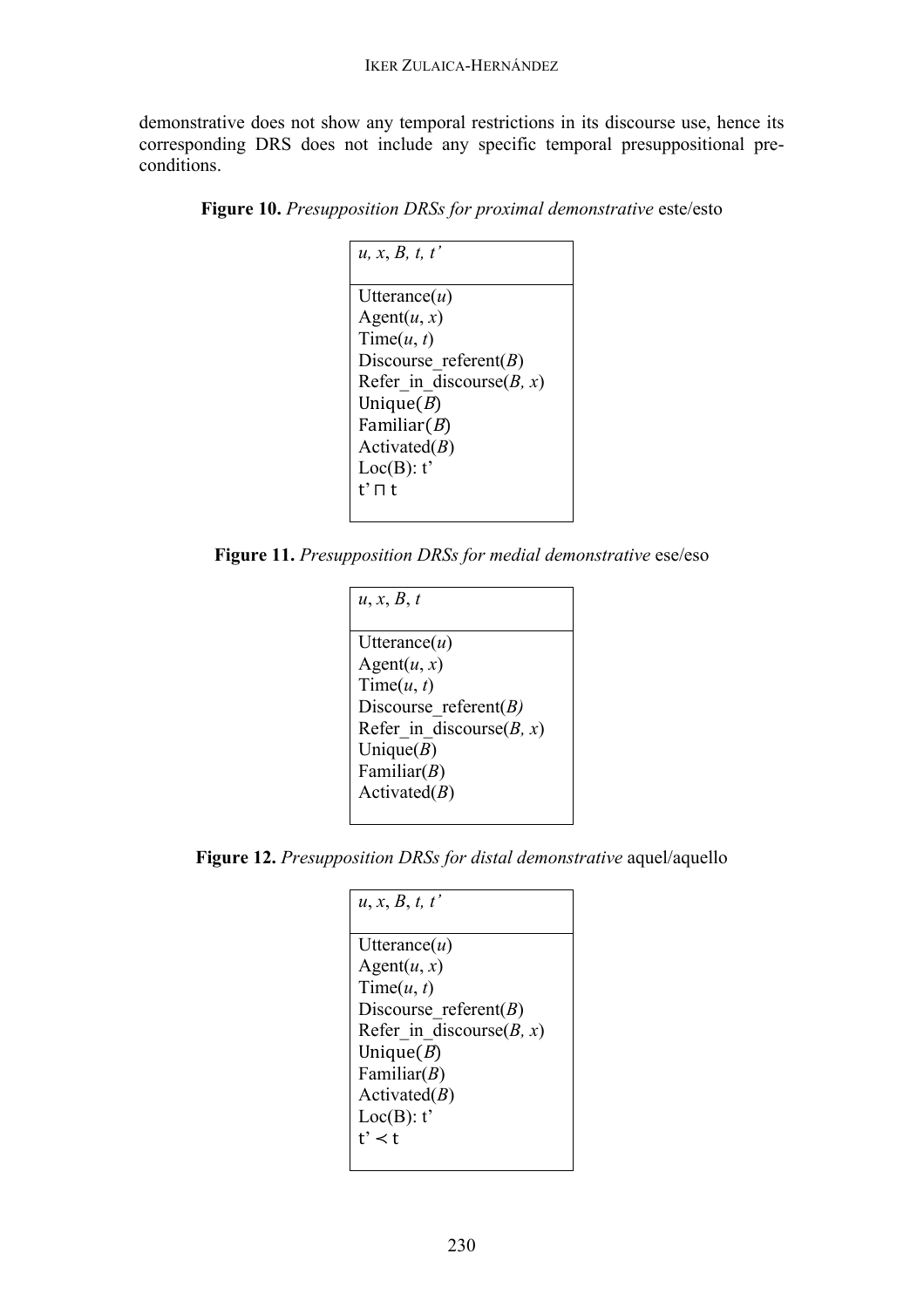# **7. Conclusions**

A close relationship between demonstratives and tense in Spanish had already been observed a few decades ago but no systematic analysis of this phenomenon had been provided or had it been formalized to date. A detailed study of natural linguistic data from a corpus of Spanish appears to indicate that the connection tense-demonstration is one of a pragmatic nature according to which linguistic expressions that encode or denote time license the use of demonstratives under certain contextual conditions. Generally speaking, these linguistic expressions contribute to setting up adequate temporal frames of reference for a felicitous use of demonstratives. Although grammatical tense appears to be the principal type of licensing expression other linguistic elements (i.e. adverbials, noun phrases, etc.) and even world knowledge also play an important role in establishing the reference time of the discourse. Therefore, the alleged relationship tense-demonstrations should be better conceived of as a relationship time-demonstration. A crucial factor lies in that the aforementioned connection time-demonstration only occurs when speakers employ demonstratives to refer to entities within the textual world (i.e. discourse referents) hence deixis proper (i.e. when physical distance plays a central role in the use of demonstratives) does not share the same temporal constraints.

In this paper, I have analyzed the referring behavior of the three Spanish demonstratives on a corpus of Spanish with an aim to check whether the relationship time-demonstration will find empirical support in Iberian Spanish. The frequencies obtained appear to indicate that distal *aquel/aquello* does closely interact with tense showing a strong preference to co-appear with past tenses in discourse. This constraint is particularly relevant when the demonstrative is used endophorically, that is, when reference is made within the text to some textual discourse referent. On the other hand, the data from the corpus indicates that the proximate demonstrative *este/esto* also shows a preference to co-appear with present tenses in discourse in endophoric uses as well. Finally, the medial demonstrative *ese/eso* exhibits a more heterogeneous behavior. Overall, the medial demonstrative shows a preference to coappear with present tenses but a stronger preference for past tenses than proximate *este/esto*. Also, it appears that the medial demonstrative is more prone to be combined with tenses that fall outside the categories of present or past, such as the conditional and the future tense.

I argue that the relationship time-demonstration is a discourse deictic/anaphoric phenomenon in that speakers do not directly use the demonstrative expression to refer to a time but rather to some discourse entity that is to be interpreted relative to some specific temporal frame of reference (or temporal discourse contexts). It is the specific time of such frame of reference (present or past) that constraints the use of certain demonstratives. Thus, it appears that present time frames of reference strongly disfavor the use of the distal demonstrative *aquel/aquello*. As regards the theoretical status of the temporal frames of reference, they could also be conceived of as discourse times (i.e. the time at which a fragment of discourse is to be interpreted). Such time, grammatically realized in discourse via sequence of tenses, temporal adverbials, or any other element that may denote time, would act as the necessary licensor of the demonstrative. Given that most of the examples of demonstratives analyzed appear in narrative discourses I have proposed an analysis of the use of distal demonstrative *aquel/aquello* within the framework of *Temporal Discourse Models* that allows us to better observe the close relationship between past time and the demonstrative in narrative contexts.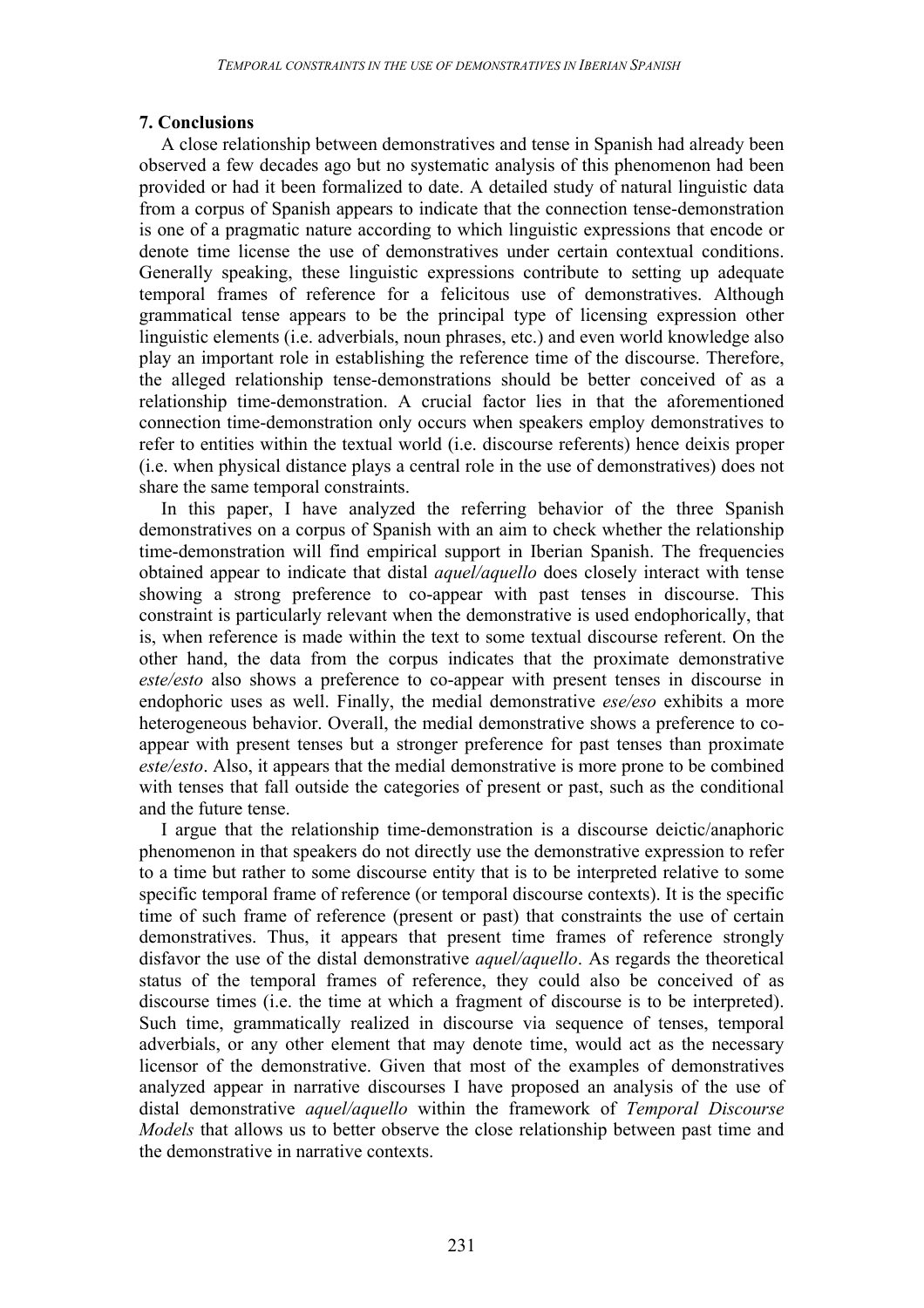Finally, I have proposed a representation for the three demonstratives constrained by temporal frames of reference as anaphoric presupposition triggers that require that some relevant information can be retrieved from previous discourse for their full interpretation or pragmatic felicity. Thus, as definite descriptions, demonstratives are presupposition triggers as they presuppose that their referent is unique and existent and they are anaphoric (or discourse deictic) for they require, at least, a discourse referent that has been mentioned in the previous discourse and, in the case of temporally marked *aquel/aquello*, that a past reference frame be established in prior discourse via past tenses, time adverbials or any other expression that denotes a past time.

### **References**

- Alarcos-Llorach, E. (1970). Perfecto Simple y Compuesto. *Estudios de Gramática Funcional del Español*. Madrid, Gredos, pp. 13-49.
- Alves, A. T. (2006). Anaphoric temporal locators and discourse structure, in B. Gyuris, L. Kálmán, C. Piñón & K. Varasdi (eds.), *Proceedings of the Ninth Symposium on Logic and Language*, Eötvös Loránd University, Budapest, pp. 9-17.
- Asher, N. (1993). *Reference to Abstract Objects in Discourse*. Dordrecht, Kluwer. http://dx.doi.org/10.1007/978-94-011-1715-9
- Asher, N. & A. Lascarides. (2003). *Logics of Conversation*. Cambridge, CUP.
- Asher, N., L. Prévot & L. Vieu. (2007). Setting the background in discourse. *Discours* 1. Available at http://discours.revues.org/301
- Bello, A. (1892) [1981]. *Gramática de la Lengua Castellana Dedicada al Uso de los Americanos*. Tenerife, Aula de Cultura de Tenerife.
- Bosch, P., G. Katz & C. Umbach. (2007). The non-subject bias of German demonstrative pronouns, in M. Schwarz-Friesel, M. Consten & M. Knees (eds.), *Anaphors in Text: Cognitive, Formal and Applied Approaches to Anaphoric Reference*. Amsterdam, John Benjamins, pp. 145-164.
- Bosch, P. & C. Umbach. (2007). Reference Determination for Demonstrative Pronouns, *ZAS Papers in Linguistics* 48, pp. 39-51.
- Brugger, G. (2001). Temporal modification, the 24-hour Rule and the location of reference Time. In J. Gutiérrez-Rexach & L. Silva-Villar (eds.), *Current Issues in Spanish Syntax and Semantics*. Berlin/New York, Mouton de Gruyter. http://dx.doi.org/10.1515/9783110850536.243
- Bühler, K. (1934) [1990]. *Theory of Language: The Representational Function of Language*. Amsterdam, John Benjamins.
- Büring, D. (2003). On D-Trees, Beans, and B-Accents. *Linguistics & Philosophy* 26, pp. 511-545. http://dx.doi.org/10.1023/A:1025887707652
- Diessel, H. (1999). *Demonstratives: Form, Function and Grammaticalization*. Amsterdam, John Benjamins.
- Diessel, H. (2006). Demonstratives, joint attention and the emergence of grammar. *Cognitive Linguistics* 17, pp. 463-489. http://dx.doi.org/10.1515/COG.2006.015
- Eguren, L. (1999). Pronombres y adverbios demostrativos. Las relaciones deícticas. In I. Bosque & V. Demonte (eds.), *Gramática descriptiva de la lengua española* Vol. I. Madrid, Espasa Calpe, pp. 929-972.
- Fernández Ramírez, S. (1951) [1986]. *Gramática Española. 3.2: El pronombre*. Madrid, Arco Libros.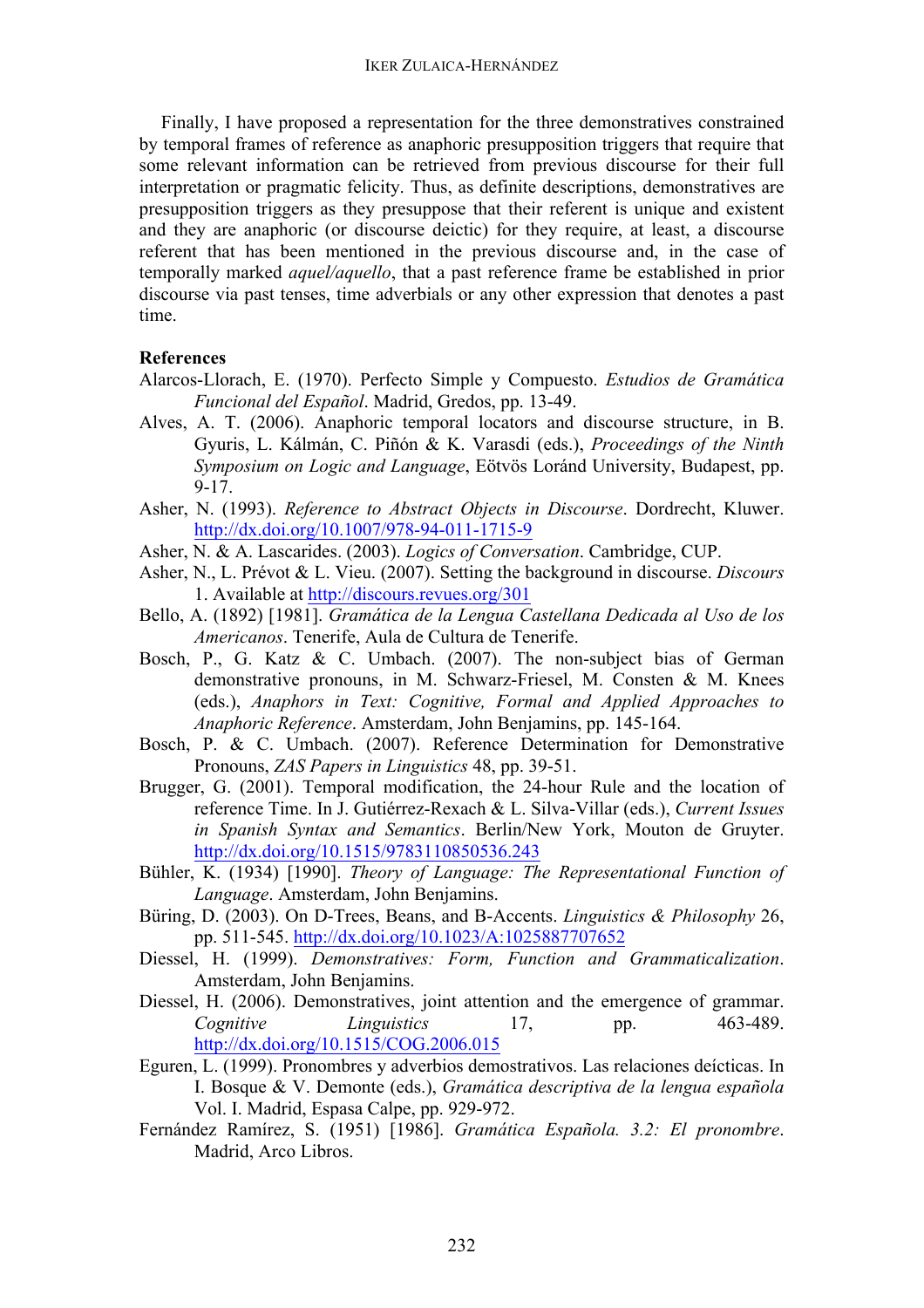- Fillmore, C. J. (1975). *Santa Cruz Lectures on Deixis*. Bloomington, Indiana University Linguistics Club.
- Gundel, J. K., N. Hedberg & R. Zacharski. (1993). Cognitive status and the form of referring expressions in discourse. *Language* 6, pp. 274-07. http://dx.doi.org/10.2307/416535
- Gundel, J. K., M. Hegarty & K. Borthen. (2001). Information structure and pronominal reference to clausally introduced entities. In I. Kruijff & M. Steedman (eds.), *Proceedings of the Workshop on Information Structure*, European Summer School of Logic, Language and Information, Helsinki, pp. 37-51.
- Gundel, J. K., M. Hegarty & K. Borthen. (2003). Cognitive status, information structure and pronominal reference to clausally introduced entities. *Journal of Logic, Language and Information* 12, pp. 281-299. http://dx.doi.org/10.1023/A:1024102420659
- Hegarty, M, J. K. Gundel & K. Borthen, (2001). Information structure and the accessibility of clausally introduced referents. *Theoretical Linguistics* 27, pp. 163-186.
- Himmelmann, N. P. (1996). Demonstratives in narrative discourse: A taxonomy of universal uses. In B. Fox (ed.), *Studies in Anaphora*. Amsterdam, John Benjamins.
- Janssen, T. A. J. M. (1996). Deictic and anaphoric referencing of tenses. In W. de Mulder, L. Tasmowski-De Ryck & C. Vetters (eds.), *Cahiers Chronos 1*. *Anaphores Temporelles et (In)coherence*. Amsterdam, Rodopi, pp. 79-107.
- Kamp, H. & U. Reyle. (1993). *From Discourse to Logic*. Dordrecht, Kluwer. http://dx.doi.org/10.1007/978-94-011-2066-1
- Kartunnen. L. (1976). Discourse referents. In J. McCawley (ed.), *Syntax and Semantics* 7. New York: Academic Press.
- Kirsner, R. S., V. J. Van Heuven & J. F. M. Vermeulen. (1987). Text type, context and demonstrative choice in written Dutch: some experimental data. *Text* 7, pp. 117-144.

http://dx.doi.org/10.1515/text.1.1987.7.2.117

- Klein, W. (1994). *Time in Language*. London/New York, Routledge.
- Krasavina, O., Ch. Chiarcos & C. D. Zalmanov. (2007). Aspects of topicality in the use of demonstrative expressions in German, English and Russian. In A. Branco, T. McEnery, R. Mitkov & F. Silva (eds.), *Proceedings of the 6th Discourse Anaphora and Anaphor Resolution Colloquium* (DAARC 2007). Portugal, Centro da Linguística da Universidade do Porto.
- Kripke, S. (1990). Presuppositions and Anaphora: Remarks on the Formulation of the Projection Problem. Ms., Princeton University.
- Mani, I. & J. Pustejovsky. (2004). Temporal discourse models for narrative structure. In B. Webber & D. Byron (eds.), *Proceedings of the ACL workshop on discourse annotation*. Morristown, NJ: Association for Computational Linguistics, pp. 57-64.
- Partee, B. H. (1973). Some structural analogies between tenses and pronouns in English. *The Journal of Philosophy* 18, pp. 601-609. http://dx.doi.org/10.2307/2025024
- Partee, B. H. (1984). Nominal and temporal anaphora. *Linguistics and Philosophy* 7, pp. 243-286. http://dx.doi.org/10.1007/BF00627707
- Real Academia Española. Corpus de Referencia del Español Actual (CREA). Available at http://www.rae.es